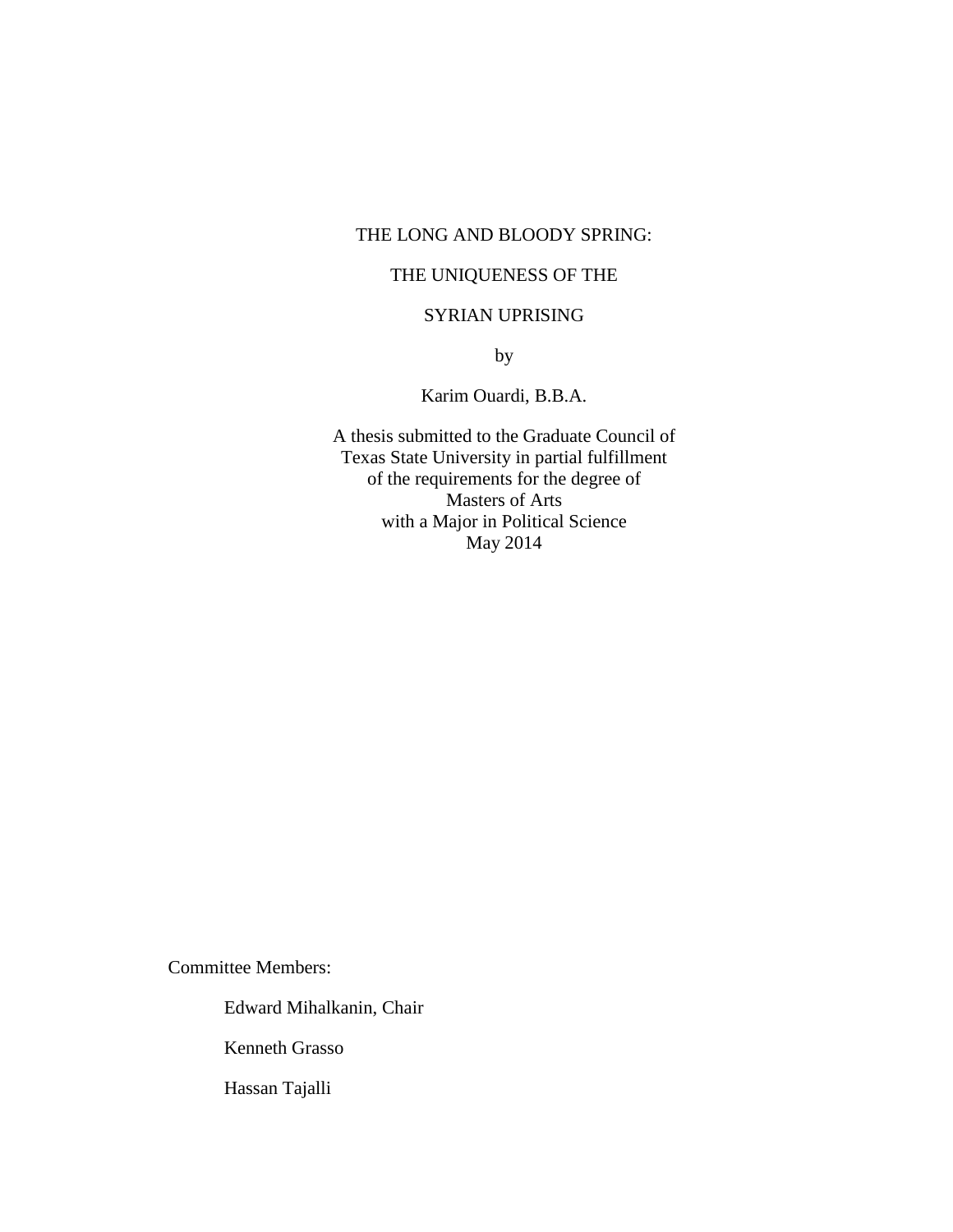## **COPYRIGHT**

by

Karim Ouardi

2014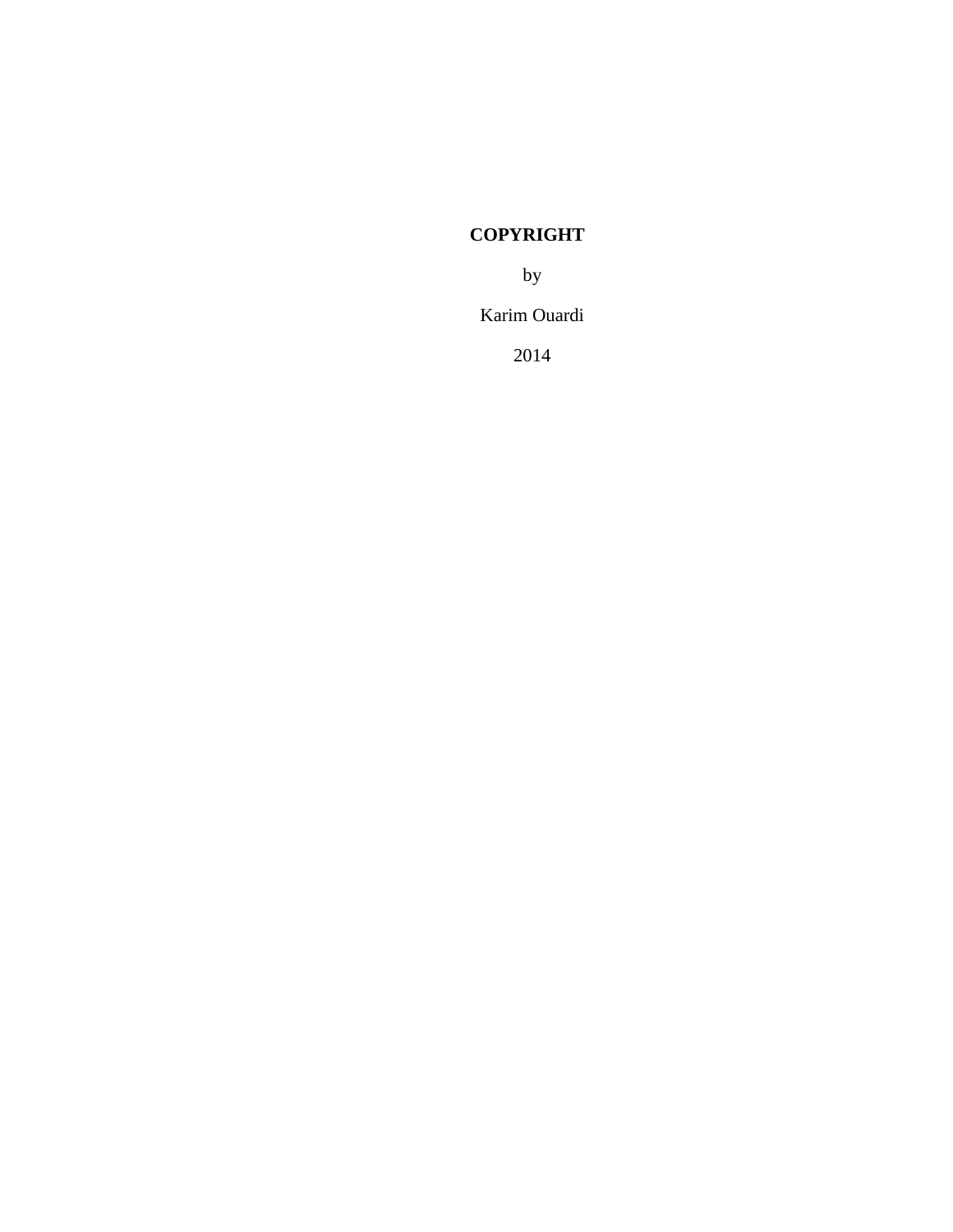## **FAIR USE AND AUTHOR'S PERMISSION STATEMENT**

### **Fair Use**

This work is protected by the Copyright Laws of the United States (Public Law 94-553, section 107). Consistent with fair use as defined in the Copyright Laws, brief quotations from this material are allowed with proper acknowledgment. Use of this material for financial gain without the author's expressed written permission is not allowed.

#### **Duplication Permission**

As the copyright holder of this work, I, Karim Ouardi, authorize duplication of this work, in whole or in part, for educational or scholarly purposes only.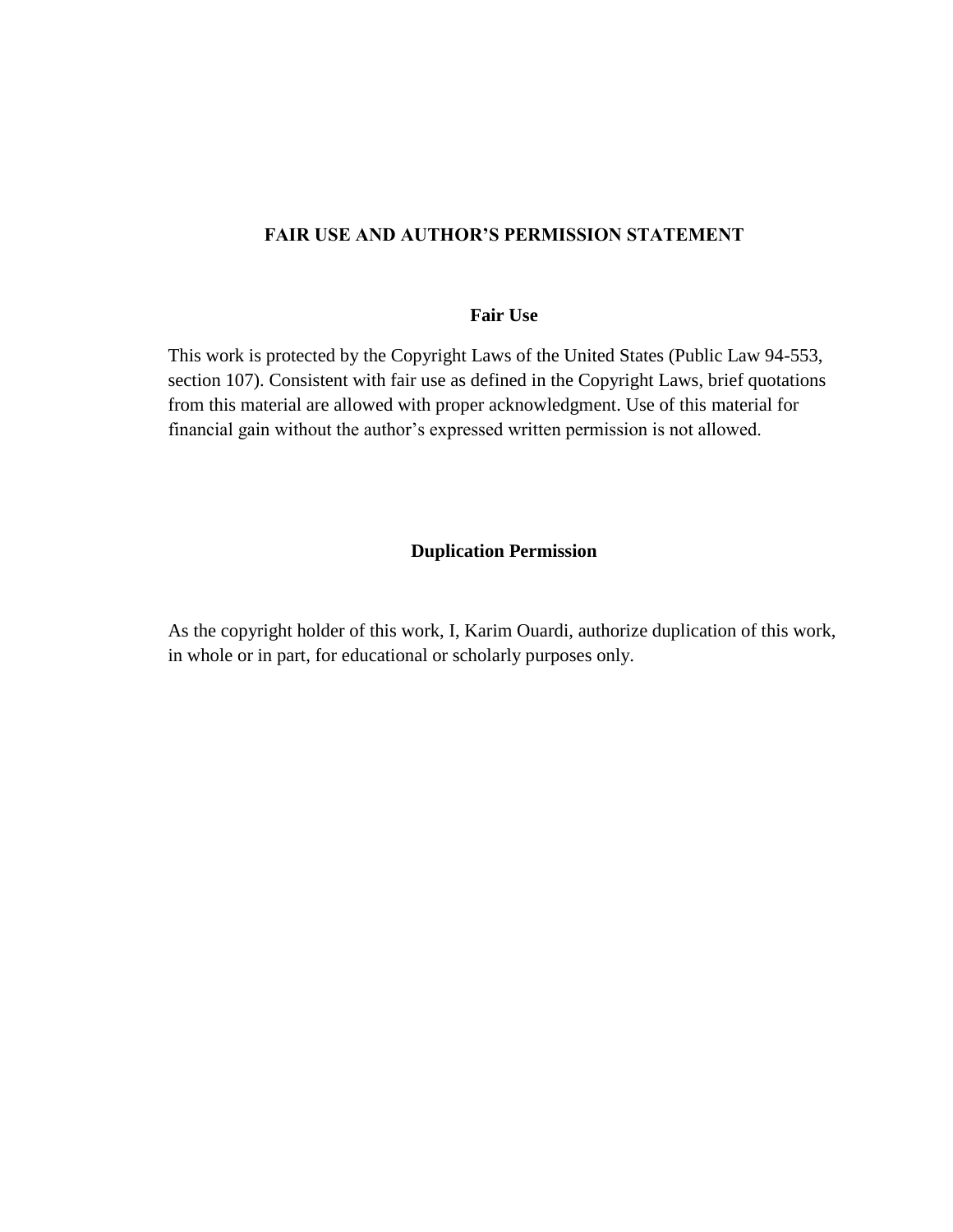## **DEDICATION**

This work is dedicated to the memory of my two grandfathers, Bouchaib Ouardi and Mohamed Aboudia Ibn Taher.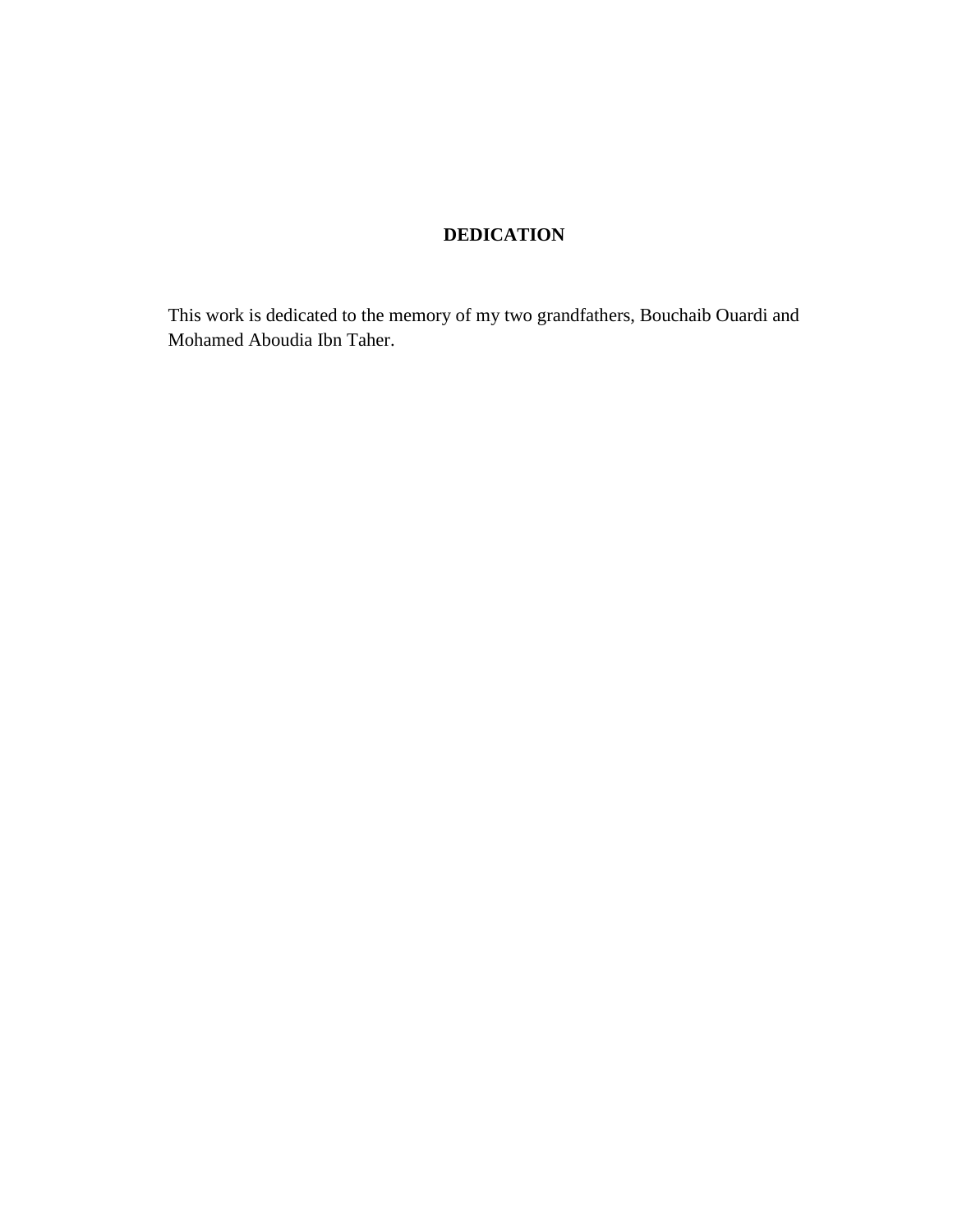#### **ACKNOWLEDGEMENTS**

To my mother and father: thank you for instilling in me the values of hard work, excellence, and integrity. Without your valuable support and encouragement, none of my educational achievements would have been possible. Words alone cannot describe my love and admiration for you.

To my wife: I will forever be indebted to your love and unconditional support. Thank you for all the sacrifices and for standing by my side.

To my two children: you are my everyday motivation. May this work be a reflection of the role model I am striving to be.

To Dr. Edward Mihalkanin: you have truly been a great mentor and a valuable resource throughout the semesters I spent in the M.A. program. It is an honor to have you as a chair of my thesis committee. My sincere gratitude for everything you have taught me inside and outside the classroom.

To Dr. Kenneth Grasso: I will forever remember the first course I took with you. It will always be a source of inspiration in my future teaching career. Thank you for serving in my thesis committee and for all the help and support.

To Dr. Hassan Tajalli: I will forever be grateful for the support and feedback you have provided. Thank you.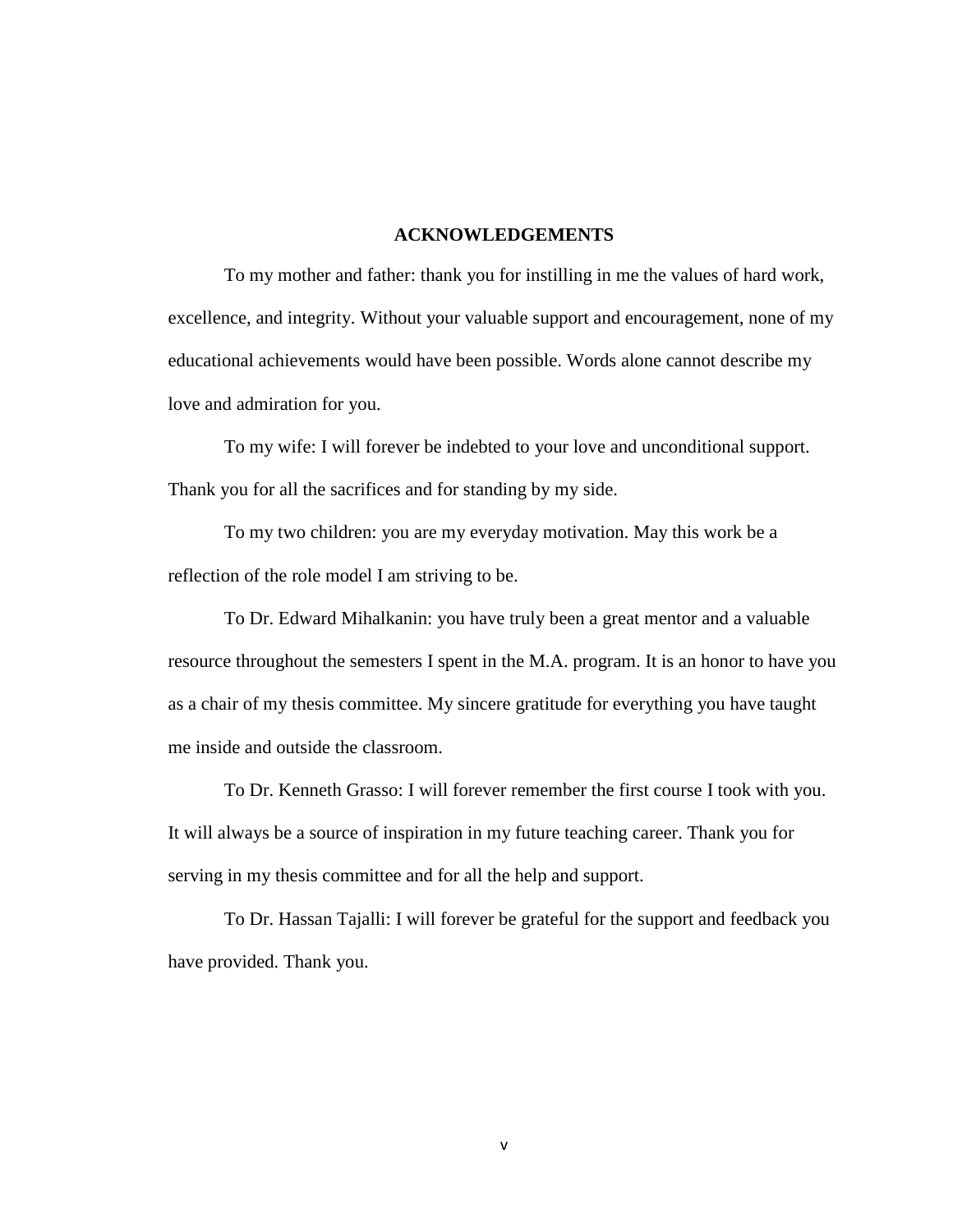## **TABLE OF CONTENTS**

|                                                                   | Page |
|-------------------------------------------------------------------|------|
|                                                                   |      |
|                                                                   |      |
| <b>CHAPTER</b>                                                    |      |
|                                                                   |      |
|                                                                   |      |
| III. BUILDING THE FRAME OF REFERENCE: CULTURAL, POLITICAL, AND    |      |
| ECONOMIC SIMILARITIES BETWEEN SYRIA, TUNISIA, EGYPT, AND          |      |
|                                                                   |      |
| IV. REGIMES, OPPOSITIONS, AND UPRISINGS: A HISTORICAL             |      |
|                                                                   |      |
| The Tunisian Political Regime: Origin, Development, and Nature24  |      |
| The Egyptian Political Regime: Origin, Development, and Nature 30 |      |
|                                                                   |      |
| The Libyan Political Regime: Origin, Development, and Nature 39   |      |
| The Syrian Political Regime: Origin, Development, and Nature 45   |      |
|                                                                   |      |
| V. CONCLUSIONS: WHY WAS THE SYRIAN UPRISING UNIQUE?58             |      |
|                                                                   |      |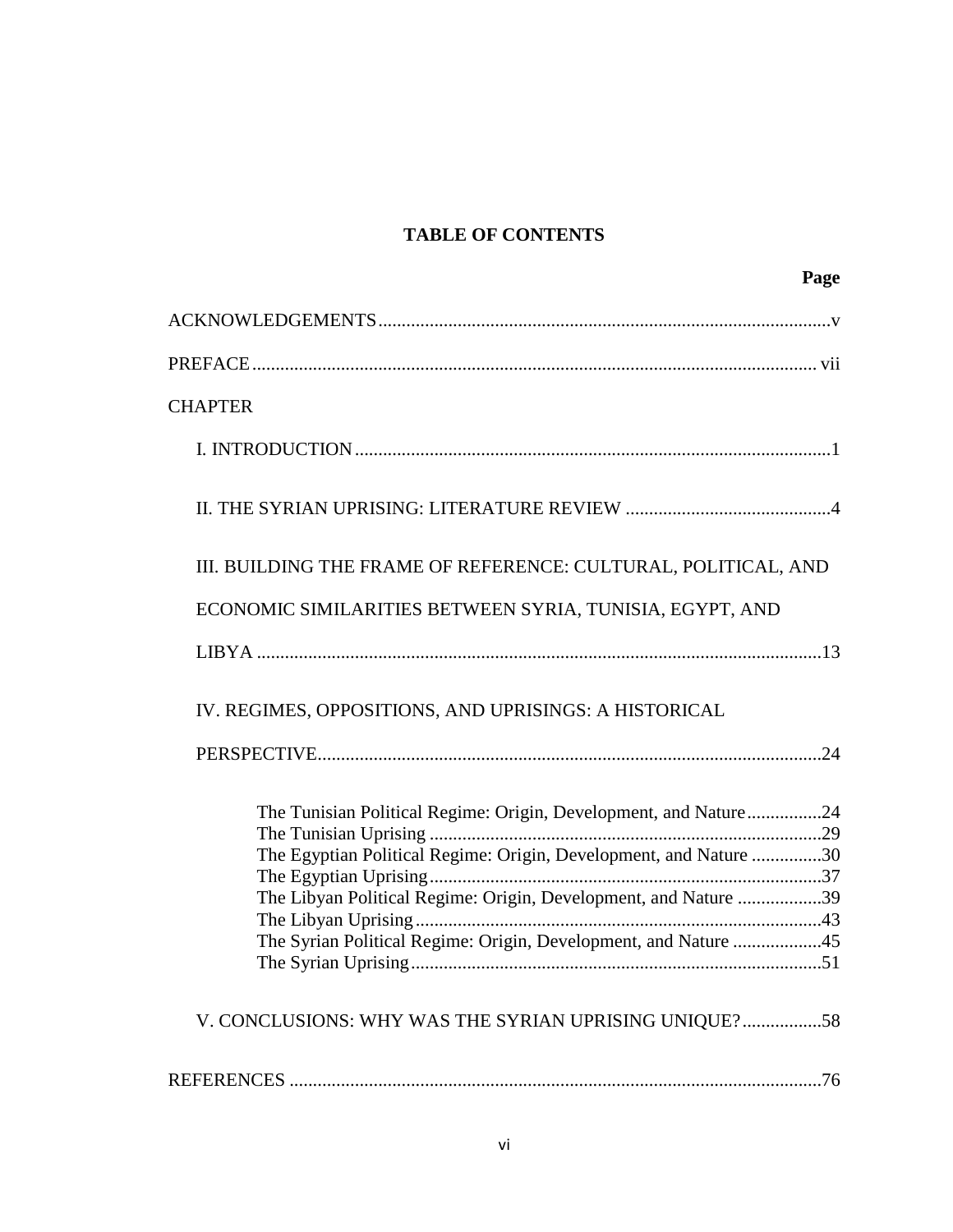#### **PREFACE**

My interest in Middle Eastern and North African politics is both personal and scholarly. I am a native of the region and a long-time student of its politics. The popular uprisings that swept the region by the end of 2010 presented me with the opportunity to convert my interest into a meaningful contribution to the often understudied field of democratic transition in the region. Thus, this work is the culmination of a comparative study of the political outcomes of the Arab Spring in four different countries in the Middle East and North Africa. More specifically, it seeks to answer the following question: why has the outcome of the Syrian uprising been different, as of April 2014, from the outcomes of the uprisings in Tunisia, Egypt, and Libya?

The work began as a directed research class with Dr. Edward Mihalkanin, who would later serve as my thesis committee chairman. This class and Dr. Mihalkanin's insights and suggestions culminated in a research paper that became the guideline in writing the following chapters. I hope the methodological approach adopted in this study and its findings will lay the foundation for future comparative studies of the politics of the Middle East and North Africa.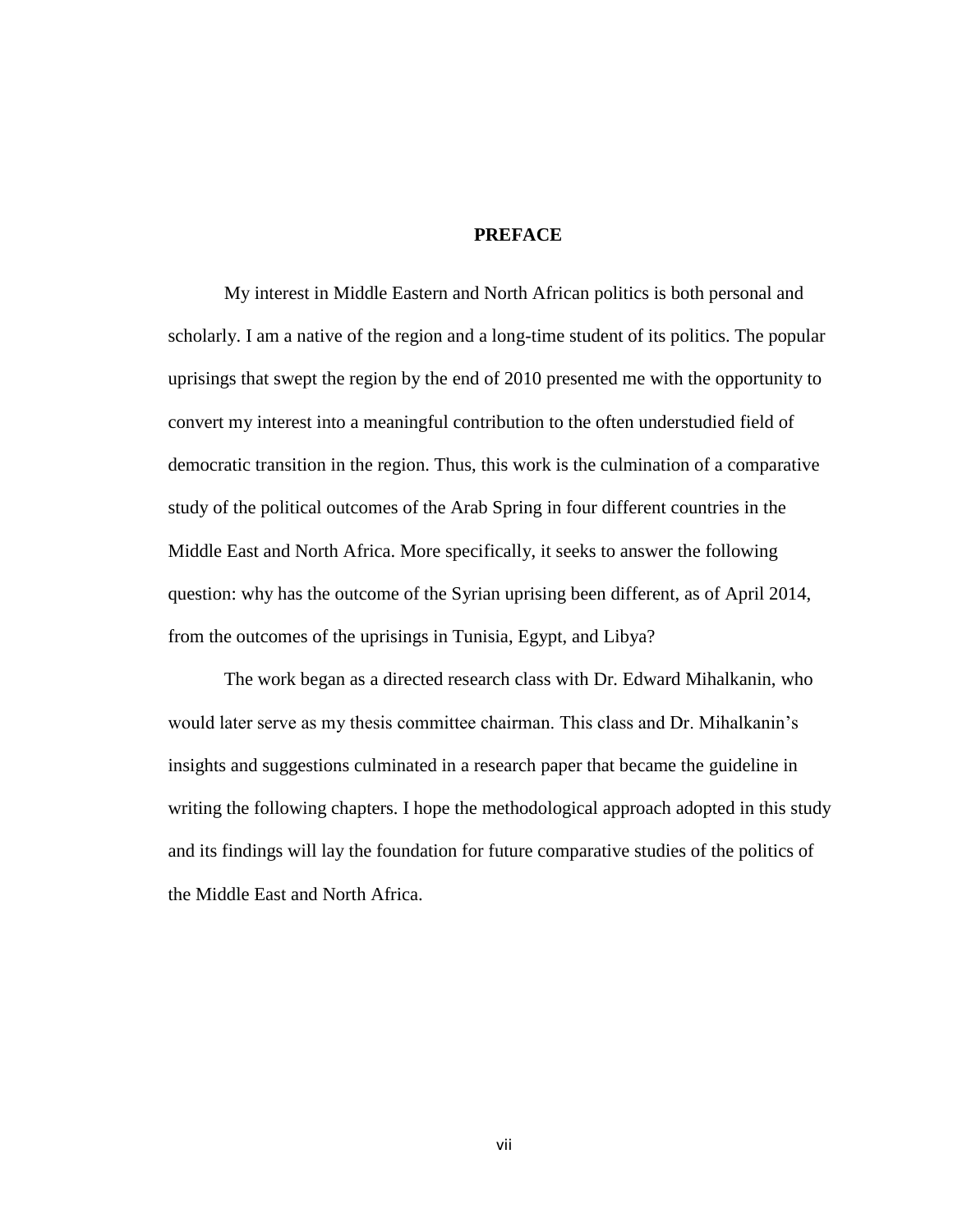#### **CHAPTER I**

#### **Introduction**

The current military conflict in Syria started as a part of the series of massive popular uprisings that swept the Middle East and North Africa beginning in December 2010. These uprisings culminated in the complete or partial overthrow of some political regimes in the region, or, at least, helped extract some sort of political reforms from others. In Syria, however, the uprising took a different route and escalated into a protracted civil war between the government forces and some of the opposition groups; before developing further into a proxy war between several regional and international state and sub-state actors. This war, which has claimed, so far, more than 120,000 casualties and displaced more than 4 million Syrians either internally or into several refugee camps across neighboring countries, does not seem to have an end looming on the horizon. Consequently, the conflict has reached an impasse; especially in the absence of a political solution acceptable to all parties to the conflict. Therefore, any attempt to prognosticate the outcome of the conflict and to envision the future political outlook of Syria would be a very difficult, if not impossible, task at this juncture. However, this situation does not preclude one from formulating different domestic conditions and international factors that might have had an effect on the conflict's outcome, or lack thereof, and that might have made the regime in Damascus immune to the changes which other regimes in the region were subjected to as a consequence of the popular uprisings.

This thesis seeks to investigate and answer the following question: why was the outcome of the Syrian uprising different from the outcomes of the uprisings in the other countries in the region? The methodological approach adopted to answer this question is

1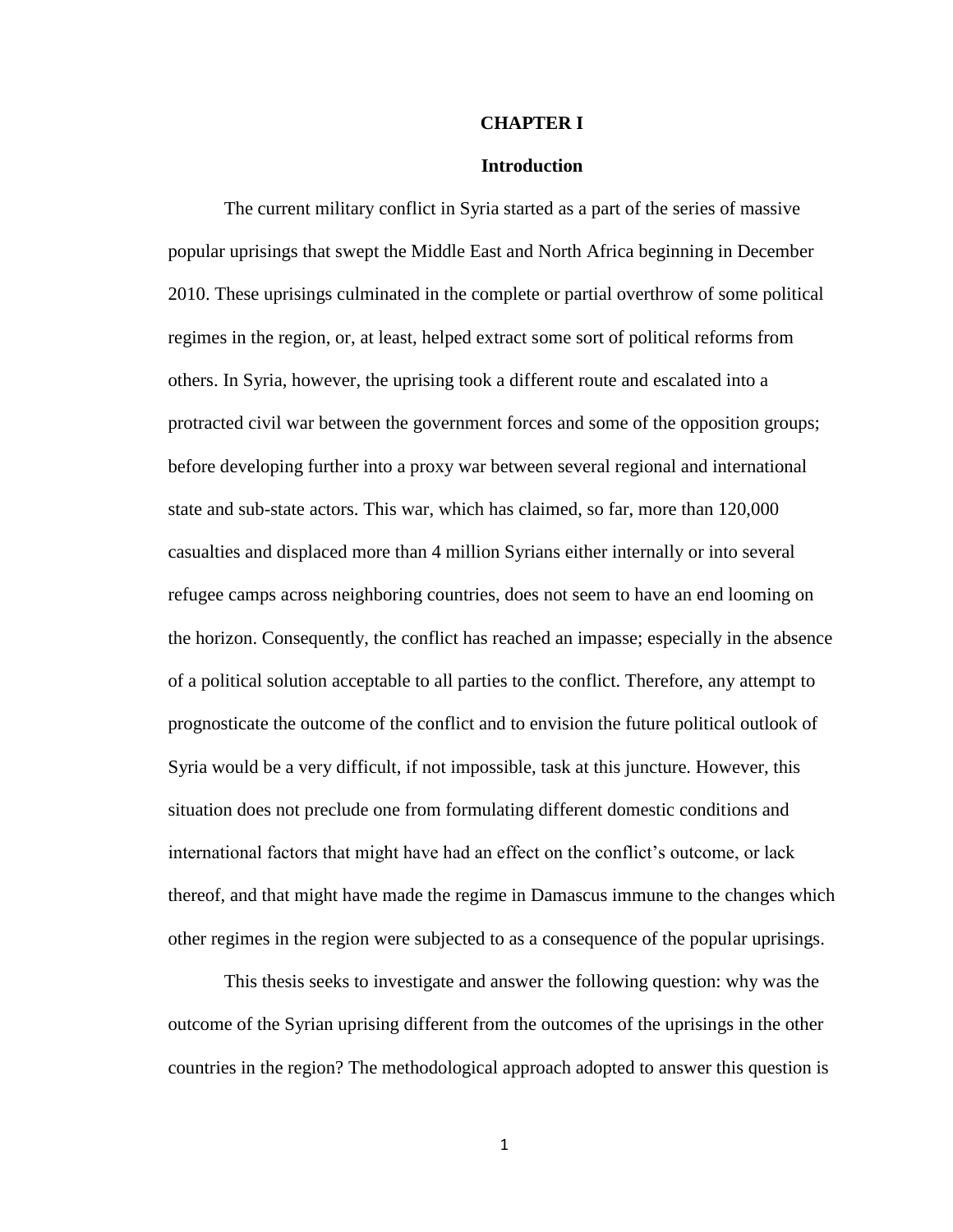comparative and historical in nature. It relies on a frame of reference composed of Syria, on one hand, and Tunisia, Egypt, and Libya, on the other hand. Two methodological points, however, need be made. The comparative approach adopted in this study is not only intended to enumerate the similarities and differences among the four countries, it is also designed to explain how those similarities and differences are relevant to providing a reasonable explanation to the question at hand. From the outset, it is important to stress that what is sought after in this study is a reasonable and provisional explanation rather than a definitive and complete explanation to the question of why the Syrian uprising did not follow the same path of the uprisings in the other three countries, despite the socioeconomic, institutional, and political similarities.

This low level of scrutiny was dictated by two major constraints. First, the subject of the study is an event which is still unfolding and may or may not, at the end, culminate in the same outcome as in the other three countries; namely a complete or partial overthrow of the political regime. Second, the information and data used in this project, especially those pertaining to drawing an approximation of the nature and characteristics of the inner circles of the regimes of the countries in question, are not completely accurate, at best. This predicament can be explained, among other things, by the secretive nature of said regimes. This state of affairs, thus, makes any hope for final and complete explanations, at this point, overly optimistic, to say the least.

The second methodological point, which is related to the first, concerns the testing of the findings of this study. Here again, since the Syrian conflict is still unfolding and since the conclusions of this study are mostly based on unquantifiable elements, the explanations given for the question at hand rely mainly on observing the presence or lack

2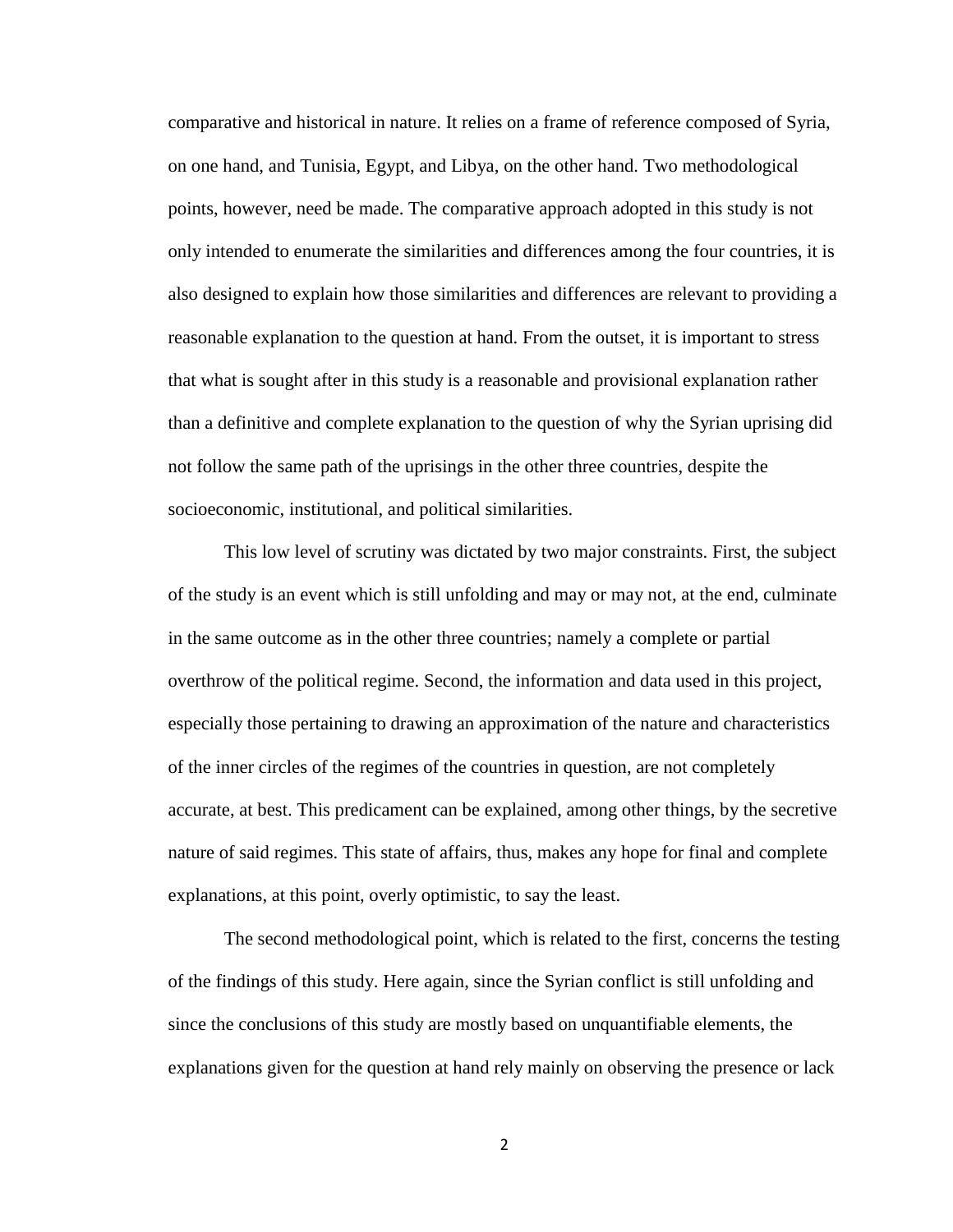of different factors in the four countries as well as on identifying how the development of some of these factors within the context of each country has contributed to the outcomes of the uprisings in these countries.

This study will begin by assessing the important literature dealing with the question at hand. Then, it will explicate the rationale for comparing Syria to the other three countries by enumerating the important similarities that might have suggested in the beginning of the Syrian uprising that its outcome would fall somewhere in between the outcomes of the other three uprisings. In addition, the study will recapitulate and reconstruct the timeline of events of the popular uprisings in all four countries and place them within the historical development of the political regimes and institutions in each country. Finally, the argument will be made that some of the conditions present in Tunisia, Egypt, and Libya were lacking in Syria, or vice versa; and that the regime in Syria benefited from some major factors that helped it survive the uprising and that these factors, on the other hand, were not available to the political regimes in the other three countries.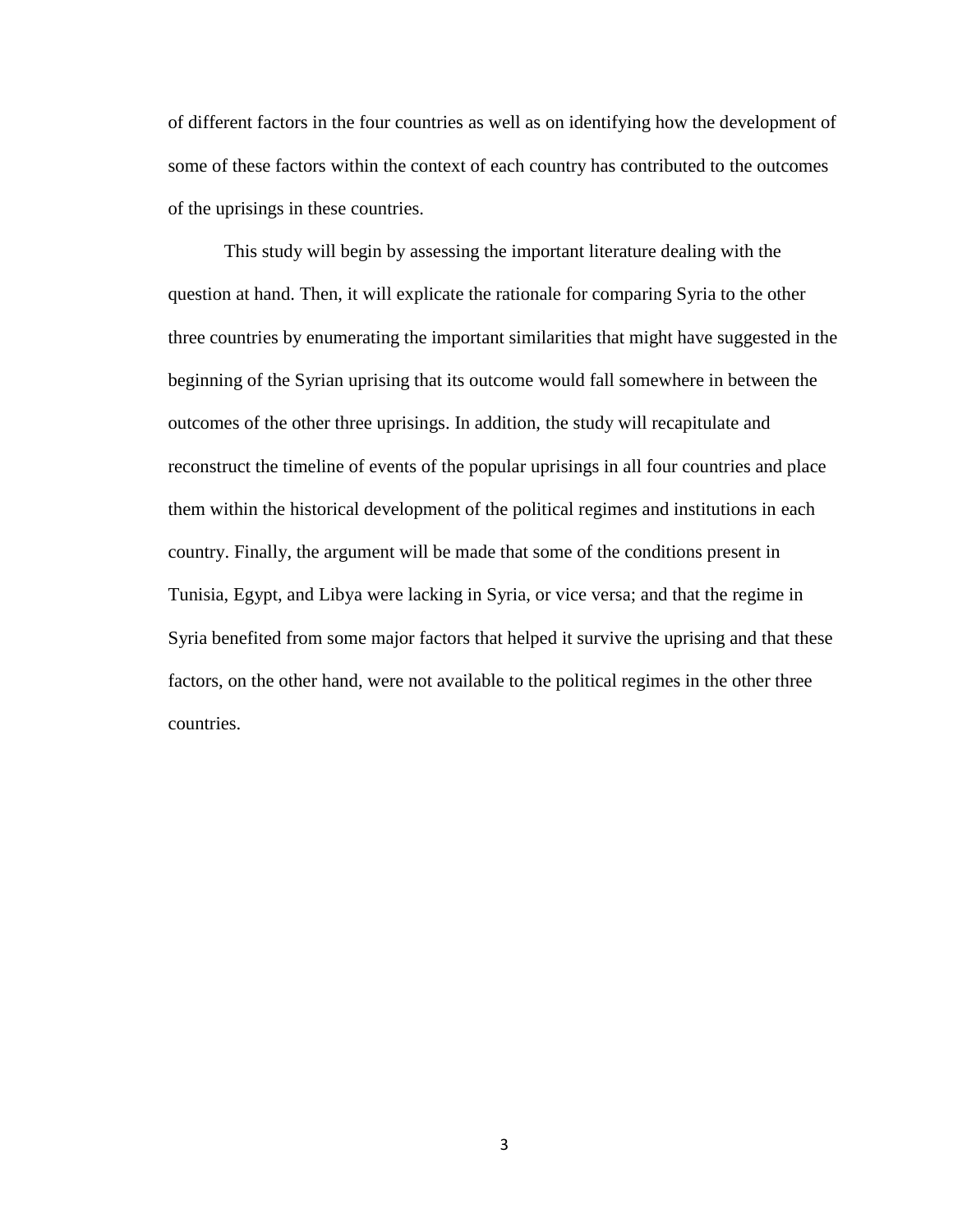#### **CHAPTER II**

#### **The Syrian Uprising: Literature Review**

Given the ongoing nature of the Syrian conflict and because the wave of popular uprisings that swept the Middle East and North Africa (MENA) is a very recent event, scholarship addressing the subject is scarce and seldom comparative in nature. This state of affairs, however, does not preclude one from relying on a host of other valuable academic literature in order to answer the main question of this study. This literature deals primarily with what is known as the Arab world in the post-colonial period. It addresses, among other things, the historical development of the social and political structures and processes in MENA countries; especially those constituting the frame of reference in this study: Syria, Tunisia, Egypt, and Libya.

As for the literature pertaining to the Syrian conflict, two works deserve special attention, albeit for different reasons. The first is *The Syrian Rebellion*, by Fouad Ajami who is widely considered a leading authority on Arab politics. The book offers an account of the first year of the Syrian uprising; albeit replete with ambiguity, generalizations, and, at times, outright contradictions. Ajami dedicates the first chapter of his book to the nature of the current Syrian political system, with special attention to the Alawi community to which President Bashar al-Assad belongs. The author traces the current Syrian political regime to its founding in the aftermath of the Ba'athist coup of 1963. He argues that the main components of the regime are a reflection of the authoritarian structure set up by Bashar's father, Hafiz al-Assad, who seized power in 1970 after a period of intra-Ba'ath disputes. Ajami then concludes that, in order to effectively rule Syria, Bashar al-Assad, like his father before him, had to "have mastery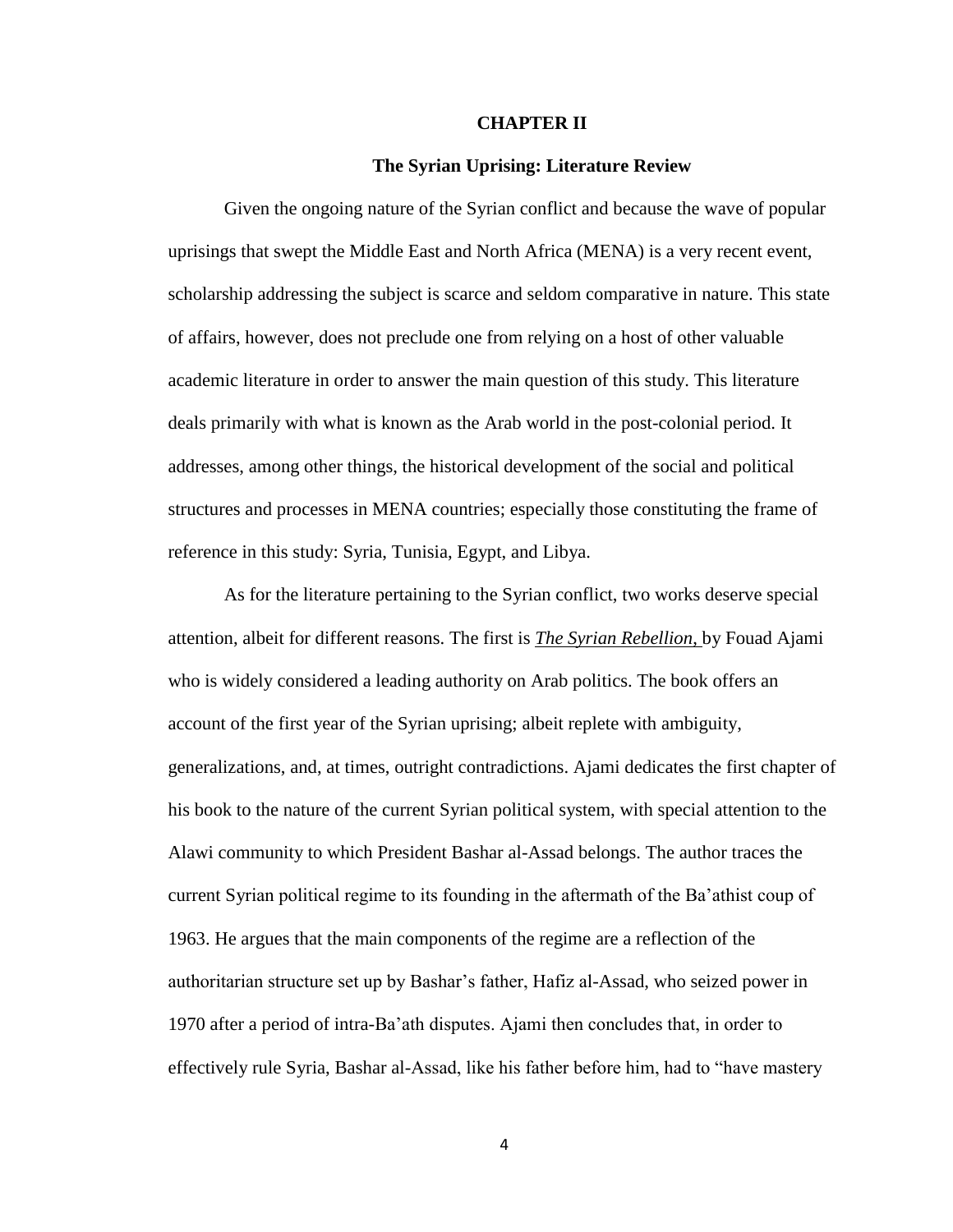over the four pillars of political power- the Alawite community, the army, the security services, the Baath Party."  $\frac{1}{1}$  Although Ajami's assessment of the regime's major pillars is accurate in terms of the army, the security apparatus, and the Ba'ath Party, he, nevertheless, overemphasizes the reliance of the Assads on their Alawi community to maintain their dominion over Syria and ensure the survival of their political regime. Ajami even goes a step further and contends that Syria is ruled by a sectarian regime parexcellence.<sup>2</sup> Central to his argument is the notion of *assabiyah* (group feeling) introduced by the Arab historian Ibn Khaldun (d. 1406). According to Ajami, the Assad regime is predicated on the group feeling of the Alawites who "had a jumbled mix of persecution and superiority hammered into them by history."<sup>3</sup> This feeling of superiority, the author argues, lies at "the heart of the antagonism between the Alawi mountain and the Sunni cities."<sup>4</sup> Furthermore and based on another maxim he borrowed from Ibn Khaldun which stipulated that "the common people always follow the religion of their rulers," Ajami concludes that "[t]here was no possibility that the Syrian populace -Islamically devout and in the midst of an Arab-Islamic world awakening to the power of Islam- would follow a community of schismatics."<sup>5</sup>

Few points, however, need be made about Ajami's sectarian evaluation of the Syrian regime. First, it is not clear how Ibn Khaldun's analysis and his notion of *assabiyah* are still relevant to describe the formation, the composition, or the operation of modern polities. It is true that Ibn Khaldun's *assabiyah* is concomitant to the Durkheimian notions of group feeling or solidarity. Ajami, nonetheless, fails to mention,

 $\overline{a}$ 

<sup>&</sup>lt;sup>1</sup> Fouad Ajami, *The Syrian Rebellion* (Stanford: Leland Stanford Junior University, 2012), 18.

 $<sup>2</sup>$  Ibid, 13.</sup>

 $<sup>3</sup>$  Ibid, 13.</sup>

 $<sup>4</sup>$  Ibid, 13.</sup>

 $<sup>5</sup>$  Ibid, 13.</sup>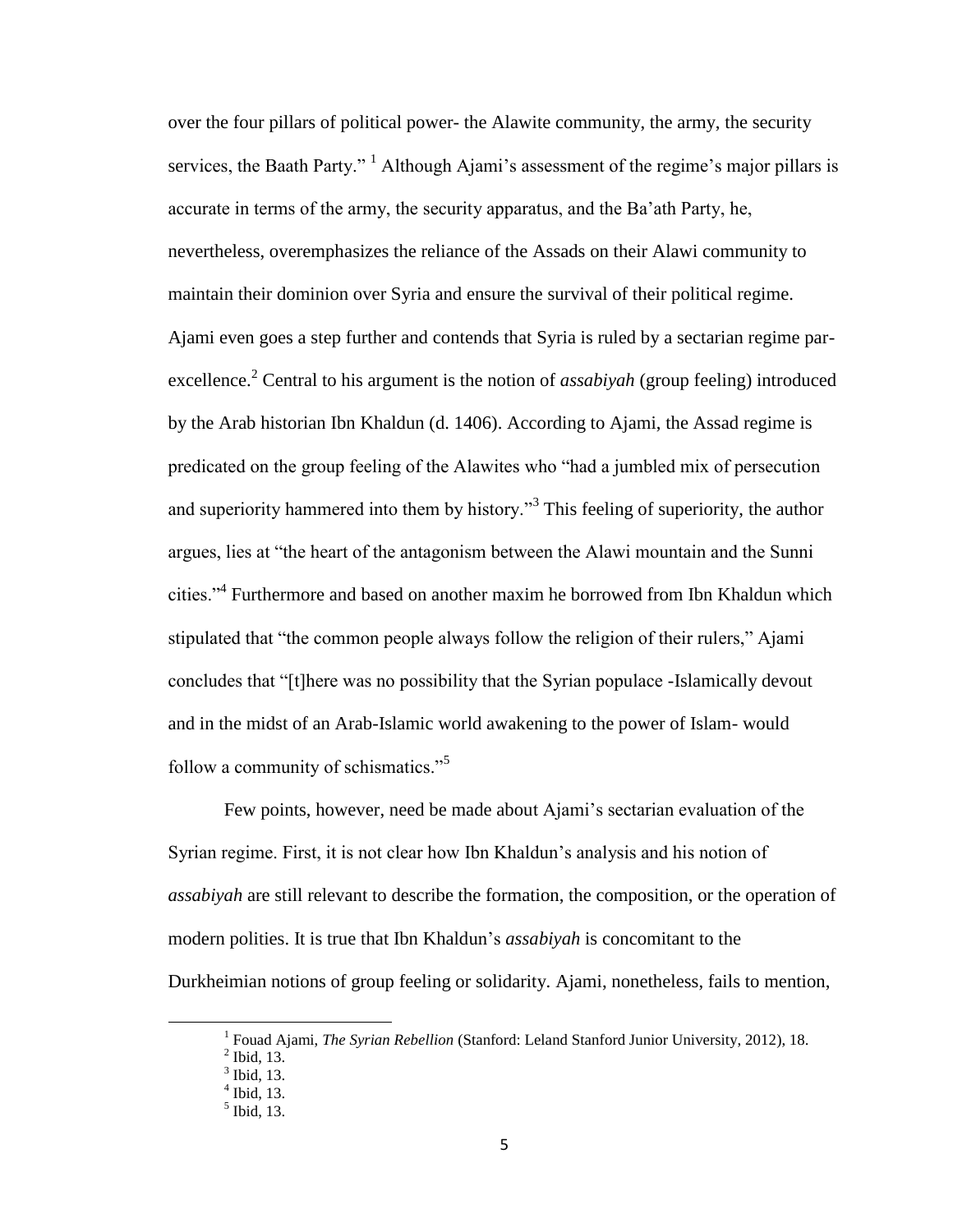or maybe realize, that when the great medieval historian introduced that concept, he meant a specific kind of *assabiyah* or group feeling; he referred to it as *al-assabiyah al*kabaliyah or tribal solidarity.<sup>6</sup> Ibn Khaldun's analysis and methodology was certainly applicable to describe the formation and the political life cycle of political dynasties during a period of time when the tribe was the social unit of analysis par-excellence. Although tribal loyalties are still a recurring phenomenon in some parts of the Middle East and North Africa, the tribe as a social unit and the loyalties it engenders began to dissipate in the early decades of the twentieth century in the wake of the formation of nation-states in the region. This process, as it were, gave rise to new kinds of loyalties such as the sense of belonging to, among other things, a nation, an ideology, a political party, or an economic class. These loyalties did not completely eradicate the traditional tribal loyalties; but did, however, break the hegemony that the tribe enjoyed as the determinant of polity formation in the region. Thus, Ajami's characterization of the Syrian regime as sectarian is methodologically untenable and reminiscent of what Nikolaos Van Dam called "anti-Alawi sectarian propaganda" that was disseminated by the likes of Egyptian president Anwar al-Sadat and Saudi king Fayssal in order to discredit the Assad regime during what became known in the 1970s as the Arab cold war.<sup>7</sup>

In addition, Ajami's argument overlooks the demographic composition of the social power base of the Ba'athist regime. It is true that many Alawis occupy major positions in the regime's political and security apparatus. This reality, however, amounts

<sup>6</sup> Charles Issawi, trans., *An Arab Philosophy of History: Selections from the Prolegomena of Ibn Khaldun of Tunis (1332-1406)* (London: John Murray Publishers, 1963), 103-106.

<sup>7</sup> Nikolaos Van Dam*, The Struggle for Power in Syria* (New York: I.B. Tauris & Co Ltd, 2011), 93.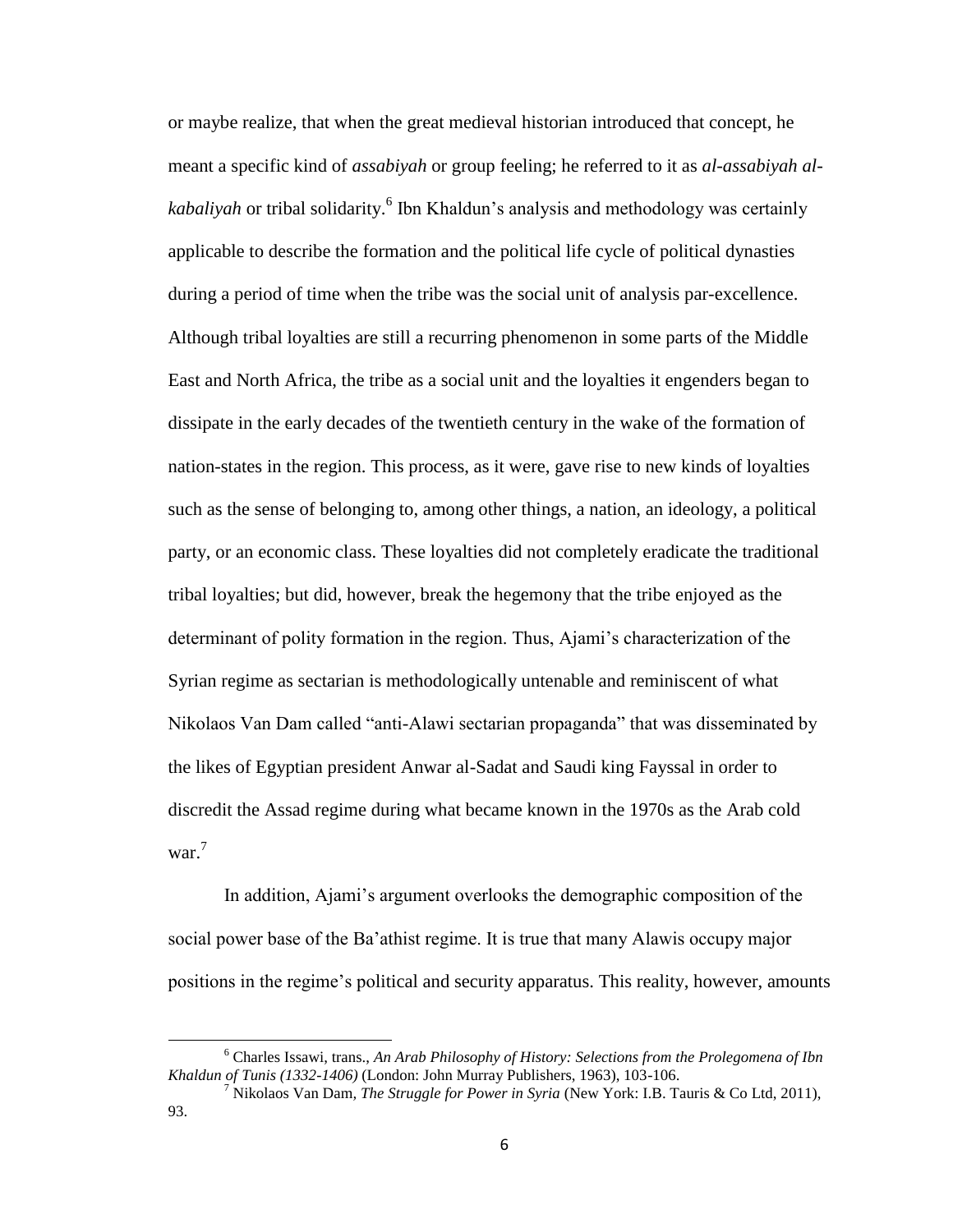to nothing more than a correlation that is well short of proving any cause and effect relationship. Many non-Alawis occupied, and still occupy, crucial posts in the regime's hierarchy. One only needs mention the former Defense Minister Mustapha Tlass, who was considered by many historians of Syria as the right hand man of the elder Assad, and also former Vice-President Abdul Halim Khaddam as well as former foreign minister and current Vice-President Farouq al-Shara'a; all three are Sunnis. Moreover, the Assad regime consolidated its power and ensured its survival on an implicit cross-sectarian alliance that included, at one time, Sunni peasants in the 1970s after the implementation of land reform policies, urban Sunni merchants, as well as members of Syria's minority communities. Therefore, Ajami's contention vis-à-vis the sectarian nature of the Syrian regime ignores that the primordial prerequisite to join its ranks is, and has been, loyalty to the Ba'ath and the Assads, as opposed to being a member of a specific sect or community. In a later chapter, however, Ajami manages to contradict, or maybe rectify, his sectarian characterization of the Syrian regime. Drawing on a statement by Ismail al-Khalidi, a Sunni and head of the Coalition of Syrian Tribes, the author seems to have a change of conviction and concludes that "[t]he Alawis did not rule Syria, nor did the Ba'ath,…, the country was ruled by a gang of five men: Bashar, his brother Maher, and three of their maternal Makhlouf relatives"!<sup>8</sup>

Finally, Ajami seems to agree that, historically, the Assads were uncomfortable with any reference to their Alawi background. He argues that Hafiz himself "did his best to seem at one with the Sunni practice: he prayed in public, broke his fast during the month of Ramadan in the company of religious scholars, and displayed the piety expected

<sup>8</sup> Ajami. *The Syrian Rebellion*, 126.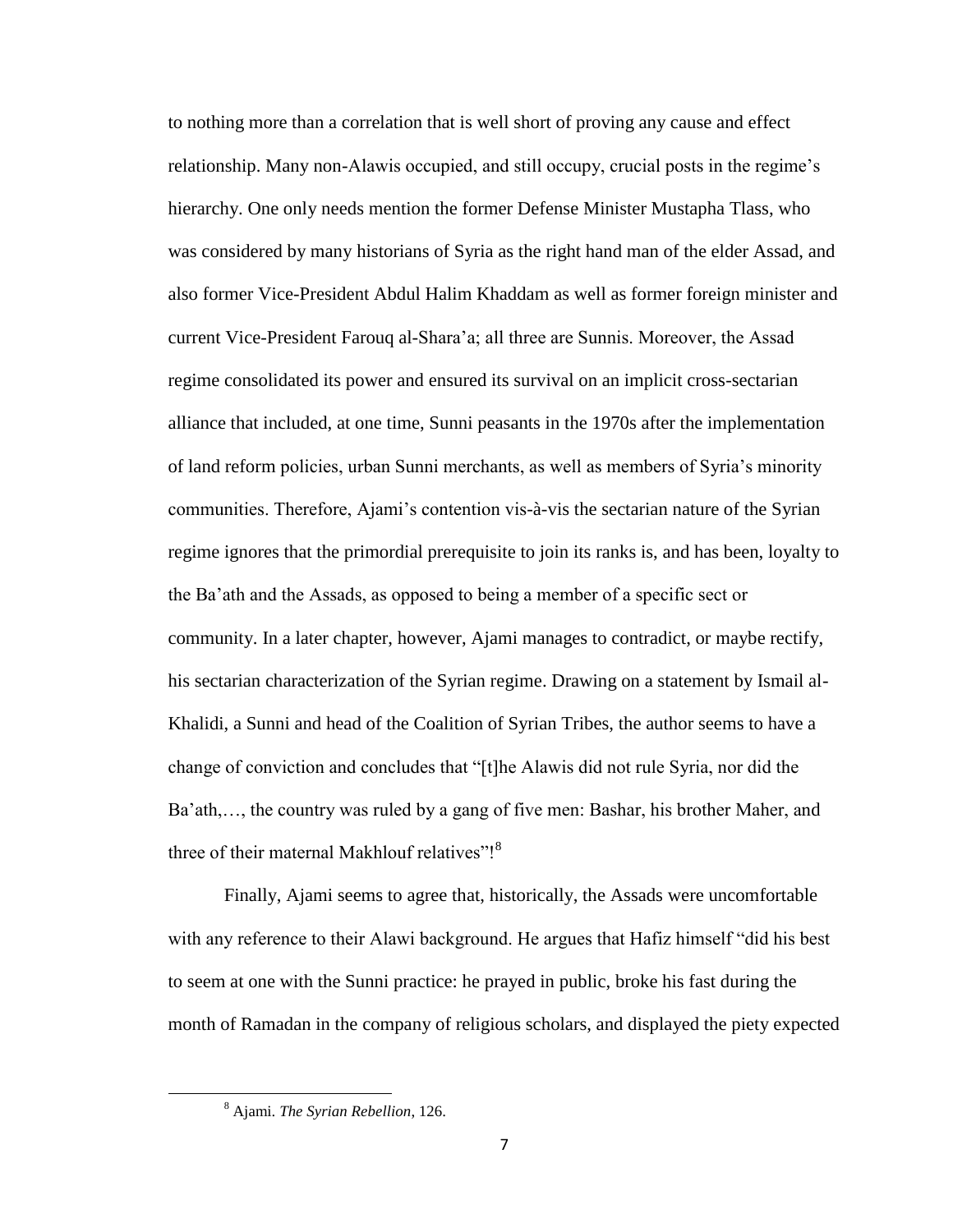of a man who had come into dominion in a city so central to Islam as Damascus."<sup>9</sup> Ajami's contention, however, cannot be reconciled with his earlier premise that "the common people always follow the religion of their rulers;" for in Syria, it was the ruler who always tried to assimilate to the religion of the common people.<sup>10</sup>

Ajami also carries his contradictions and ambiguities over to his analysis of the reasons behind the inability of the Syrian rebellion to bring about the fall of the regime. In his evaluation of the balance of power after the first year of the Syrian uprising, the author argues that "Damascus had not rebelled, the army had not defected, the economy had not collapsed, the regime was weak, and the opposition weaker."<sup>11</sup> Furthermore, he emphasizes two explanations for the deadlock of the Syrian conflict: the lack of a resolute international response in favor of the opposition and the passivity of Syria's minority communities to join the ranks of the opposition. Although the two explanations are certainly valid and reflect the dynamics surrounding the Syrian conflict, especially in its first few months, Ajami's treatment of these explanations lacks the analytical depth necessary to ascertain the causes behind both the lack of an international intervention in Syria and the reluctance of minority communities to join the Syrian rebels. With respect to the former, the author offers an account that is more descriptive than analytical for the absence of an international response a la Libya vis-à-vis Syria. He argues that "[t]here was resolve and genuine help offered by the friends of the Syrian regime –Russia, Iran, China, Hezbollah- and irresolution among the ranks of democracies and the 'moderate' Arab regimes."<sup>12</sup> Except for the unfamiliarity with the Syrian opposition which Ajami

<sup>9</sup> Ajami, *The Syrian Rebellion*, 38.

 $10$  Ibid, 13.

 $\overline{11}$  Ibid, 172.

<sup>12</sup> Ibid, 191.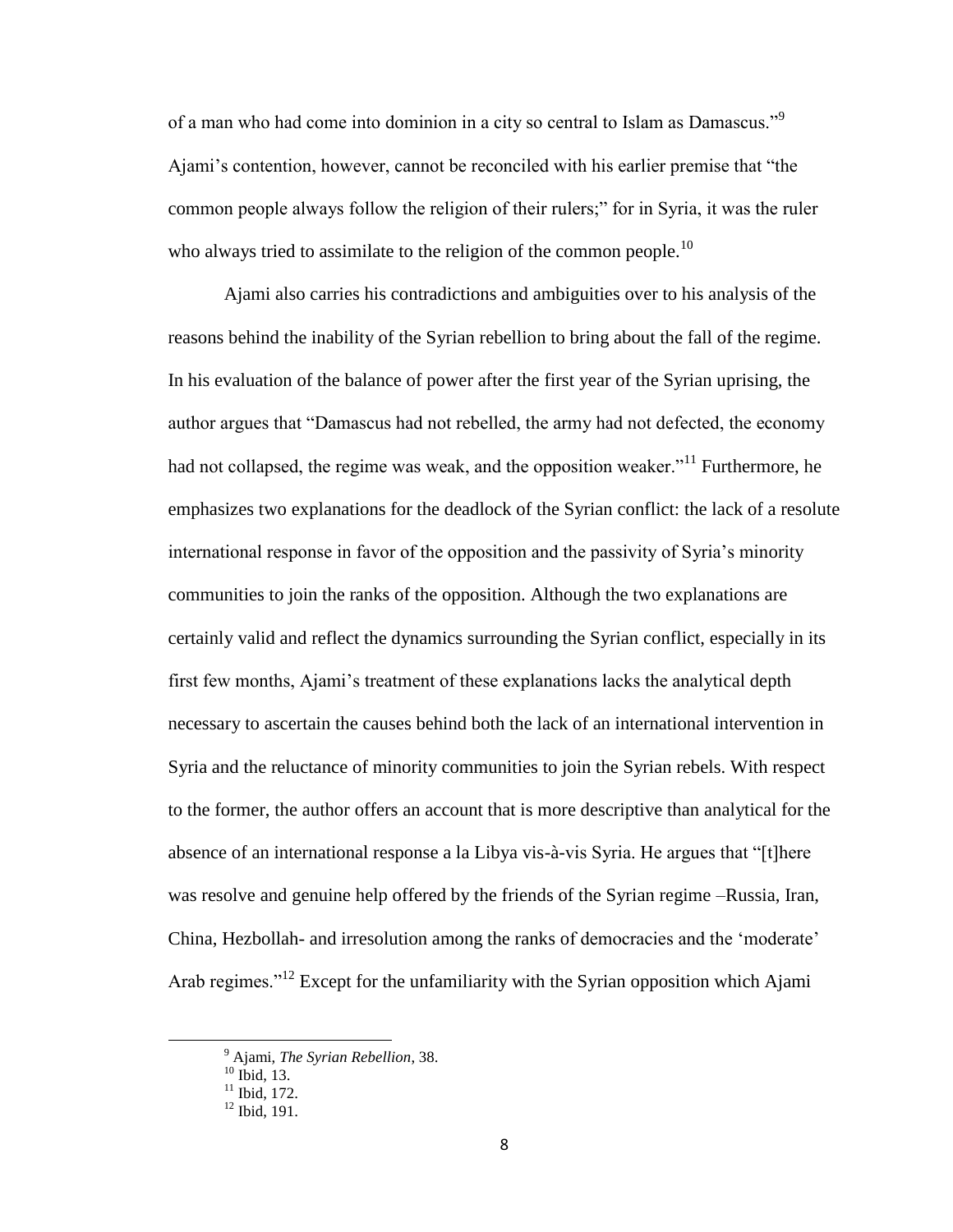refers to as an "alibi for American passivity," he fails to discuss the strategic stakes and the geopolitical calculations behind the international and regional actors' decisions to intervene or not in the Syrian conflict.<sup>13</sup>

As for the latter explanation, the author laments the passivity of Syria's minorities to join the uprising against the regime. He contends that minorities in Syria, and particularly Christians, had chosen the "shield of the secular dictatorship" instead of embracing "the risks and reward of democratic politics."<sup>14</sup> Notwithstanding that important segments of Syria's Sunni majority did not join the fight against the Syrian regime, the author's reductionist and binary view discounts an important element expressed by many representatives of Syria's Christian communities throughout the uprising. The reluctance of the majority of them to join the ranks of the opposition has little to do with their support of the regime or their aversion of democratic politics. They, as many other Syrians, were justifiably worried about the hijacking of the uprising by extreme elements of the Muslim Brotherhood and other Saudi and Qatari-backed Wahhabi groups.

Like Ajami, David Lesch also evaluates the first year of the Syrian uprising in his book *Syria: The Fall of The House of Assad*. Unlike Ajami, however, Lesch makes careful use of his fieldwork in Syria and the different interviews and discussions he had with prominent members of both the Syrian regime and the opposition, including Bashar al-Assad, to offer a strong scholarly account of the Syrian rebellion. After dedicating the first few chapters to the evaluation of Bashar's performance at the helm of the regime he inherited from his father, the author embarks upon a discussion of some factors that

<sup>13</sup> Ajami, *The Syrian Rebellion*, 191.

 $14$  Ibid, 115.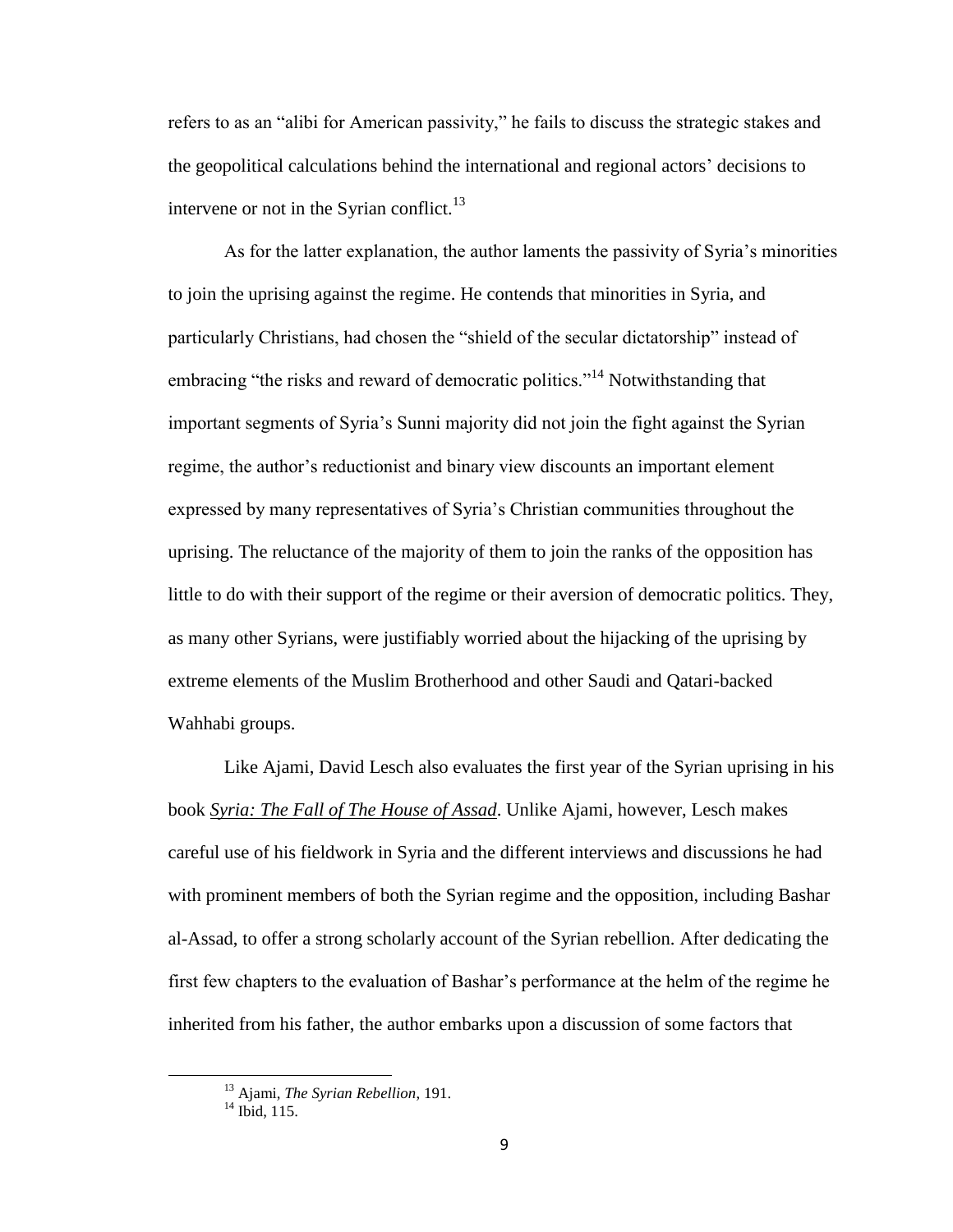might have suggested in the beginning that Syria would be immune to the wave of uprisings in MENA. Chief among these factors is Syria's turbulent past which was marred by instability and multiple coups following the country's independence. According to Lesch, "Syrians have generally disdained to engage in activities that could produce instability and chaos. They only have to look across their borders, on either side, toward Lebanon and Iraq –two countries that, like Syria, are ethnically and religiously sectarian- to see how political disorder can violently rip apart the fabric of society."<sup>15</sup>

In addition, the Syrian regime commands a great deal of loyalty from its institutional components. Bashar, who presided over a hierarchy he inherited from his father, "carefully maneuvered," in the first few years of his tenure, "his most loyal allies into the military-security apparatus, government ministries, and the Baath Party."<sup>16</sup> Moreover, unlike Egypt where the military institution generally kept its distance from the political leadership, "the fate of the military and security services is closely tied to that of the regime." $17$ 

Finally and unlike other leaders in MENA countries, "Bashar himself," Lesch argues, "used to be generally well liked in the country –or was not generally reviled. There were no WikiLeaks reports detailing the extravagant lifestyle of Assad –as there were with Tunisian President Ben Ali- because he does not have one.<sup>"18</sup> For the author, however, all these factors could neither mask the prevalence in Syria of the same socioeconomic problems that plagued other MENA countries in the wake of the popular

50.

 $\overline{a}$ 

<sup>15</sup> David Lesch. *Syria: The Fall of the House of Assad* (New Haven: Yale University Press, 2012),

 $16$  Ibid, 50.  $17$  Ibid, 50-51.

 $18$  Ibid, 52.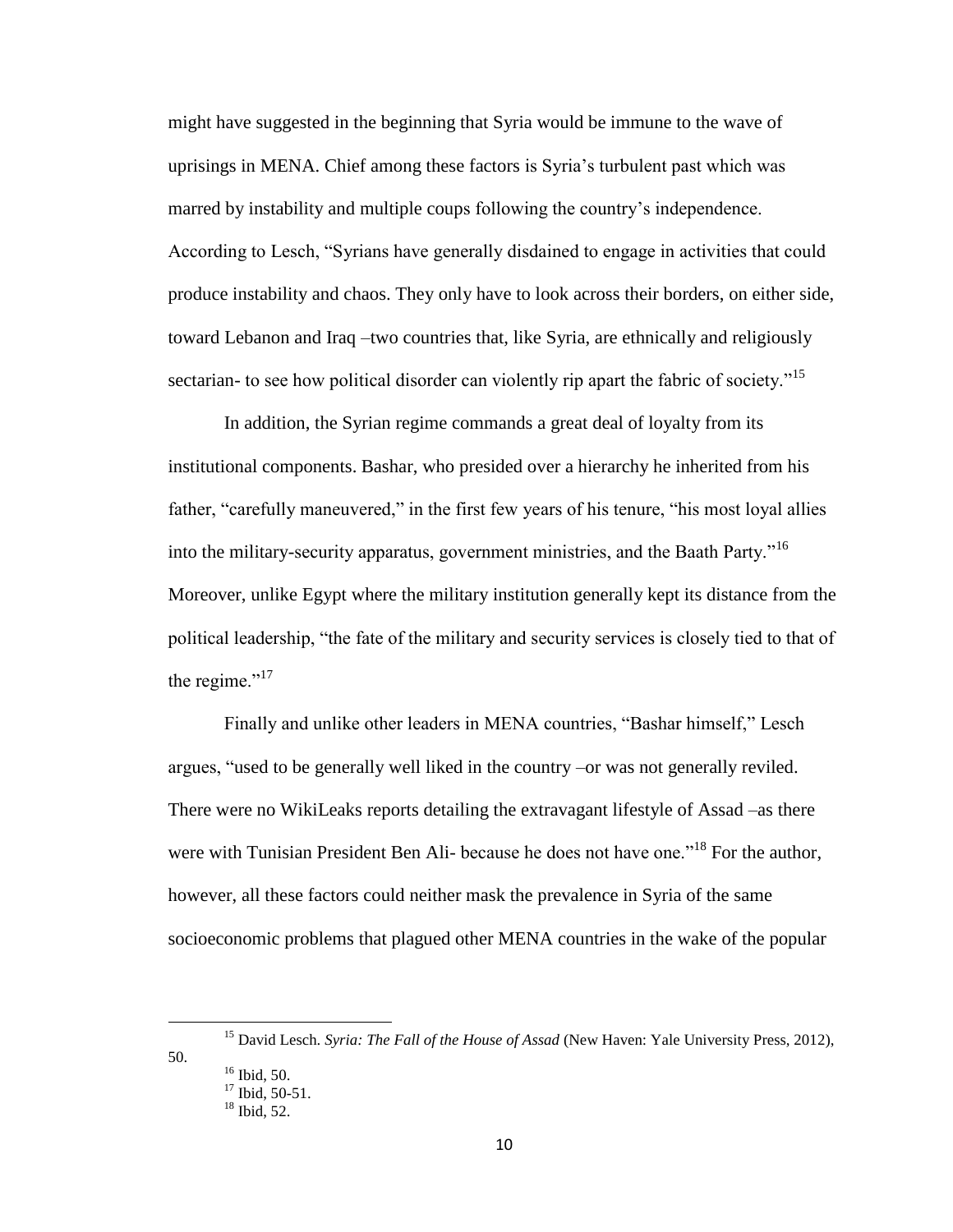uprisings, nor could they alleviate the sense of humiliation and loss of dignity many Syrians had due to decades of political repression.<sup>19</sup>

As for the outcome of the Syrian rebellion, the author highlights three important factors that contributed to the failure of the opposition to bring about the fall of the regime. The first factor deals with the security approach adopted by the regime and the ruthless repression that accompanied it. Lesch characterizes this approach as the "survival instincts" of the regime and an "institutional, convulsive response to perceived threats."<sup>20</sup> Two important elements constituted the backbone of this security solution: the employment of the regime's most loyal security and military units to crush the rebellion as well as the engagement in a "Machiavellian calibration of bloodletting –enough to do the job, but not enough to lose what international support remained.<sup>"21</sup>

The second factor is related to the disorganization of the Syrian opposition and the divisions among its different components. Lesch observes that it took several months into the conflict before the opposition groups were finally able to form the Syrian National Council; an umbrella organization representing the opposition. This council, which was mainly composed of exiled opposition groups and did not include important homegrown opposition groups, "did not give the impression at first of being a unified organization that was capable of mobilizing the opposition movement as a whole or of attracting international support."<sup>22</sup>

Finally, the third factor that Lesch advances for the failure of the Syrian opposition to topple the regime deals with the international response to the uprising in the

<sup>19</sup> Lesch*, The Fall of the House of Assad*, 64.

 $20$  Ibid, 105.

 $^{21}$  Ibid. 164-165.

 $22$  Ibid, 170.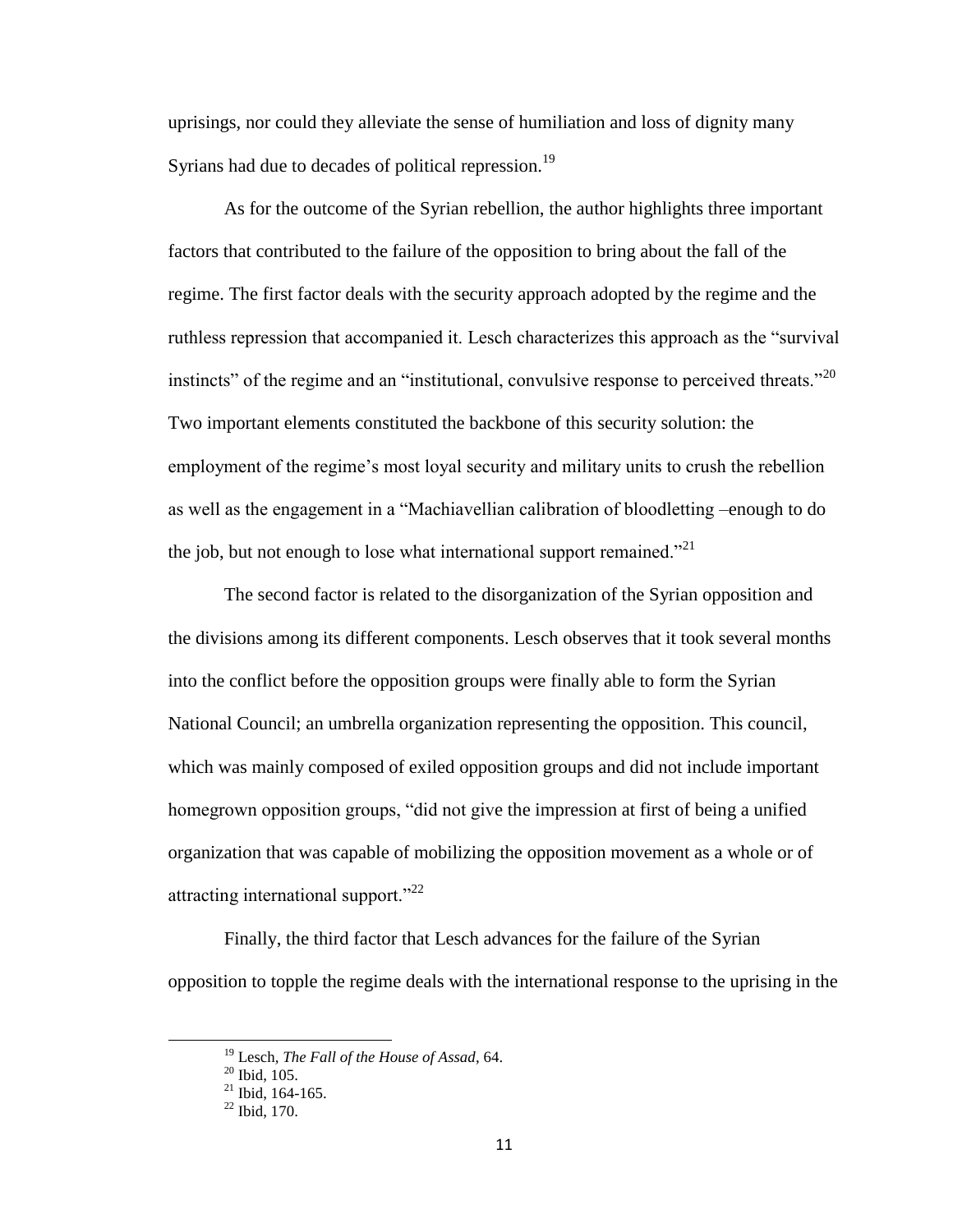country. Here, the author reasoning was based on a meticulous enumeration of the different regional and international state and non-state actors as well as the complex strategic, geopolitical, and economic calculations involved with each of these actors' decision to support either party to, or to get directly involved in, the Syrian conflict.

With the exception of the inaccurate claim of the author that Syria ended its "support for [the Kurdish] PKK, and turned its leader, Abdullah Ocalan, over to the Turks;" for Ocalan was captured in Kenya in 15 February, 1999, Lesch's work is a good starting point for students of Syrian politics and can be adopted as a model for ascertaining the interplay of several domestic and international factors and their impact on the development and the endurance of political institutions in Syria and in MENA countries as well.<sup>23</sup>

This literature review uncovered the non-comparative nature of both Ajami's and Lesch's works. This state of affairs characterized most of the literature that dealt with the recent uprisings in MENA countries. This tendency to isolate the uprising in each country from the uprisings in other MENA countries resulted in gaining fewer insights into the different factors that led to the outcomes of the popular revolutions. The next chapter will be the first step towards the correction of this tendency. It will present a frame of reference composed of Syria and three other MENA countries where the popular uprisings were successful in overthrowing their respective political regimes.

<sup>23</sup> Lesch, *The Fall of the House of Assad*, 141.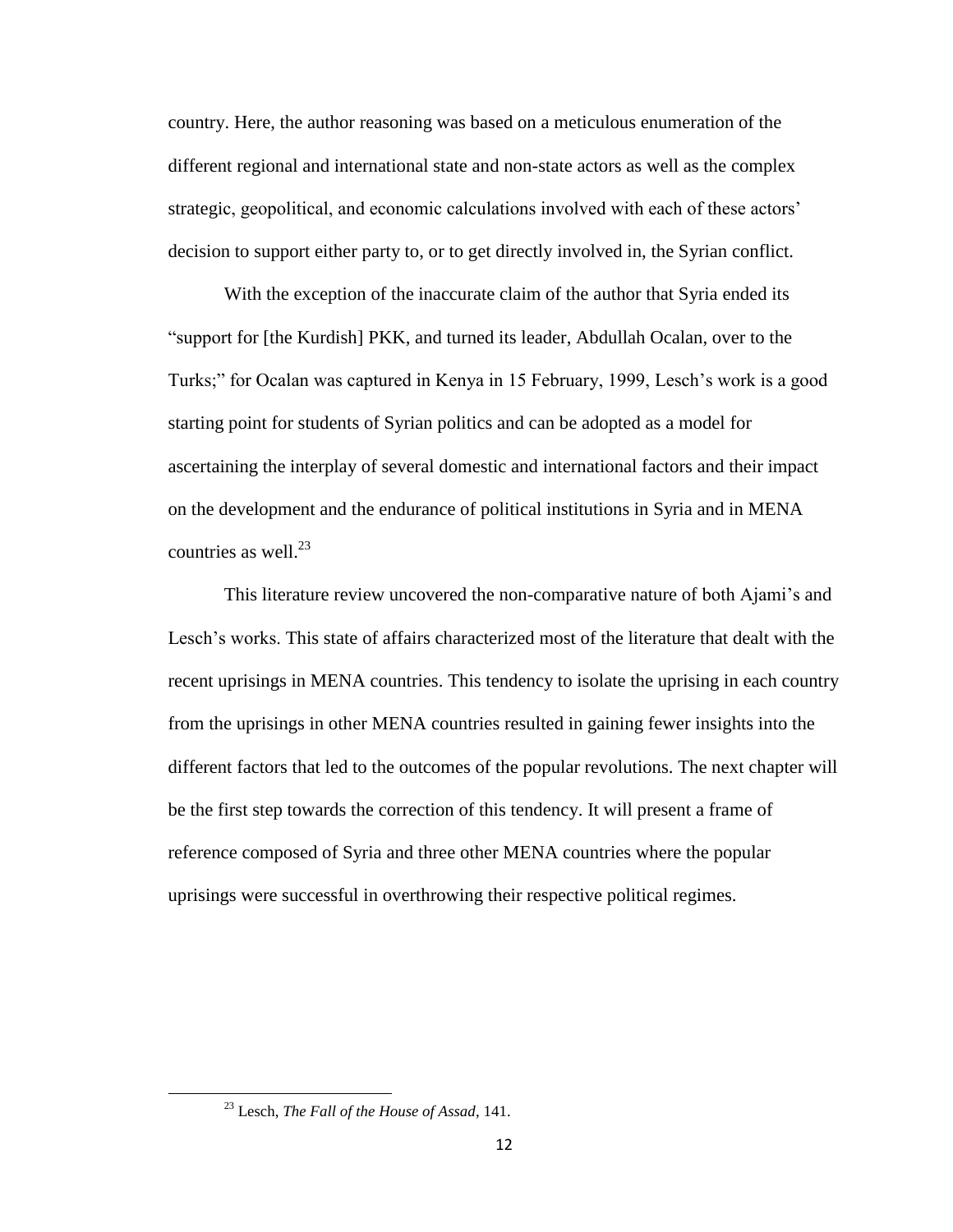#### **CHAPTER III**

# **Building the Frame of Reference: Cultural, Political, and Economic Similarities between Syria, Tunisia, Egypt, and Libya**

Taking Syria, Tunisia, Egypt, and Libya as a frame of reference stems both from the common social and economic factors present in all four countries as well as from the similarities of the Syrian regime and its political structure to those of the other three countries. These common factors and similarities suggest, at first glance, that the Syrian uprising would follow one of the paths of the uprisings in the other three countries and that its outcome would, at least, fall somewhere in between their outcomes. As for the common social factors, the most obvious one is that the popular uprisings in the four countries were part of a wave of anti-regime, pro-political reform mass demonstrations that swept, by the end of 2010, what is known as the Arab world, and that were particular to that geographic space. Referencing the particularity of these uprisings is not meant to dis-associate them from the other mass demonstrations that occurred around the world during the same time frame; whether in Greece, Spain, or the Occupy Movement in the United States. It is only used to highlight the particular intensity and outcome of the 'Arab uprisings' and the slogans that were raised during these uprisings.

Being part of the Arab world, the four countries that constitute the frame of reference share a cultural and historical context within which their societies and political institutions developed. First, most inhabitants of these countries share a sense of belonging to a broad Arab *ummah* (nation) that stretches from the Atlantic Ocean to the Persian Gulf. This sense of belonging is not only reinforced by a common language and religion; respectively Arabic and Islam, it is also due to several other factors. Chief

13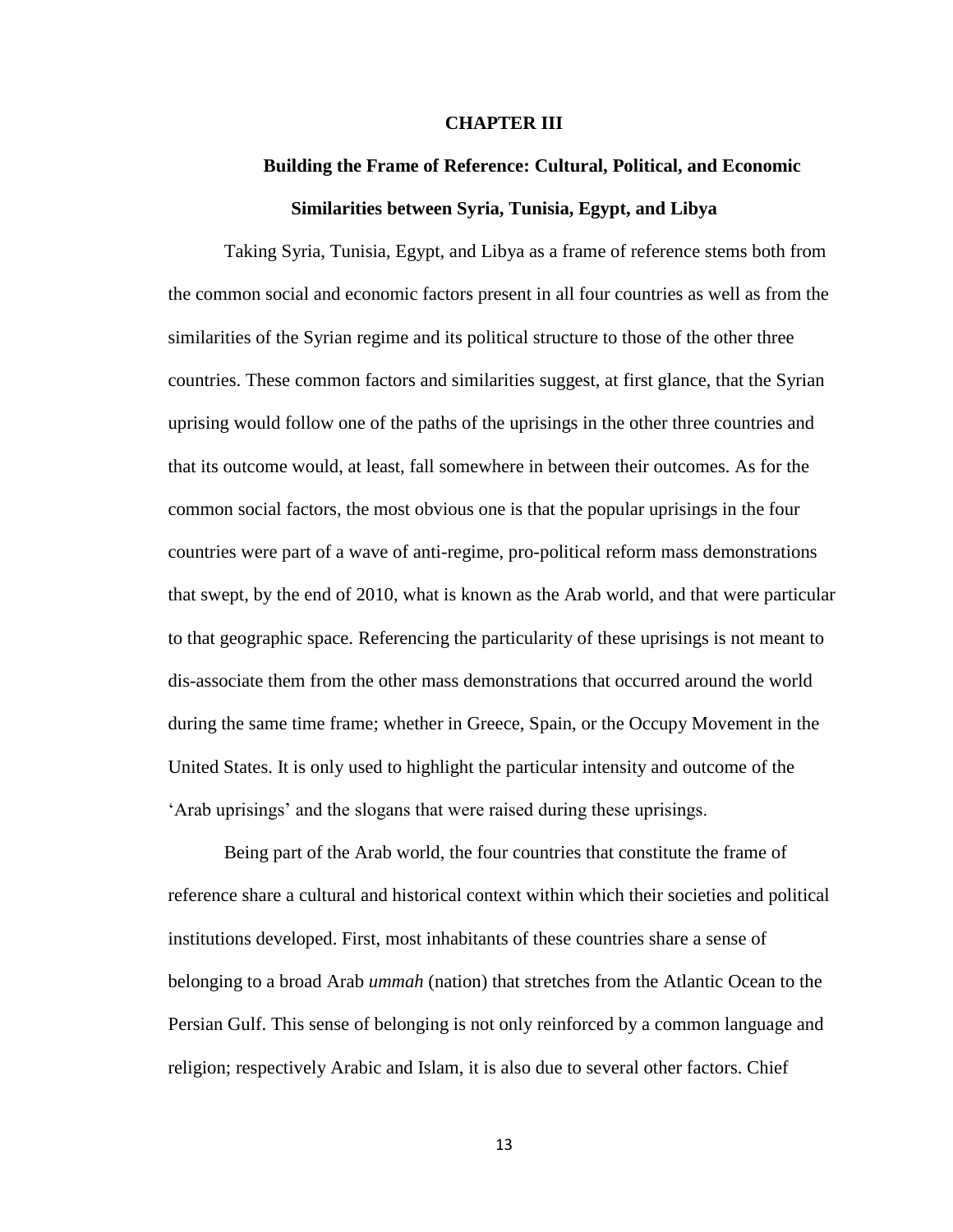among these, according to James Gelvin, are the "sense of shared history and experiences" encouraged by intellectuals and school systems throughout the region; the existence of regional associations such as the League of Arab States; the lingering of some pan-Arab political parties like the Ba'ath; the widespread support of the Palestinian cause and opposition to U.S. foreign policy in the region; and the growth of Arabic broadcasting media such as the regionally popular satellite television channel Al-Jazeera. 24

This shared Arab identity, however, is only one layer of identity shared by the inhabitants of the region. It should not obscure the other layers of identity such as belonging to a specific country in the region. As Gelvin argues,

"it is important to differentiate between, on the one hand, what might be called an 'imagined Arab community' that exists in the heads of those who identify themselves as Arab and, on the other, Arab nationalism, just because people might identify themselves as Arab does not mean they necessarily want to renounce their Egyptian or Lebanese citizenship, for example, in favor of citizenship in a pan-Arab state. As a matter of fact, the (pan-) Arab nationalism of the 1950s, which political leaders of the time encouraged mainly for strategic purposes, has for the most part dissipated over the decades as more and more people have come to identify with the states in which they live." $25$ 

In addition, the shared Arab identity should not neglect the reality that what is known as the Arab world is not a homogeneous or monolithic entity; for there are several linguistic and religious communities throughout the region. Although Arabic is the *lingua franca* of most inhabitants of the region, many countries in the Middle East and North Africa contain communities that speak languages other than Arabic. With respect to the four countries in the frame of reference, Tunisia and Libya contain large Berber-speaking

<sup>24</sup>James Gelvin, *The Arab Uprisings: What Everyone Needs to Know* (New York: Oxford University Press, 2012), 2-3.

 $^{25}$  Ibid, 3.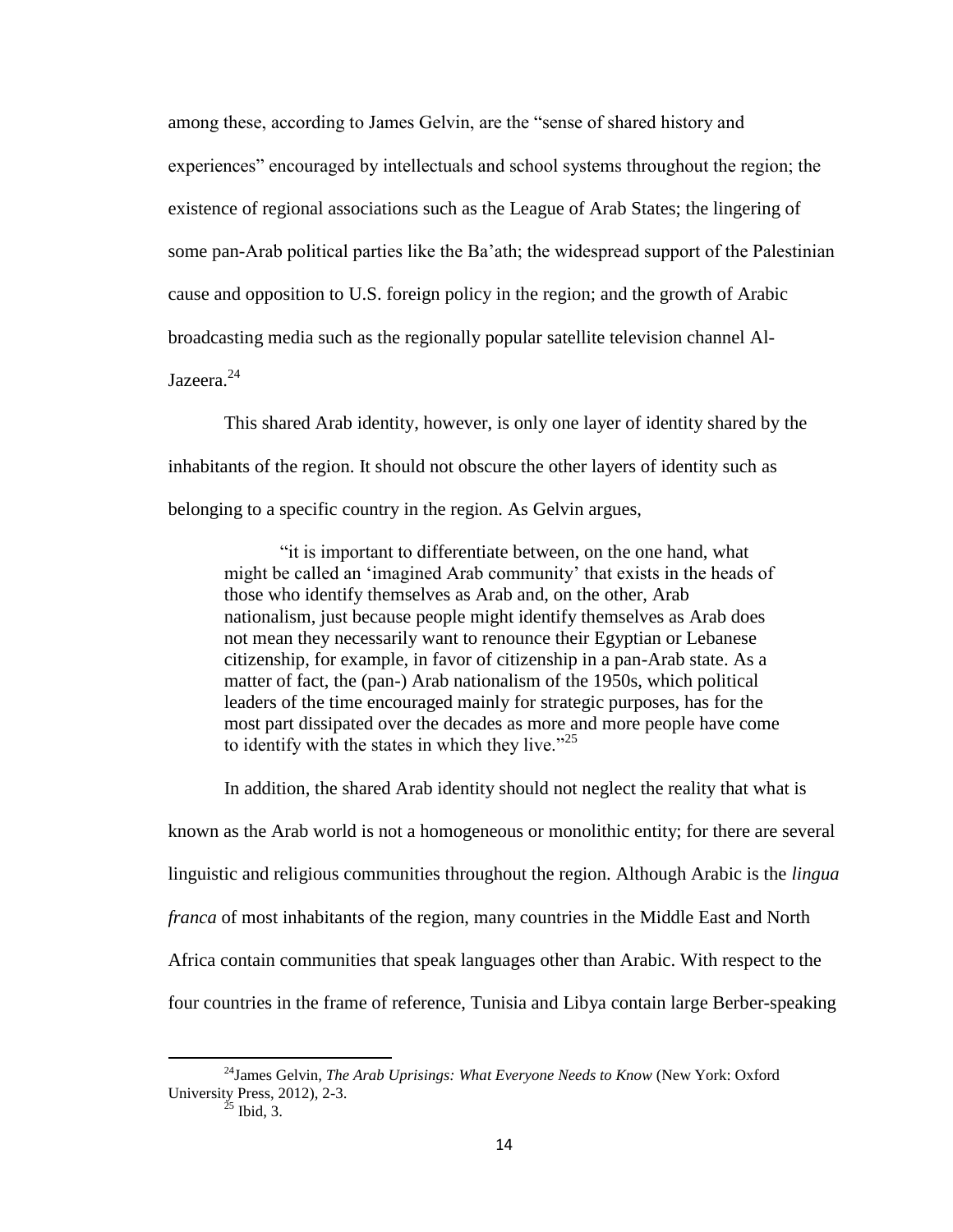populations. Syria, on the other hand, is home to Kurdish-speaking as well as Aramaicspeaking communities. Religiously, although most inhabitants of the region are Muslims and profess the Sunni branch of Islam, they, however, follow one or many of the four *madhahib fiqhiya* (jurisprudential schools of interpretation) within the Sunni branch. In Tunisia and Libya, for example, the predominant school of interpretation is Maliki; whereas in Egypt and Syria, the other three schools, Hanafi, Hanbali, and Shafi'i, are equally prevalent. Moreover, the region contains populations belonging to other branches of Islam; such as the Shias, Ismaili, Druze, and Alawis in Syria. Finally, there are other religious populations in the region; like the substantial Christian communities in Egypt and Syria.

In addition to these linguistico-religious similarities, other factors suggested that the Syrian uprising would take the same path as the uprisings in the other three countries. Chief among these factors is the existence in Syria of certain socio-economic conditions that some analysts advanced as the main reasons behind the vulnerability of the regimes in Tunisia, Egypt, and Libya. Like all countries that had their encounter with colonialism, most countries in MENA were devastated by their colonial condition at many levels. Economically, and as was the case in the other three countries, the Syrian state that emerged after independence from France in 1946 was by far the major player in the country's economy. This economic omnipotence led these states to become what David Lesch called "classic Bonapartist states;" where "economic policy was primarily driven by regime survival, especially in a regional environment that was anything but benevolent."<sup>26</sup> This state of affairs, among other things, led to the creation of some sort of a ruling bargain or social contract between state apparatuses and the populations of these

<sup>26</sup> Lesh, *The Fall of the House of Assad*, 6.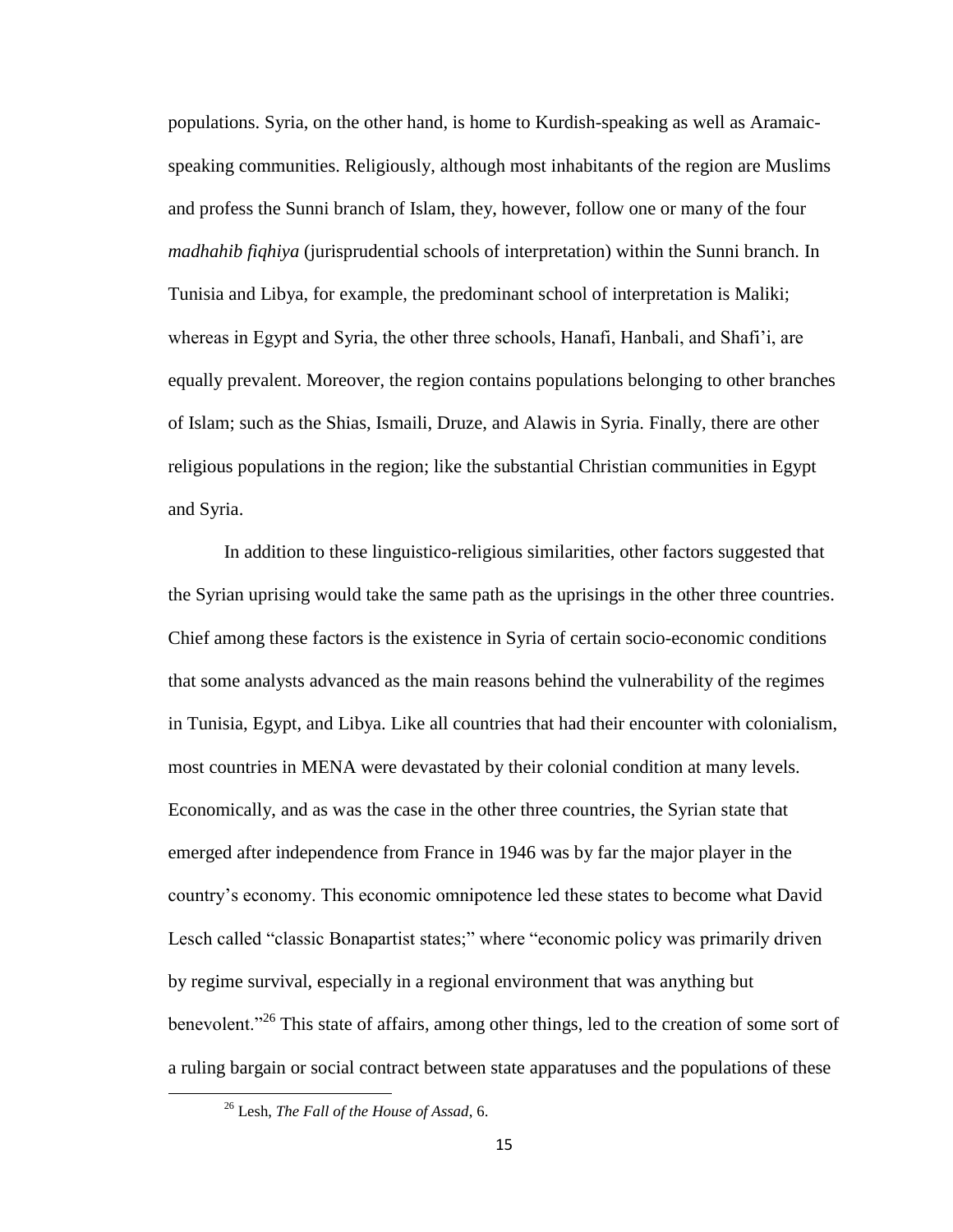countries. These ruling bargains, as it were, required the regimes to "establish adequate safety nets, and to provide employment, education and social services in return for compliance and obedience (if not obeisance). $^{27}$ 

Ultimately, the ruling bargains constituted the blue print of economic policies pursued by these countries during the decades following their independence. Several factors, furthermore, contributed to the lingering of these economic policies. The great powers encouraged them as in the case of the United States which "believe[d] that a combination of economic development and welfare would create stable pro-Western states" in order to curb any potential Soviet influence in the region during the Cold  $\text{War.}^{28}$ 

Moreover, these economic policies were recommended, or dictated, by the international financial institutions both as a condition to acquire grants and loans and as the prescription offered by the dominant economic model which "gave pride of place to full employment and rising standards of living as the two indicators of economic success. Governments, it was believed, could guide resources to ensure both goals were reached more effectively in environments where markets were not well developed."<sup>29</sup> Finally, the states in the region were able to sustain these economic policies due to their access to substantial rent income. This rent, which derives from "petroleum resources, gas resources, geostrategic utility, and control of critical transit facilities," helped the state

<sup>27</sup> Lesch, *The Fall of the House of Assad*, 6.

<sup>28</sup> Gelvin, *The Arab Uprisings*, 12-13.

 $29$  Ibid, 13.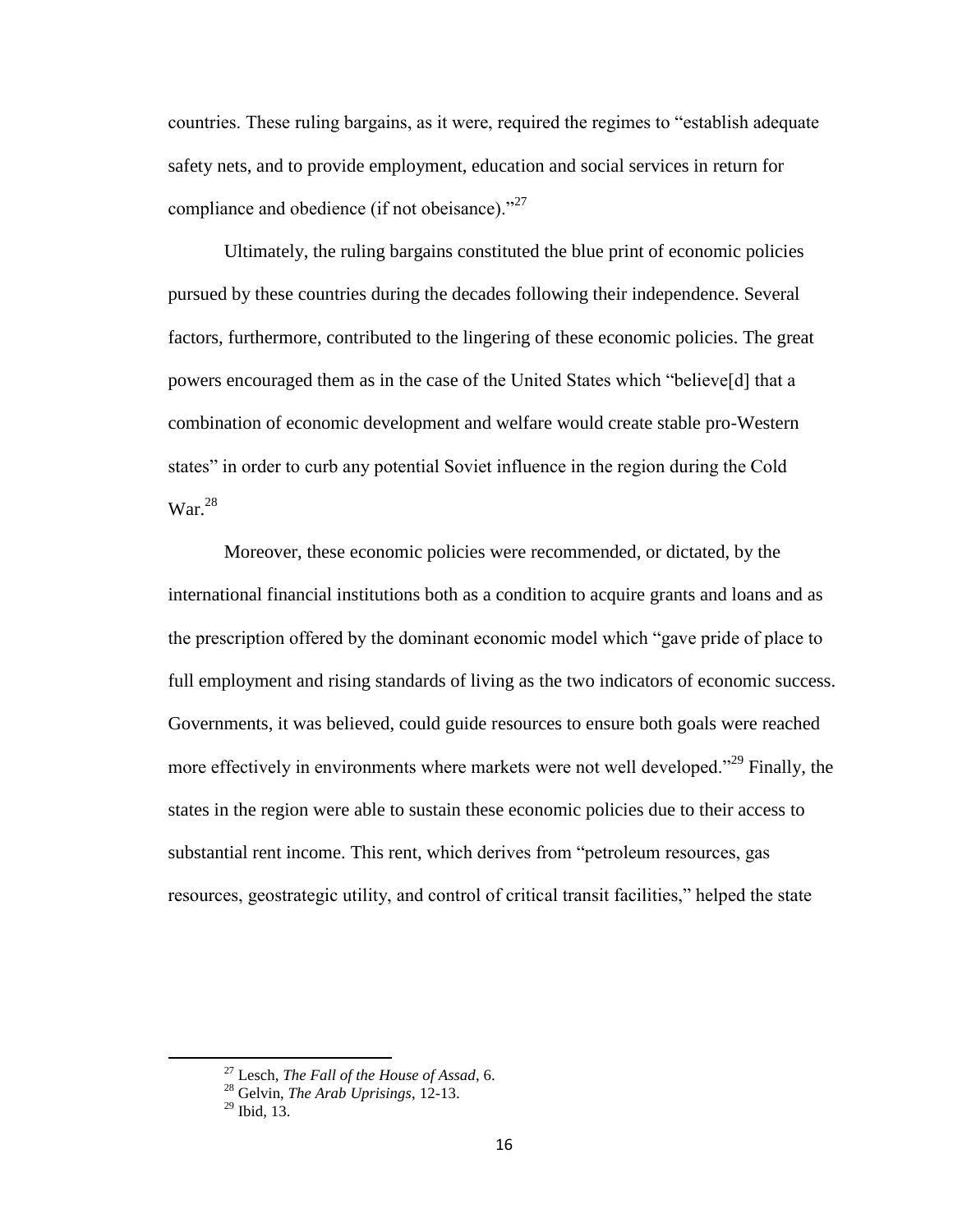apparatuses in these countries keep their end of the ruling bargain they struck with their respective populations, especially during the first few decades after their independence.<sup>30</sup>

For the last three decades, however, and as was the case in the other three countries, the Syrian regime's ability to sustain its part of the ruling bargain was tremendously hindered. Two events led to this development. First, the decline in the price of oil during the late 1970s and early 1980s substantially decreased these countries' profits from their most lucrative source of rent. Second, Neoliberalism became the new dominant international economic paradigm; replacing the post-World War II Keynesian model within the framework of which the economic policies of these countries were prescribed and pursued. This paradigmatic shift in the international economic model, coupled with the debt crisis that plagued MENA countries in the early 1980s, saw the ruling regimes scramble to implement neoliberal economic policies. As a result, these regimes were required by the likes of the International Monetary Fund (IMF) and the World Bank to drastically curb their role in the economy of their respective countries by cutting state expenditures, privatizing state industries and assets, as well as engaging in structural adjustment programs as a precondition for both debt relief and further access to grants and loans.

These policies, which were intended to transform the economies in these countries from state-controlled to market-driven, led to two contradictory consequences. First, they allowed the political regimes to retain control of the economic resources, albeit indirectly. The process of privatizing state assets and industries was utilized to broaden the power bases of the regimes and to create a class of crony capitalists many of whom were already

<sup>30</sup> Eva Bellin, "Coercive Institutions and Coercive Leaders," in *Authoritarianism in the Middle East: Regimes and Resistance*, ed. Marsha Posusney and Michele Angrist (Boulder: Lynne Rienner Publishers, 2005), 32.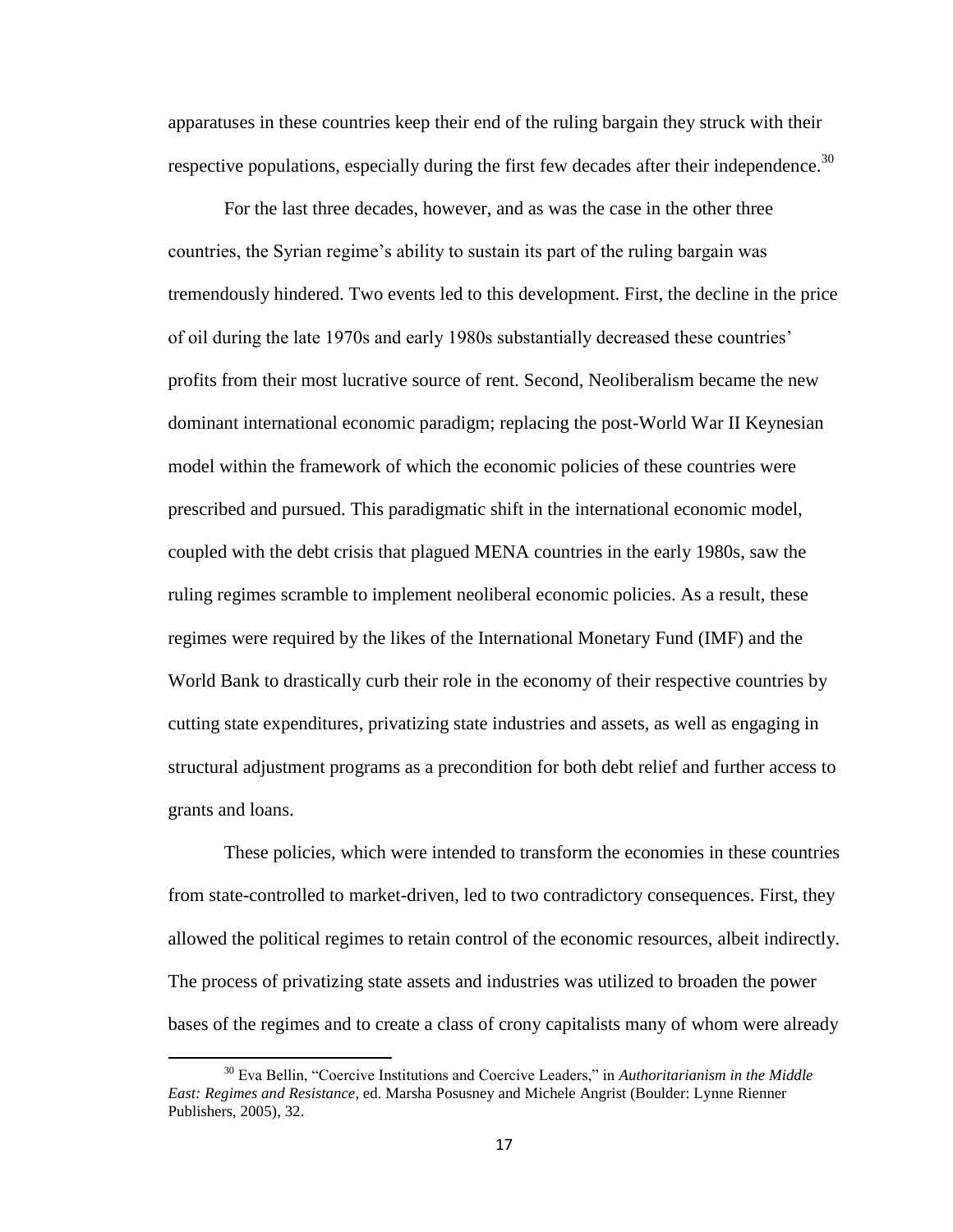tied to these regimes through familial relations. In Egypt, for example, "a friend of the son of the president came to control 60 percent of the steel industry, while in Syria the first cousin of the president gained control over the mobile communications giant SyriaTel, which in turn, controlled 55 percent of the market. Both became symbols of regime corruption during the uprising."<sup>31</sup> Second, by reducing the states' control over economic activities and hindering their capacity to fulfill their end of the ruling bargains, these policies exacerbated the level of disenchantment of the majority of a population that, already, felt alienated from the ruling regime. Consequently, what Philip Khoury called the "gap between assimilation and mobilization was widening constantly over the last three decades; for "[y]ouths all over the Arab world are being mobilized everyday – by being educated. They are led to believe that this education will lead to a decent job, allowing them to make enough money to eke out a living, have a family and even have a future. But they are not getting these things: they are not being assimilated.<sup>332</sup>

Thus, in the wake of the popular uprisings, most of the socio-economic indices in MENA countries were similarly troubling. In Syria, Tunisia, Egypt, and Libya, approximately one third of the population was between the ages of fifteen and twentynine. More importantly, the percentage of the unemployed among this segment of the population, especially those with college degrees, was identically high in these four countries. In addition, Syria was vulnerable to the same food crisis that hit the other three countries and much of MENA in the second half of the last decade. This food crisis manifested itself in the steep increases in the prices of basic foodstuffs. As a result, the

<sup>31</sup> Gelvin, *The Arab Uprisings*, 18.

<sup>32</sup> Lesch, *The Fall of the House of Assad*, 45.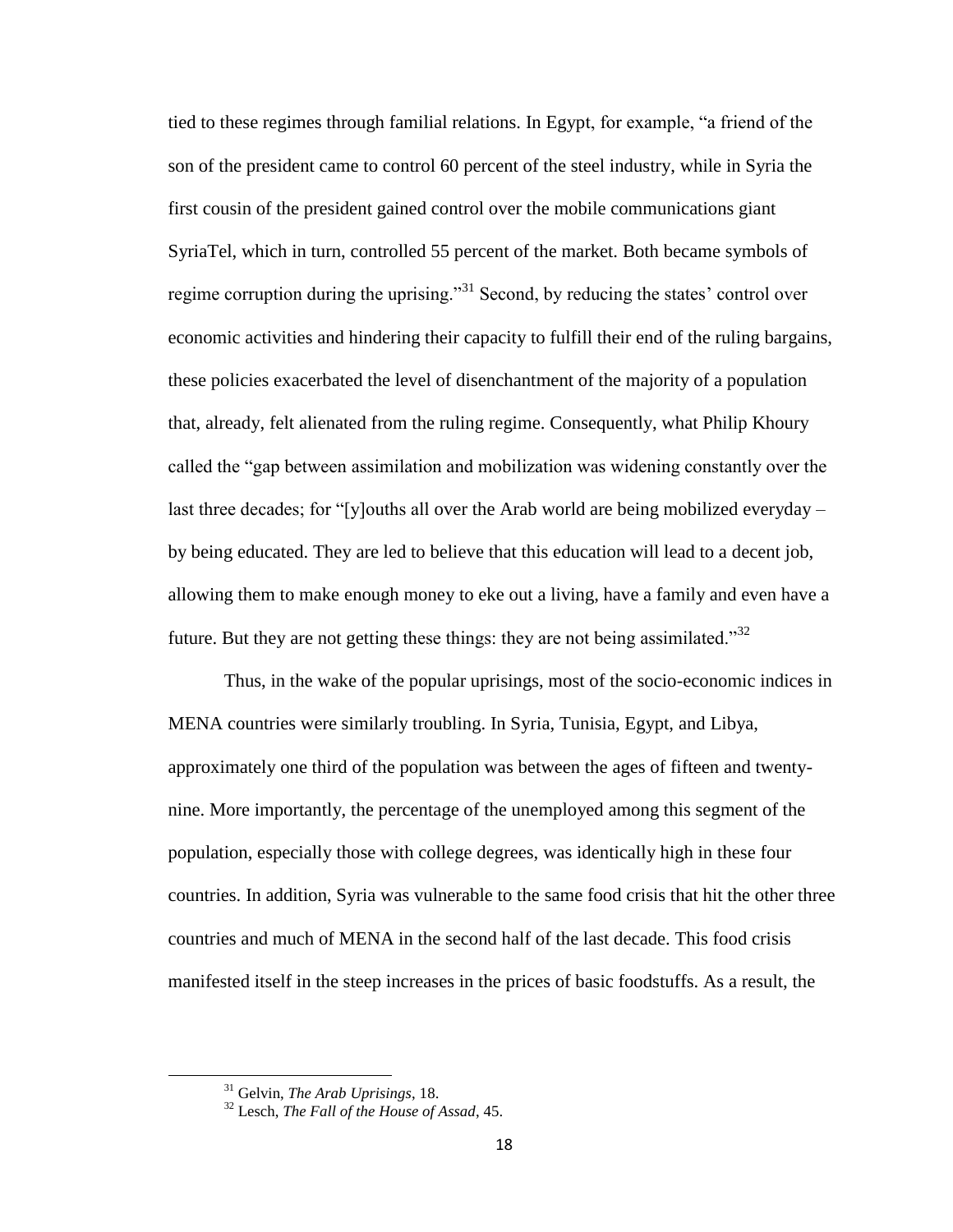portion of household spending that went towards paying for food reached more than 50 percent across MENA, including the four countries in question.

Politically, the ruling regimes that emerged in Syria, Tunisia, Egypt, and Libya in the post-colonial period had four common features. All four regimes reproduced bureaucratic apparatuses similar to the highly centralized colonial administrations. In addition, the political leaders exhibited a great deal of paternalism and often addressed their populations in their speeches as 'my children'. Furthermore, the political leadership is characterized by proximity to the president; and thus, "[r]egardless of occupational designation or formal title, those who live closest to the leader regularly hold major political positions."<sup>33</sup> Finally, the decision-making process in these four countries took place in a highly informal environment that lacked "institutional foundations and formal supports. $1^{34}$  In this environment, "it is difficult for opposition forces to concentrate because targets are neither stable nor well defined. At the same time, the leader enjoys a broad capacity to intervene in governmental affairs and to move subordinates around with ease."35

These features, ultimately, helped consolidate the authoritarian structures of the political regimes throughout MENA and in particular in Syria, Tunisia, Egypt, and Libya. However, in and out of themselves, these features cannot explain the endurance of authoritarianism in the region and its exceptional resistance to democratic transition contrary to former authoritarian regimes in other regions of the world.<sup>36</sup> The durability of authoritarianism in the four countries can be attributed to what Eva Bellin called the

 $\overline{a}$ 

<sup>33</sup> James Bill and Robert Springborg, *Politics in the Middle East* (New York: Harper Collins, 1990), 163.

 $34$  Ibid, 167.

 $35$  Ibid, 167.

<sup>&</sup>lt;sup>36</sup> Bellin, "Coercive Institutions," 21.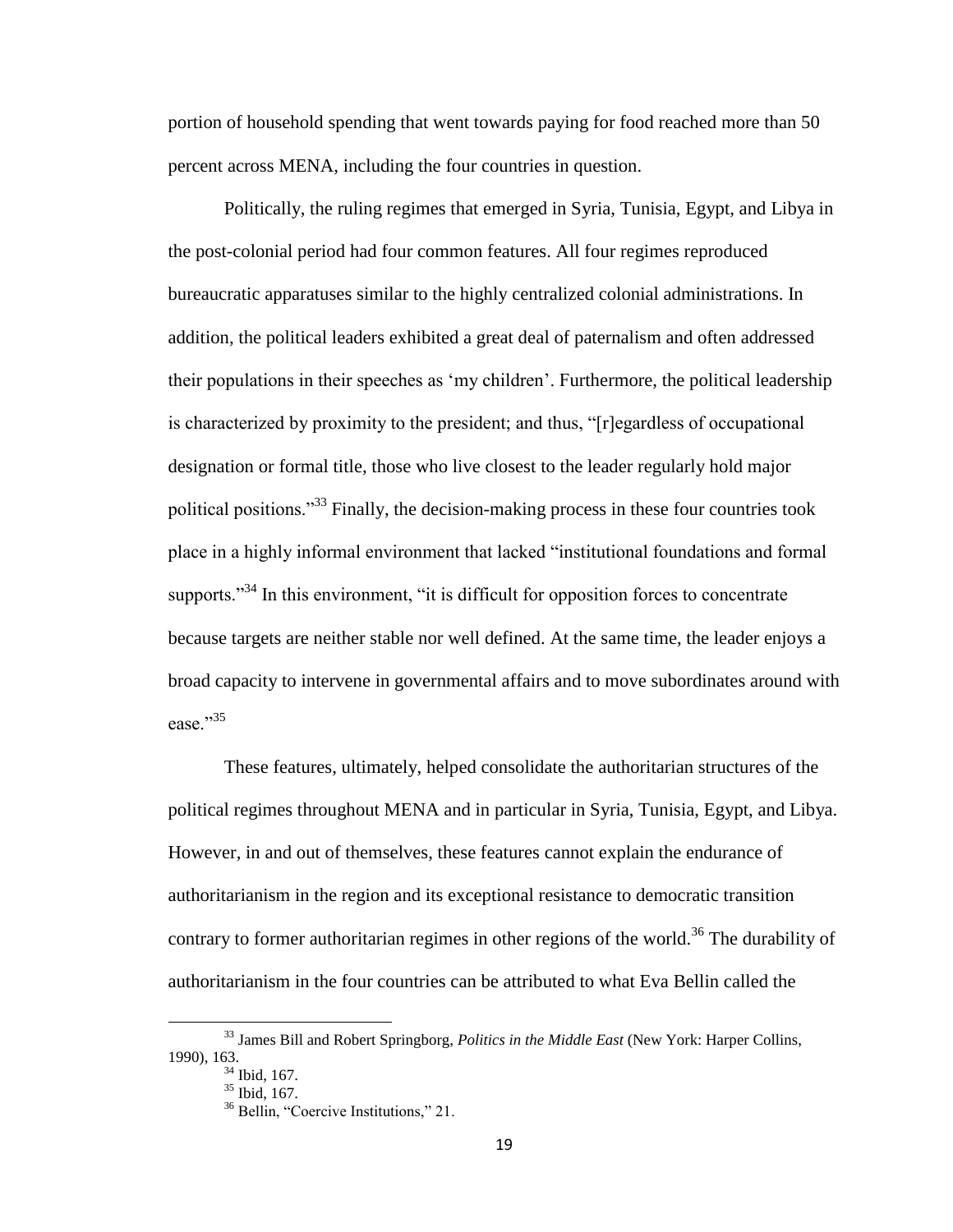"robustness of their coercive apparatuses;" which in turn can be explained by four variables.<sup>37</sup> First, these countries' access to rentier income allowed them to maintain a fiscal health strong enough to sustain the payment of their militaries and security forces; and, thus, prevent any potential disintegration from within.<sup>38</sup> In addition, the coercive apparatuses in these countries are characterized by patrimonial or non-institutional organization which, unlike institutionalization, "will spell less receptivity to political opening" and reform.<sup>39</sup> Moreover, the longevity of authoritarianism in these countries is a function of the maintenance or withdrawal of international support.<sup>40</sup> "This scenario," Bellin argues, "proved key in Eastern Europe, where the Soviet Union's withdrawal of support for the Brezhnev Doctrine spelled the end of the coercive backbone of these regimes and their will to hold on. It also proved important in Latin America, where the United States' abrupt shift away from supporting authoritarianism in the post-Cold War era dealt many regimes an important existential blow."<sup>41</sup>

Authoritarian regimes in MENA, including the four countries in the frame of reference, "did not see their sources of international patronage evaporate with the end of the Cold War nor with the United States' subsequent reanimation with democracy;" mainly because "Western interest in the region has been driven by multiple security concerns that have survived the Cold War."<sup>42</sup> This point was echoed by Jason Brownlee who noticed that "even before September 11, 2001, U.S. support for pluralism rarely extended to Muslim states in the Middle East, especially when Israel, oil resources, and

l

<sup>37</sup> Bellin, "Coercive Institutions," 27.

 $38$  Ibid,  $27$ .

<sup>39</sup> Ibid, 28.

 $40$  Ibid, 27.

 $41$  Ibid, 28.

 $42$  Ibid, 32.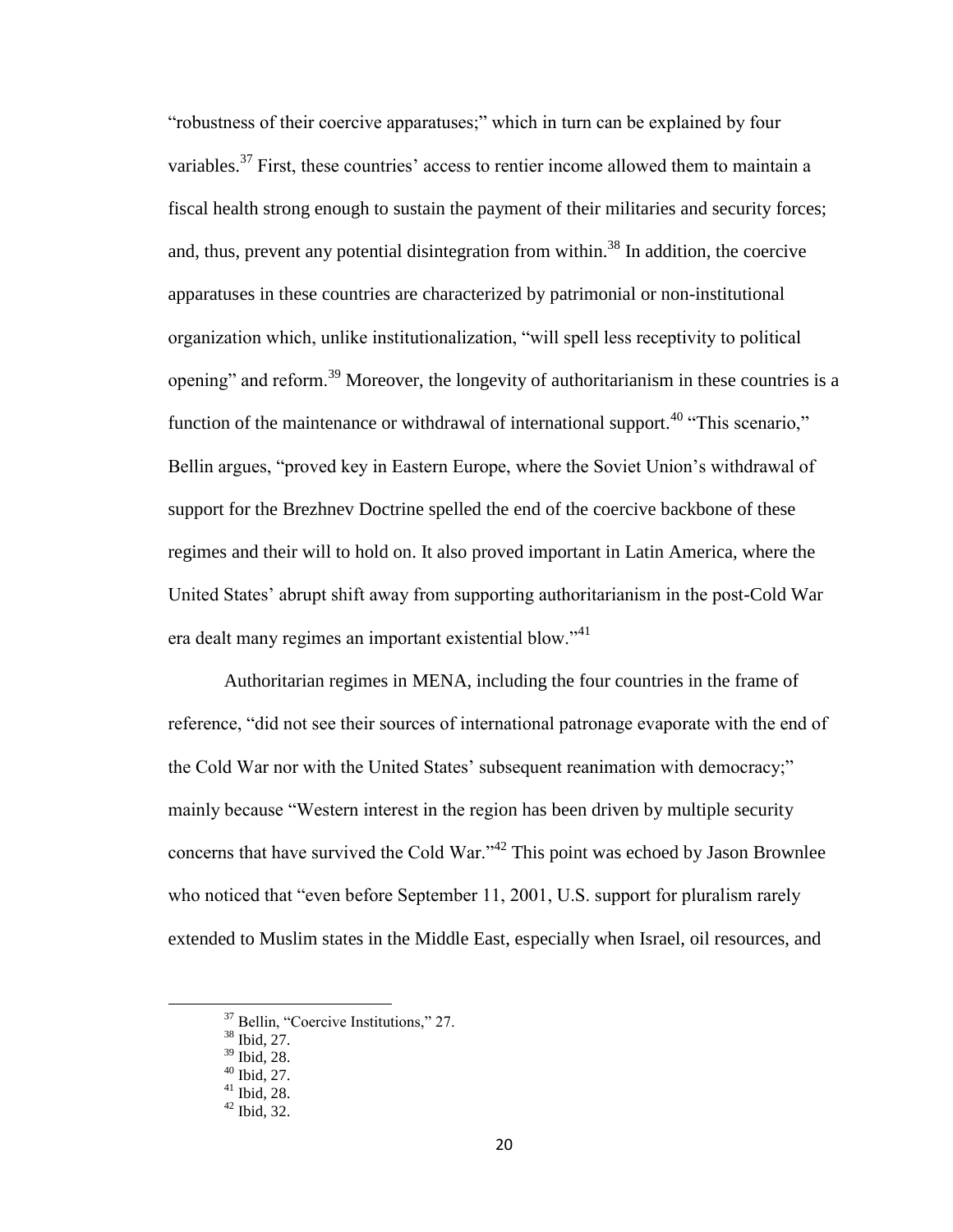perceived Islamic threat were involved. Consequently, authoritarian states in the region may present regimes where 'the status quo is so vital to American interests that it must not be disturbed'."<sup>43</sup> Finally, the endurance of authoritarianism in the four countries is also due to the relatively low level of popular mobilization for political reform; which keeps the cost of regimes' repression, subsequently, relatively low.<sup>44</sup>

During the few decades preceding the recent popular uprisings, the authoritarian structures in the four countries gave rise to what Roger Owen called "presidential security states" where the basic function is to maintain, at all times, a president for life.<sup>45</sup> In a note of sarcasm, people throughout MENA coined the neologism '*joumloukiya*', which is a combination of the words republic and monarchy, to describe these regimes. The presidential security state in the four countries, moreover, has three main and intertwined components: the presidency, the military and security apparatus, and a class of cronies.

As for the presidency, the concept describes a tight and secretive nexus that included "the presidential office, the presidential family, and a small group of advisers drawn from the military, the security forces, and the business elite."<sup>46</sup> According to Owen, the development of the presidency in the four countries in question usually went through two stages. First, there was the concentration of power stage where strong and coup-proof regimes were established.<sup>47</sup> Then, there was the personification of power

 $\overline{a}$ 

<sup>43</sup> Jason Brownlee, "Political Crisis and Restabilization: Iraq, Libya, Syria, and Tunisia," in *Authoritarianism in the Middle East: Regimes and Resistance*, ed. Marsha Posusney and Michele Angrist (Boulder: Lynne Reinner Publishers, 2005), 59.

<sup>&</sup>lt;sup>44</sup> Bellin, "Coercive Institutions," 34.

<sup>45</sup> Roger Owen, *The Rise and Fall of Arab Presidents for Life* (Cambridge, MA: Harvard University Press, 2012), 23.

 $46$  Ibid, 38.

<sup>47</sup> Ibid, 28.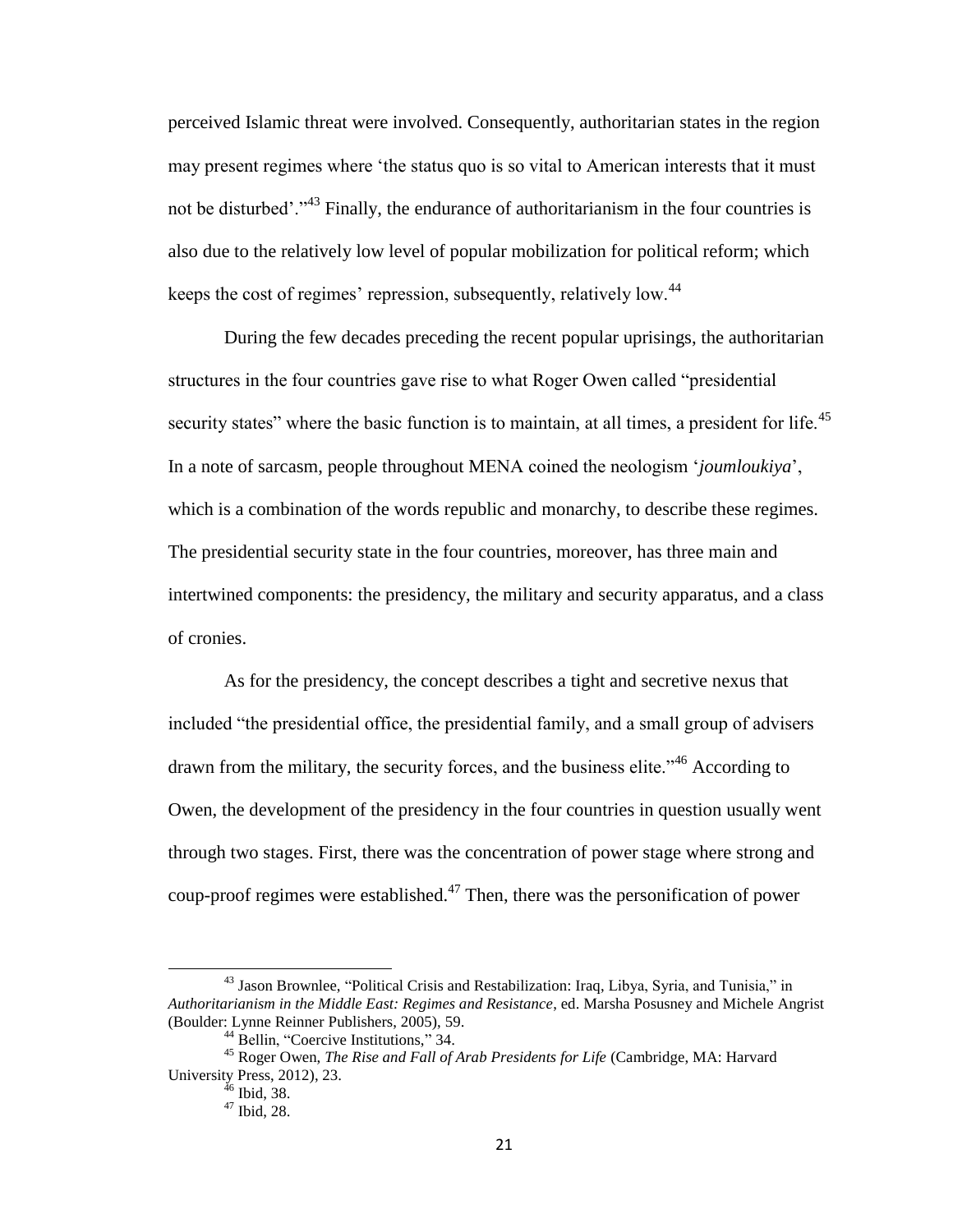stage where the presidents took advantage of the secretive nature of the presidency to cultivate a cult of personality that portrayed them as "omniscient and indispensable."<sup>48</sup>

The presidency in these regimes relied heavily on the military and a tight network of security services in order to compensate for their lack of popular legitimacy. These security services, which were the ultimate source for domestic protection, served both to repress any potential domestic unrest as well as to keep a watchful eye on other members of the regime aspiring to challenge the president. The third component of these regimes is the class of cronies. By controlling the major economic resources and strategic industries, the regimes in the four countries created an elite class comprised usually of the president's immediate relatives, his close associates, and members of the business elite. The members of this vanguardist elite were "united by money, the exchange of favors, generally a common interest in particular economic policies, and, most important of all, a president who was willing to see to the preservation of their interests even after he died."<sup>49</sup>

In addition to the cultural, economic, and political similarities present in all four countries, some factors suggested that the Syrian uprising would culminate in a relatively peaceful overthrow of the regime like the uprisings in Egypt and Tunisia; whereas others suggested that it would embark upon a path of an armed conflict, as in Libya, before the Assad regime is toppled. The former stemmed from the presence in Syria, like in Tunisia and in Egypt, of few organized opposition groups that have the potential to capitalize on the mass demonstrations and the energies of the protesters. The latter were based on the historical record of the Syrian regime when confronted by political unrest. In February

l

<sup>48</sup> Owen, *The Rise and Fall*, 29.

<sup>49</sup> Ibid, 53.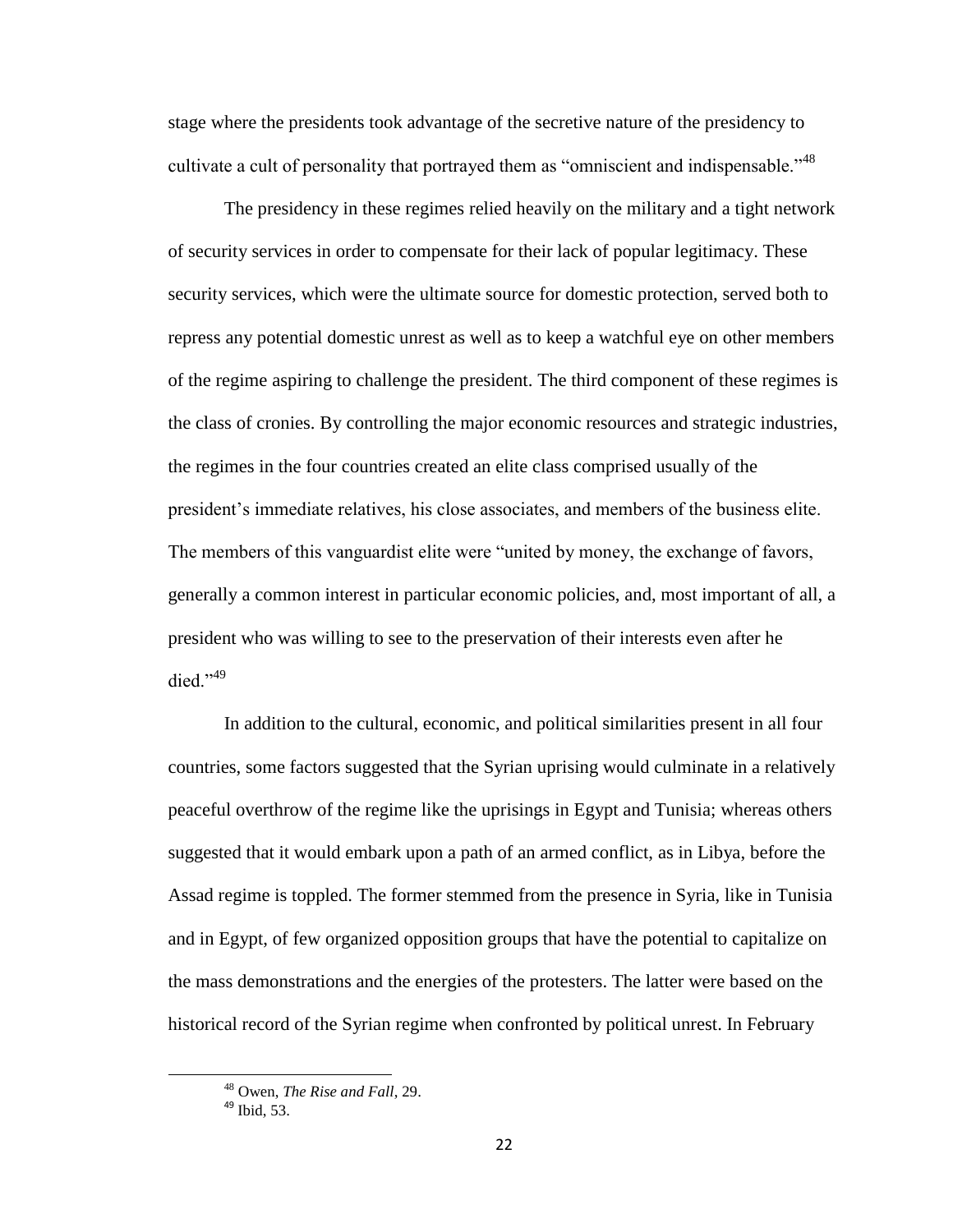1982, for example, the regime, under the elder Assad, did not hesitate to brutally crush a revolt of the Syrian Muslim Brotherhood in the city of Hama causing the death of thousands of people, mostly civilians.

After identifying the similarities present in the four countries, it is necessary to place these similarities within the context of each country and to ascertain the historical development as well as the extent to which they influenced the unfolding of their respective popular uprisings. Thus, a historical recapitulation of the popular uprisings and a reconstruction of their linkage to the similarities shared by the four countries is an important step in the path of answering the question of why the Syrian uprising did not culminate in the same outcome as the other three countries.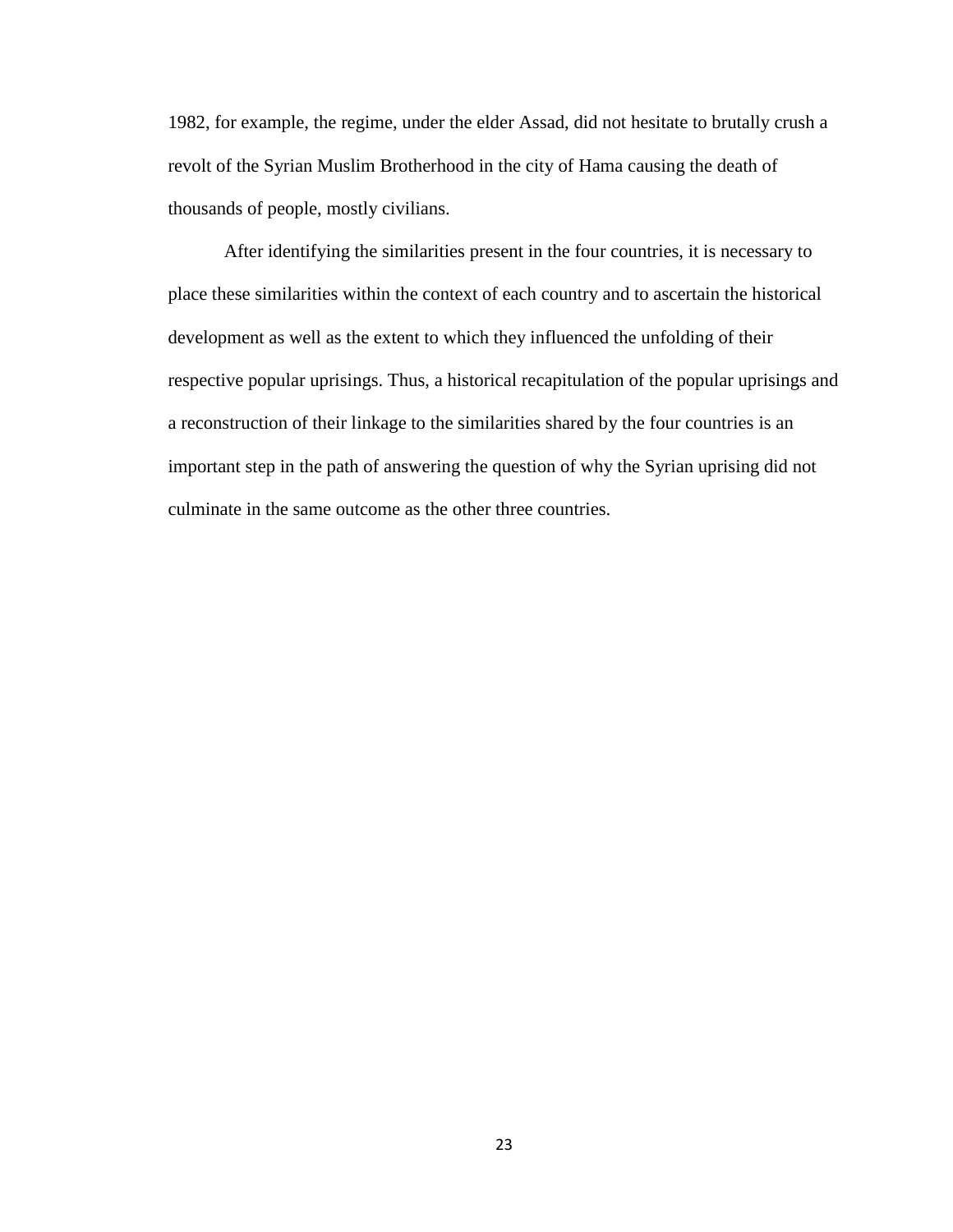#### **CHAPTER IV**

#### **Regimes, Oppositions, and Uprisings: A Historical Perspective**

The popular uprisings that swept MENA countries in the beginning of 2011 sought to overthrow long-standing authoritarian regimes in these countries. These regimes, which mostly had their origins in the period following their respective countries' independence, went through different stages before establishing a robust political structure that contributed both to the endurance of the political regimes as well as the lack of meaningful challenges to the rule of these regimes. Thus, in order to determine the factors behind the uniqueness of the Syrian uprising, it is necessary to track the historical development, the nature, and the major components of the regime's political structure in the four countries and to reconstruct the timeline of the popular uprisings. This reconstruction process will be conducted in the same chronological order as the popular uprisings, starting with Tunisia.

#### The Tunisian Political Regime: Origin, Development, and Nature

The Tunisian political regime that was toppled by the popular uprising in January 2011 had its origin in the few months after the country's independence. In July 1957, three months after France terminated its protectorate over Tunisia, then-Prime Minister Habib Bourguiba and his popular Neo-Destour Party abolished the hereditary monarchy that was established by the Hussainid dynasty in 1705. Soon after and taking advantage of his charisma and reputation as *al-mujahid al-akbar* (supreme combatant) against the French rule, Bourguiba appointed himself as the president of the newly established Tunisian republic. After eliminating his political opponents, some of whom were his former colleagues in the Neo-Destour, Bourguiba consolidated himself as the country's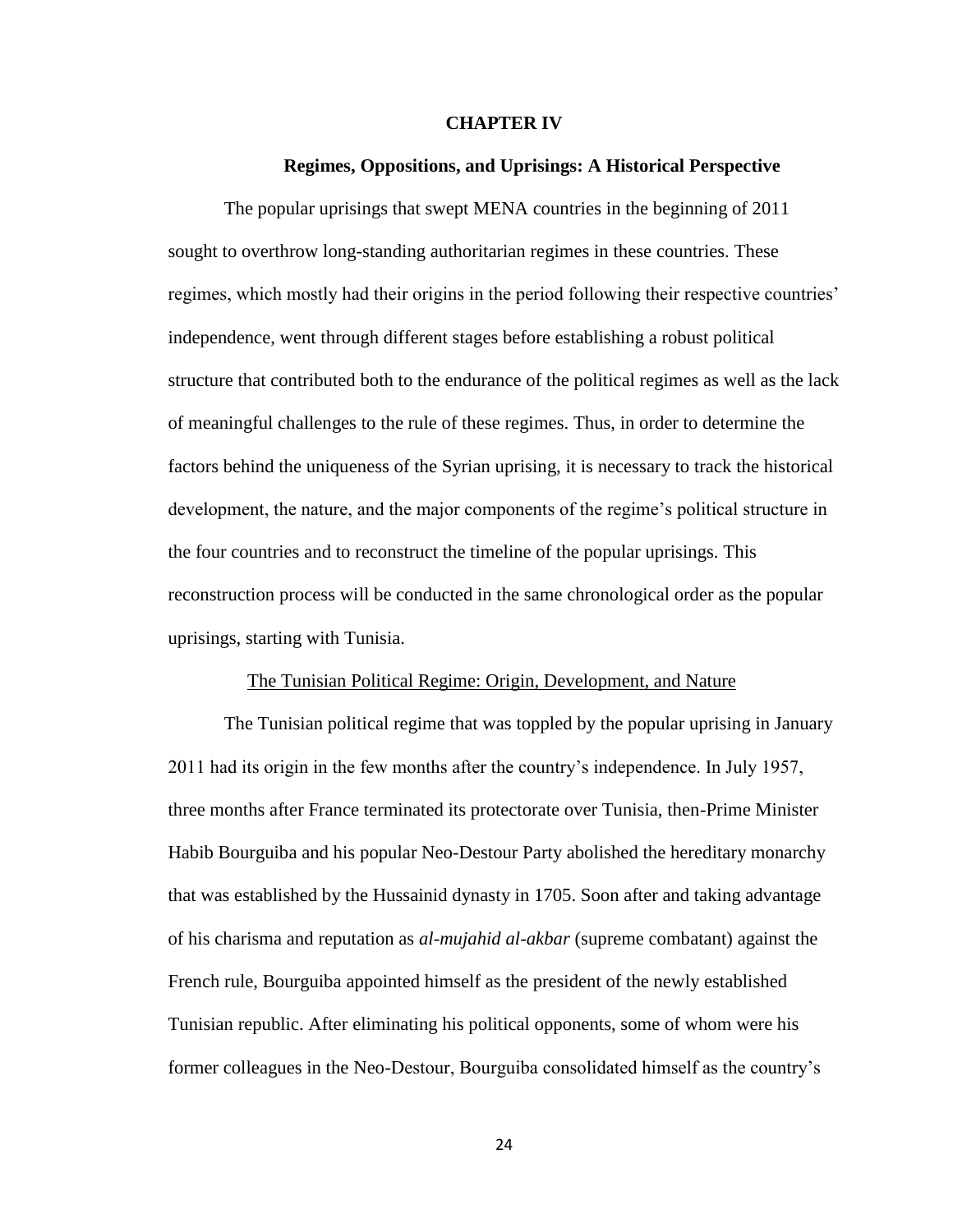supreme leader. His supremacy was institutionalized in the Tunisian constitution of 1959; thus, setting the first building blocks of an authoritarian political structure that dominated the country for over five decades.

Although the initial drafts of the 1959 Tunisian constitution were leaning towards the establishment of a parliamentarian political system, the final text, however, reflected both Bourguiba's political ambitions and his triumph over his opponents.<sup>50</sup> As a result, the constitution established a presidential system that put much of the executive and legislative powers in the hands of the president and limited the authority of the parliament to only "censor[ing] ministers, forcing their removal, but could do so only if it could muster a two-thirds majority (an extremely unlikely occurrence given the Neo-Destour's domination of the electoral process)."<sup>51</sup> Moreover, the only meaningful constitutional check on the president's power, which consisted of limits on presidential terms, was removed in 1975 when Bourguiba was proclaimed president for life. Bourguiba, thus, was, in effect, the founder of the first version of what became known in MENA as *joumloukiya* (republic-monarchy). As Michael Hudson argues, Bourguiba was "both more and less than a king: more, in that he has generated his own political religion, Bourguibism, with himself at the center (and in which the scriptures of socialism and democracy are subordinate); but less, in that he has systematically undermined the traditional values which would normally legitimize a monarch.<sup>52</sup>

Bourguiba's hegemony over the political life in Tunisia did not go unchallenged. The two most important challenges came as a reaction to an underperforming Tunisian

 $\overline{a}$ 

<sup>50</sup> Nathan Brown, *Constitutions in a Nonconstitutional World: Arab Basic Law and the Prospects for Accountable Government* (Albany: SUNY Press, 2002), 76.

 $51$  Ibid, 77.

<sup>52</sup> Michael Hudson, *Arab Politics: The Search for Legitimacy* (New Haven: Yale University Press, 1977), 383.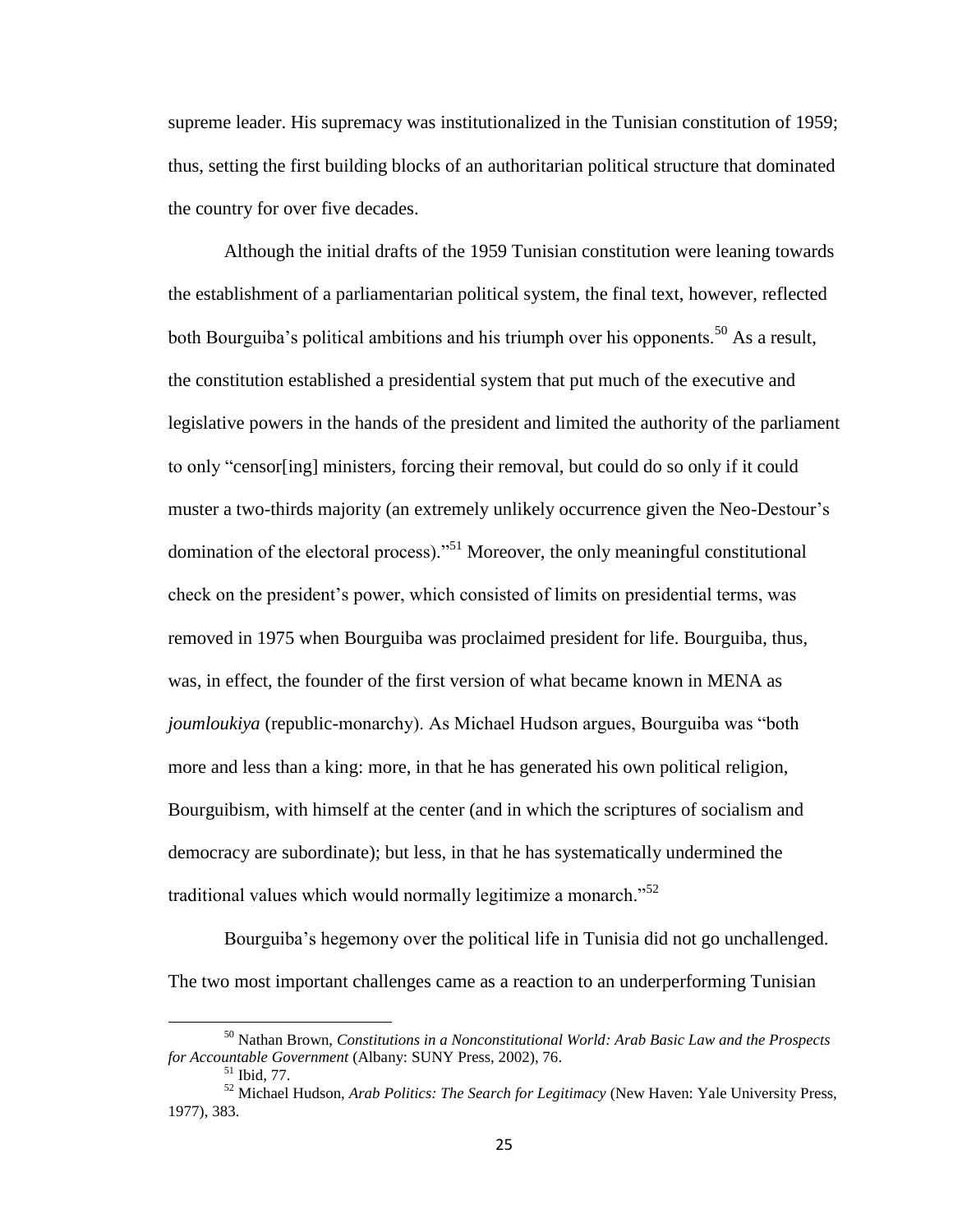economy. Like many leaders of newly independent countries, Bourguiba pursued a nationalist-socialist economic agenda during the first decade of his rule. This choice was, furthermore, reflected in the renaming of his party from the Neo-Destour to *Parti Socialiste Dusturien* (Destour Socialist Party- PSD).<sup>53</sup> Consequently, the Tunisian state dominated much of the country's economy during this period. It organized agricultural cooperatives after re-appropriating the lands controlled by French colonizers; it nationalized the banking system, utilities, and transportation; and monopolized major industries and mining, including the extraction of modest amounts of crude oil.

Although the Tunisian economy achieved healthy growth rates in most sectors throughout the decade, this growth came at the expense of an exponentially growing national debt. Faced with this reality, Bourguiba decided in 1969 to put an end to the socialist experimentation and to move Tunisia towards a liberal market economy. This transition, however, was not as smooth as Bourguiba had envisioned. As the privatization of state assets was unfolding, only few wealthy Tunisians, most of whom affiliated with the PSD, benefited from this process; thus, exacerbating the already existing disparities between rich and poor.<sup>54</sup> In addition, the imposition of high tariffs on Tunisian products by the European Economic Community in 1977 led many plants and factories to close down; resulting in a dramatic increase in unemployment in the country.<sup>55</sup>

In order to protest the failure of Bourguiba's economic policies and their impact on the Tunisian society in general, and on wage earners in particular, Tunisia's oldest and largest labor union, *Union Generale des Travailleurs Tunisiens* (UGTT), called for a

147.

<sup>53</sup> Kenneth Perkins, *A History of Modern Tunisia* (New York: Cambridge University Press, 2004),

<sup>54</sup> Ibid, 164. <sup>55</sup> Ibid, 162.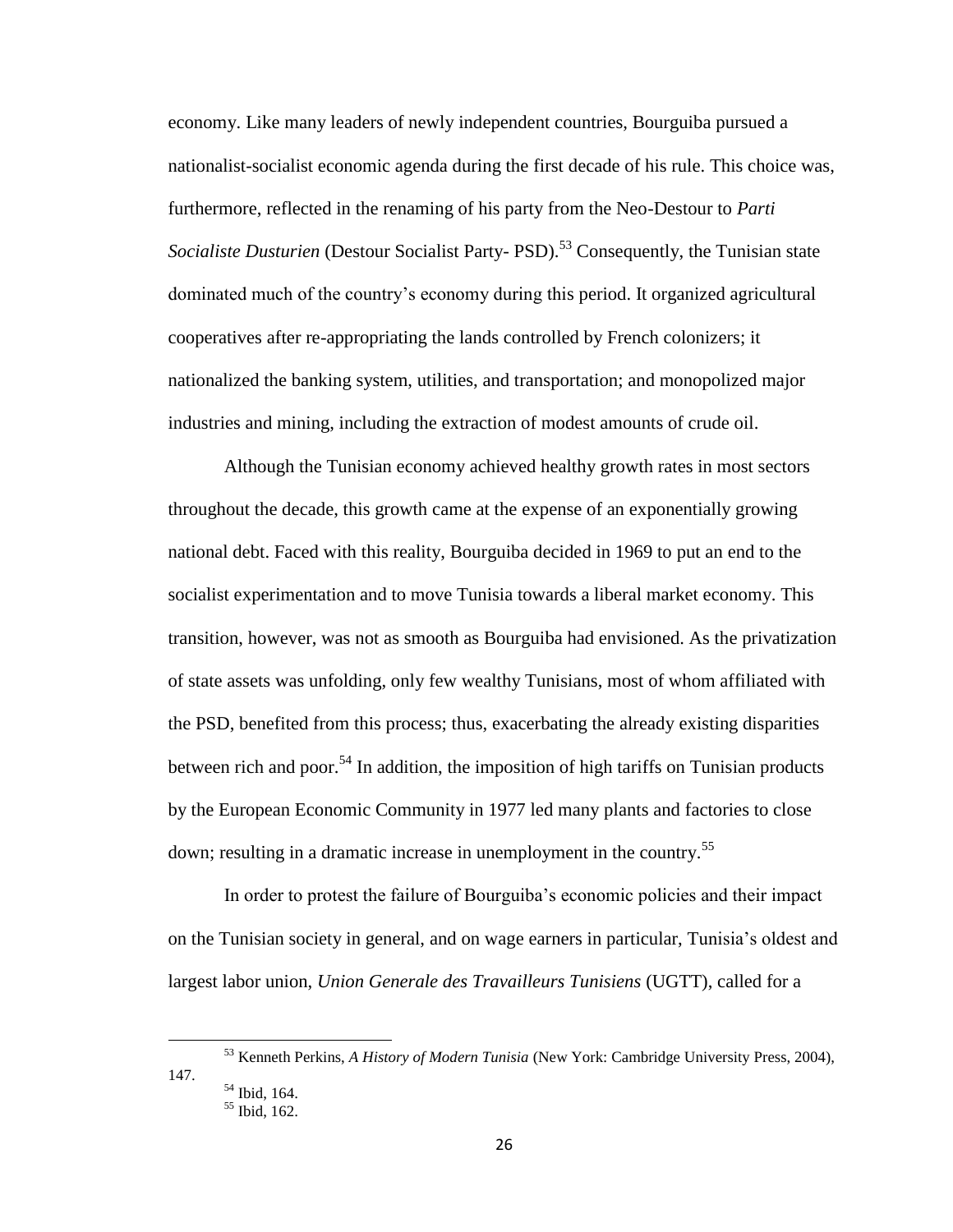general strike on January 26, 1978. In response to this call, thousands of Tunisians filled the streets of cities throughout the country to demand economic reform as well as political pluralism. Bourguiba and his regime responded with unrestrained violence to the protests; killing several dozens of protesters in what became known in Tunisia as Black Thursday.<sup>56</sup> Six years later, in January 1984, anti-government demonstrations broke out all over the country to protest the increase in the price of foodstuffs due to IMF's and the World Bank's demands to the Tunisian government to lift its subsidies on basic food commodities. <sup>57</sup> As in 1978, Bourguiba did not hesitate to use both the police and the army to brutally crush the demonstrations. During this period of social and political unrest, a high-ranking security officer, Zine al-Abidine Ben-Ali, gained prominence for his role in quelling the anti-government protests. As a result, Ben-Ali was promoted by Bourguiba to the post of interior minister and soon after prime minister, a move that proved fatal for Bourguiba's political future.

On November 7, 1987, and less than a month after assuming the post of prime minister, Ben-Ali orchestrated a 'medical coup' by ousting the 83 year-old Bourguiba on the constitutional grounds of incapacity. Initially, Ben-Ali sought to distance himself from the policies of his predecessor by "freeing thousands of prisoners, encouraging political exiles to return, renouncing the notion of presidency for life, and promising the revival of political pluralism."<sup>58</sup> Ben-Ali went even further to change the name of the governing PSD to *le Rassemblement Constitutionel Democratique* (Constitutional Democratic Rally- RCD). This display of inclusiveness, however, did not last long. Ben-Ali was set to put his own imprint on the authoritarian political structure he inherited

<sup>56</sup> Perkins, *A History of Modern Tunisia*, 165.

<sup>57</sup> Ibid, 169.

<sup>58</sup> Owen*, The Rise and Fall*, 75.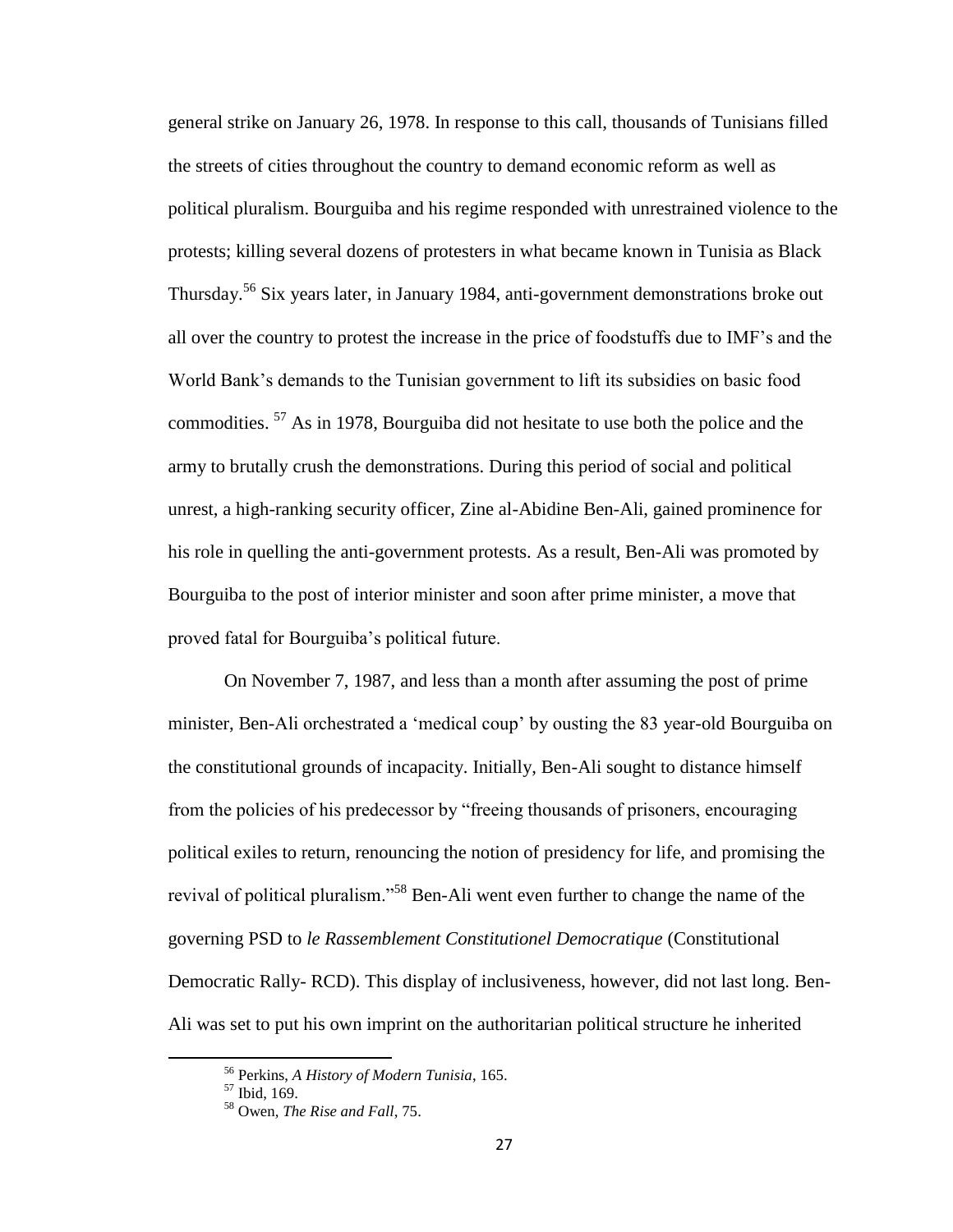from his predecessor. Thus, starting in 1989, Ben-Ali put on track a twofold strategy in order to consolidate his power over the country. First, he took advantage of his military and security background and the skills he acquired by attending both a French military training after the country's independence as well as the American Security and Intelligence School in Baltimore to set up a new security network under his control.<sup>59</sup> This network allowed him to further coup-proof his regime and to keep other state security agencies, especially the military, at bay. At the time, Ben-Ali was not aware that his strategy will have a substantial effect on the outcome of the uprising that would end his rule two decades later.

In addition to cementing his rule over the state's institutions, Ben-Ali employed several constitutional maneuvers that practically guaranteed him the Tunisian presidency for life. In the first three post-Bourguiba presidential elections, Ben-Ali used a constitutional provision that made it very difficult for anyone to run against him, except for few token candidates.<sup>60</sup> One of these candidates famously, or infamously, claimed that he casted his own vote for Ben-Ali. <sup>61</sup> Furthermore, Ben-Ali was able, in 2002, to amend the constitution in order to abolish presidential term limits; "cleverly permitting [himself] to stand for an indefinite number of future elections without actually going so far as to name him president for life."<sup>62</sup>

Ben-Ali also reneged on his initial promise of inclusiveness and pluralism. He continued, instead, his predecessor's policy of repressing the domestic opposition. In addition to imprisonment and exile, his regime also resorted to rule tinkering to keep the

 $\overline{a}$ 

<sup>59</sup> Gelvin, *The Arab Uprisings,* 39.

<sup>60</sup> Owen, *The Rise and Fall*, 76.

<sup>61</sup> Jean-Pierre Filiu, *The Arab Revolution: Ten Lessons from the Democratic Uprising* (New York: Oxford University Press, 2011), 15.

<sup>62</sup> Owen, *The Rise and Fall*, 77.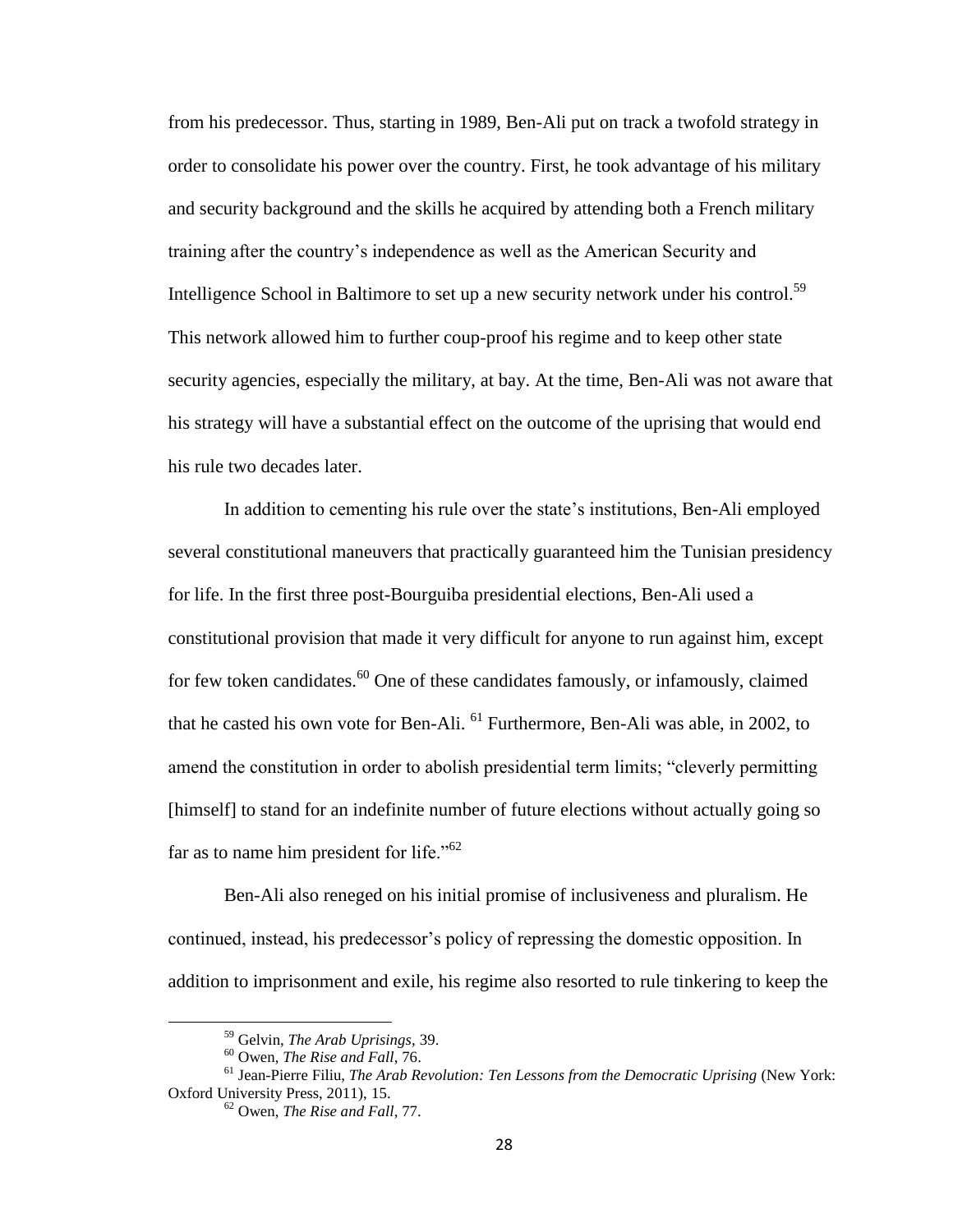opposition at bay. Thus, during the parliamentary elections, which were already closely monitored by the ministry of interior, Ben-Ali employed an electoral system that "granted all the seats in any particular constituency to the party that won most votes.<sup> $55$ </sup> Ben-Ali<sup>3</sup>s RCD was granted most and sometimes all the seats in the Tunisian parliament. Although he was successful at sidelining his domestic opponents, some popular opposition parties and organizations remained very active throughout his tenure, especially the Islamist Ennahda, the Tunisian Workers Communist Party, the Congress for the Republic, and the trade union UGTT. These groups maintained an organizational structure that proved very crucial in channeling the public's discontent during the popular uprising.

Ben-Ali's control also extended to the Tunisian economy. He extensively used state resources both to increase his own personal wealth and as a source of patronage and co-optation for important members of the security apparatus and privileged elements of the crony business class.<sup>64</sup> Under the pretext of implementing neoliberal economic policies, he allowed many of his relatives and close associates to make huge fortunes through the privatization of state assets, the transfer of public land, and the operation of major public services.<sup>65</sup> As a result, social tensions grew between a privileged elite and a population that suffered, throughout the last decade, from increasing costs of living and high unemployment rates, especially among the young and university graduates.

#### The Tunisian Uprising

Although it is difficult to determine the impact of the growing social tensions that plagued Tunisia during the last decade on the start of the popular uprising, the single event that sparked the beginning of the revolt was directly related to these tensions. On

<sup>63</sup> Owen, *The Rise and Fall*, 76.

<sup>64</sup> Ibid, 78.

<sup>&</sup>lt;sup>65</sup> Ibid, 78.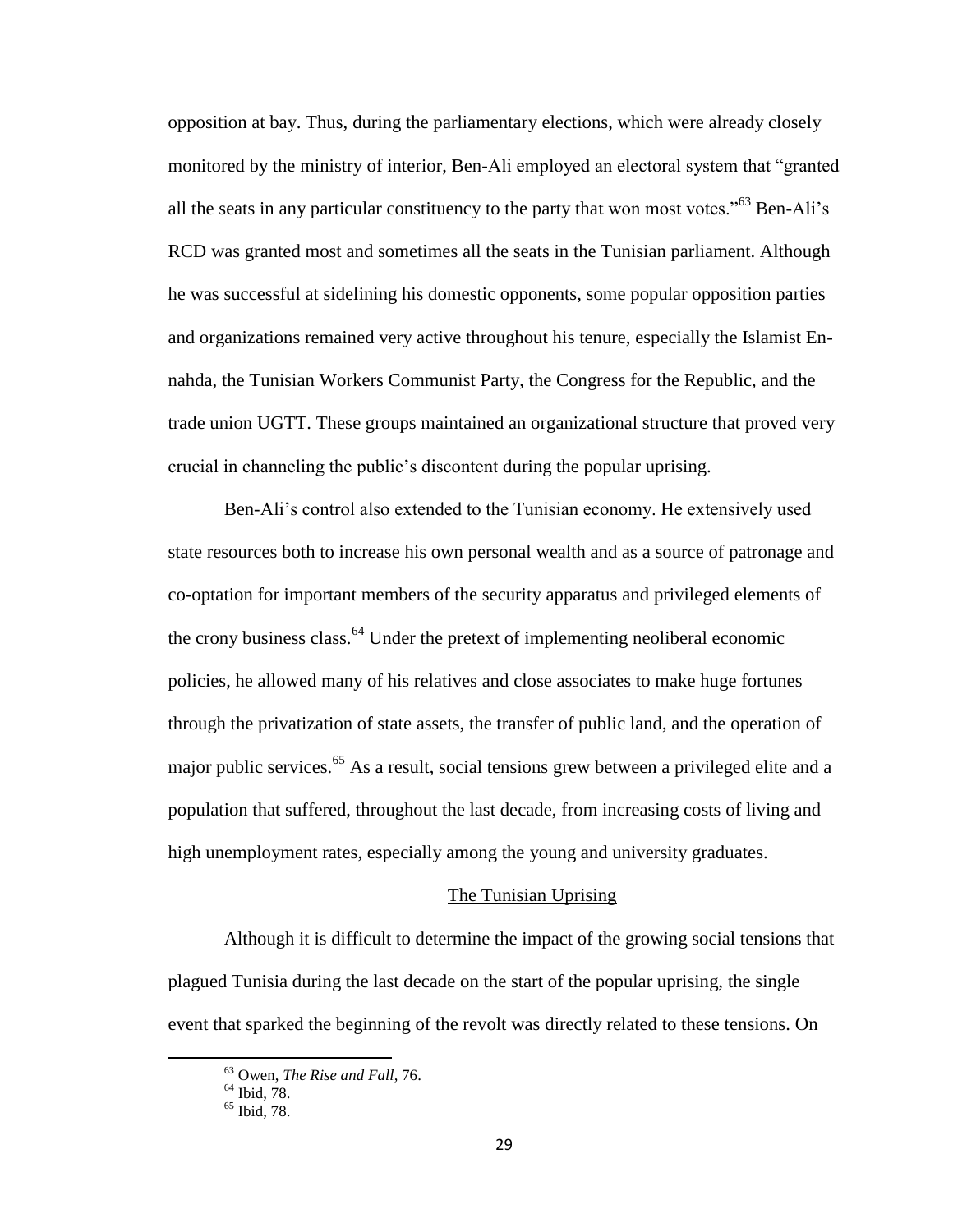December 17, 2010, Mohamed Bouazizi, a twenty six year-old street vendor, set himself on fire in the city of Sidi Bouzid, which is located some 190 miles south of the capital Tunis, as a protest against the local police who confiscated the vegetable cart he operated to support his family of eight. Bouazizi's self-immolation triggered days of unrest in Sidi Bouzid and other major cities in the country. Initially, the demands of the protesters were, in general, of an economic nature. However, several opposition parties and labor unions played a major role in channeling the anger of the demonstrators and in raising the ceiling of their demands. Suddenly, the uprising took a major turn and demanded the ousting of Ben-Ali's regime.

The regime's response to the events was of a mixed nature. Ben-Ali had multiple media appearances where he paternalistically addressed the Tunisian people promising national dialogue, political reform, and the creation of thousands of new jobs. At the same time, he used his security services, especially the police, to attempt to quell the protests which remained peaceful throughout the uprising. These tactics, however, proved too late to intimidate a massive popular movement that already crossed the point of no return. Thus, after the unrests reached the capital, tens of thousands of people challenged an established curfew on January 12, 2011. Following this particular incident, the army's chief of staff, General Rachid Ammar, refused to carry out the president's orders to fire at the crowds of demonstrators. Two days later, the seventy-four year-old Ben-Ali fled to Saudi Arabia; thus becoming the first president ousted by a popular uprising in the history of the modern MENA.

# The Egyptian Political Regime: Origin, Development, and Nature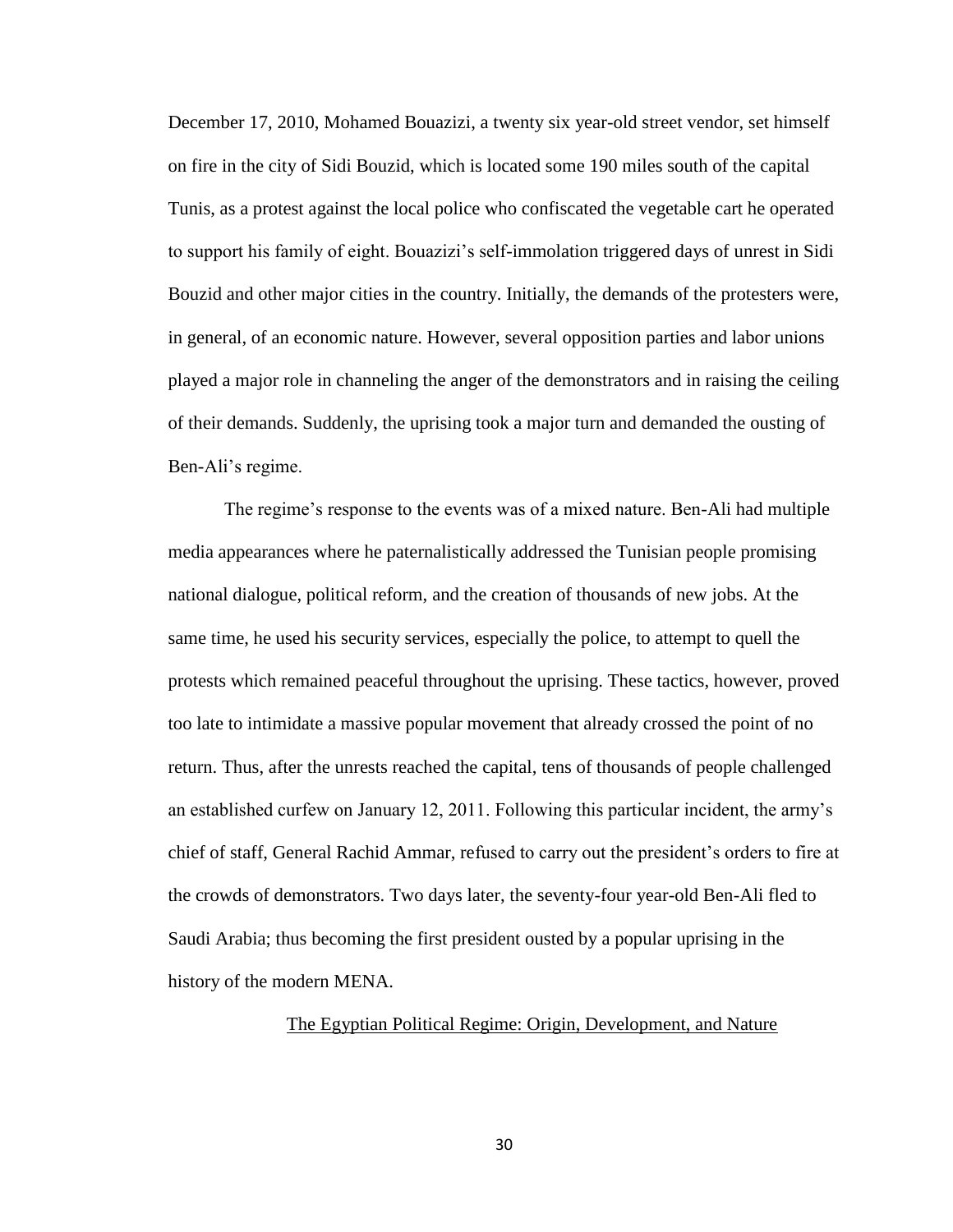Egypt fits a similar profile as Tunisia with only few differences. As in Tunisia, the authoritarian political structure that was toppled by the popular uprising in 2011 went through different stages; with each reflecting the personal imprints and leadership style of the individual at the helm. Hosni Mubarak's regime had its origin in the 1952 Revolution. Under the leadership of Muhammad Naguib and Gamal Abdel-Nasser, the Free Officers Movement overthrew the monarchy and established a republic where the military dominated, for decades, both the political and economic realms in Egypt. After a short period of internal disputes, between the members of the Free Officers Movement over the principles and agenda of the ensuing political system, Nasser emerged as the undisputed leader of a country that would embark upon the first phase of an authoritarian structure which lasted for six decades.

As a prime minister during the first few years following the revolution, Nasser exerted his influence and control over the Revolutionary Command Council. This control culminated in Nasser assuming all executive powers after deposing his colleague, President Naguib, in 1954 and putting him under house arrest. In the same year, he also crushed the Muslim Brotherhood, after the movement orchestrated an assassination attempt against him. As a result, Nasser was able to sideline the best organized opposition group that could mount a serious challenge to the military's rule and Nasser's in particular. Following a popular referendum in 1956, Nasser assumed the presidency and the country adopted a new constitution. This new document constituted a major departure from the 1923 constitution. If the early constitutional experiment "built in a rivalry between the monarch and the popularly elected parliament," the 1956 constitution institutionalized the Nasserite phase of authoritarianism in Egypt and set up a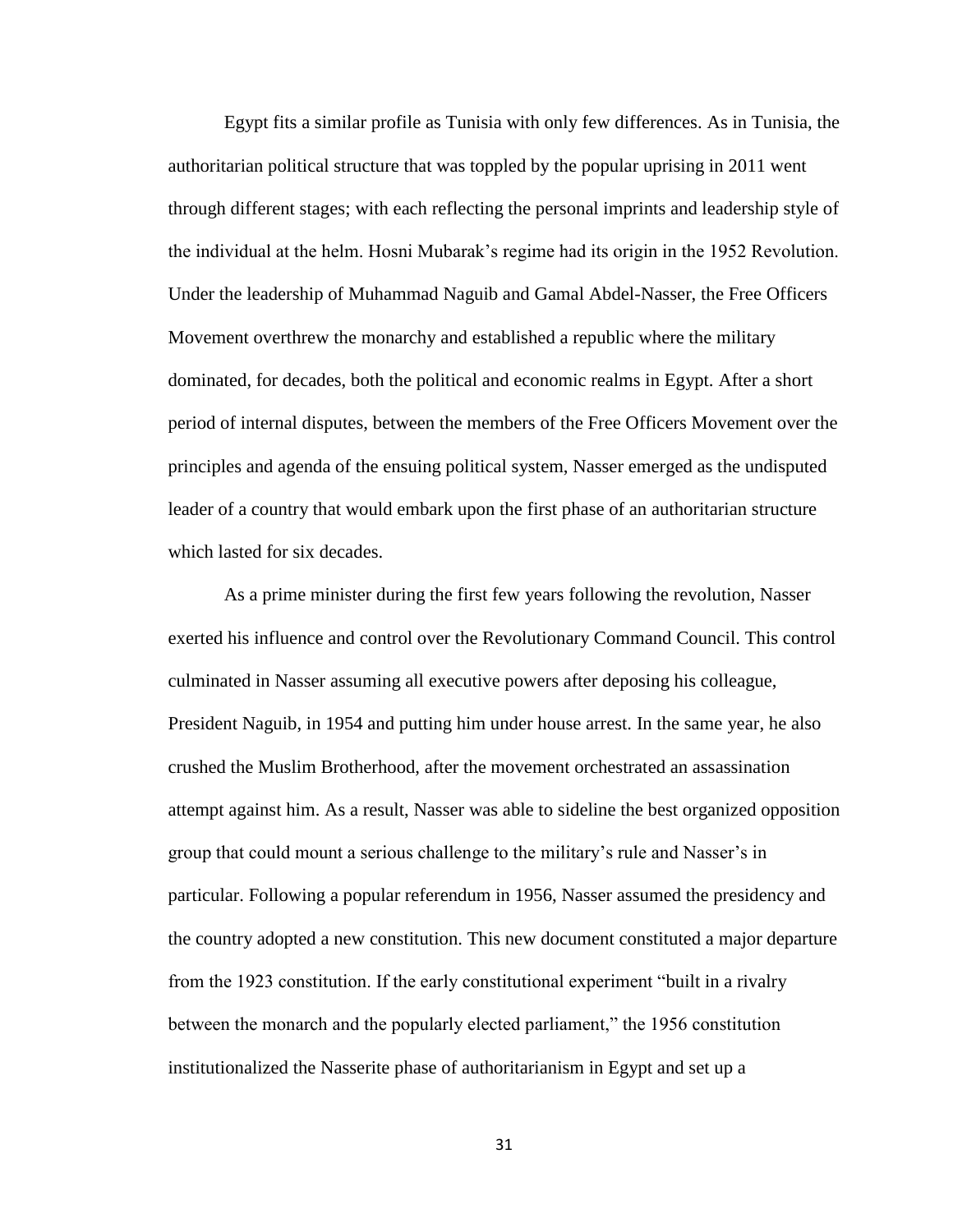presidentially-dominated system where "constitutional guarantees and freedoms (most of which were to be defined and regulated by law) lost whatever limited force they had previously held."<sup>66</sup>

Nasser did not rely solely on constitutional tinkering to consolidate his power. He also was a charismatic leader who employed a populist ideology and who knew how to exploit Egypt's geostrategic position in order to navigate the regional and international political environment. Consequently, Nasser enjoyed widespread popular support rarely seen by other authoritarian regimes in the modern MENA. His ideology was a mixture of pan-Arabism and Third-World socialism. Despite being a staunch anti-communist, Nasser implemented an economic program predicated on land reform and mass-scale nationalization. The combination of these two programs "resulted in around 75 percent of Egypt's gross domestic product (GDP) being transferred from the hands of the country's rich either to the state or to millions of small owners."<sup>67</sup>

Nasser's charisma and popularity reached its zenith during the Suez Canal crisis of 1956. This crisis illustrates perfectly how the international political environment can affect the endurance of authoritarian political structures. The crisis, which was triggered by Nasser's nationalization of the Suez Canal, led to a tripartite military attack on Egypt by Britain, France, and Israel. Nasser's ability to withstand the attack won him an unsurmountable amount of political capital, enough to sustain his authoritarian rule for years to come. In the eyes of the majority of Egyptians, he became the eternal national hero and throughout MENA, Nasser's Egypt became the model to emulate. Rashid Khalidi captures best this moment when he argues that the aftermath of the Suez crisis

<sup>66</sup> Brown, *Constitutions in a Nonconstitutional World,* 79.

<sup>67</sup> Tarek Osman, *Egypt on the Brink: From Nasser to Mubarak* (New Haven: Yale University Press, 2010), 47.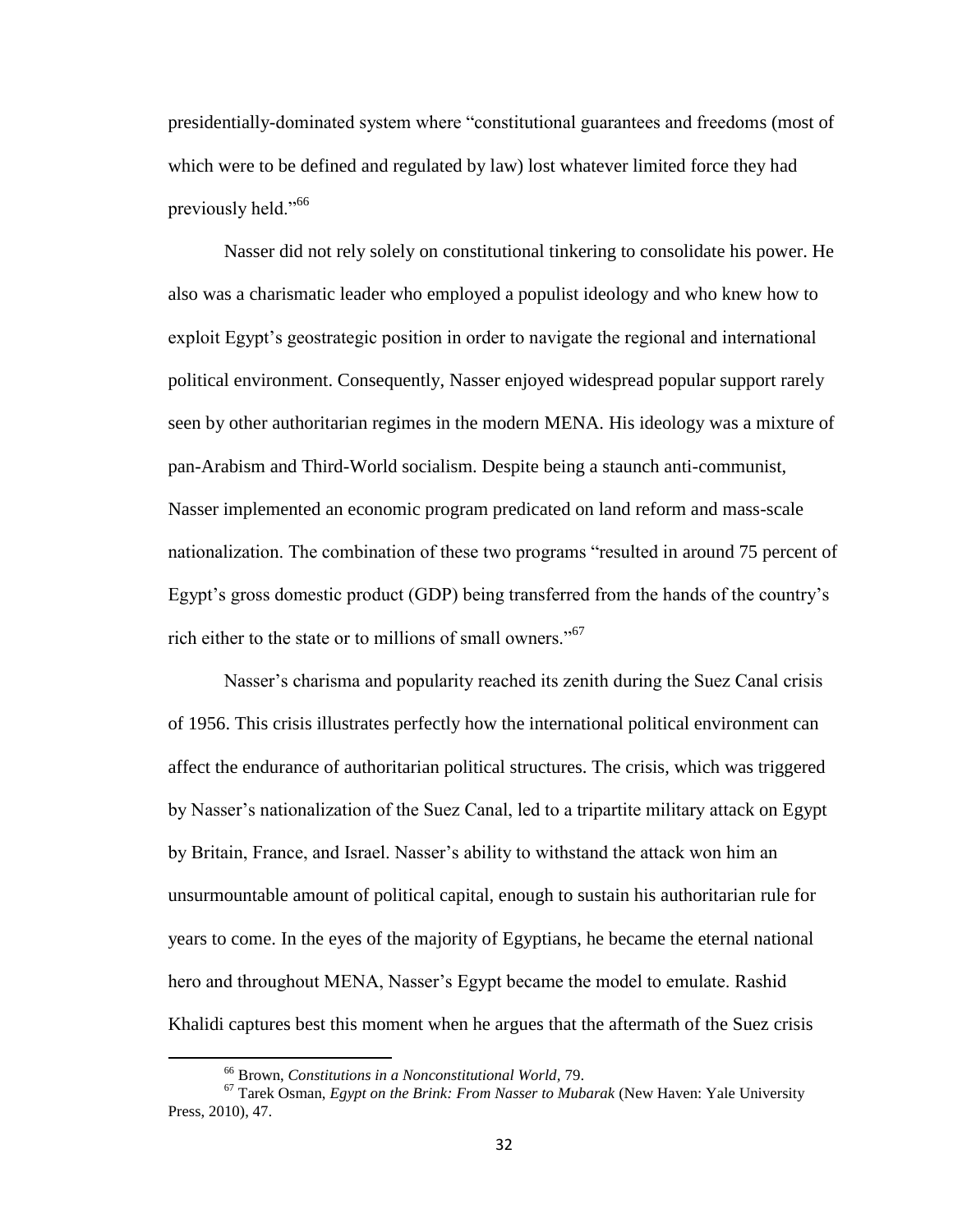established Nasser as "the pre-eminent Arab leader until the end of his life, and Arab nationalism as the leading Arab ideology for at least that long. Suez also gave a final push to the tottering hegemony over the Arab world which Britain and France had sometimes shared and sometimes disputed over a century.<sup>568</sup> Nasser's popularity remained intact even after Egypt's defeat by Israel in 1967. Following this military debacle, he resigned from the presidency, but millions of Egyptians poured to the streets demanding that he stay in power. Nasser reversed his decision and re-assumed the post of president until his death in 1970; which put an end to the first phase of authoritarianism in Egypt.

After Nasser's death, Vice-President Muhammad Anwar al-Sadat assumed the presidency and initiated the second phase of authoritarianism in Egypt. Despite being a veteran of the 1952 revolution and a member of the Revolutionary Command Council, Sadat was, by no means, a clear favorite to succeed his predecessor. His ascension to power was more a result of the power vacuum created by Nasser's death than it is a reflection of his influence within the inner circle of the regime.<sup>69</sup> Sadat lacked the charisma, the popularity, and the support his predecessor enjoyed both among the Egyptian people and within the political establishment. In order to compensate for his lack of political capital, he was aware that his stay in power was predicated on introducing new dynamics into the political structure established by Nasser. The October 1973 war with Israel provided him with the opportunity to do just that and even more.

<sup>68</sup> Rashid Khalidi, "Consequences of the Suez Crisis in the Arab World," in *The Modern Middle East*, ed. Albert Hourani, Philip Khoury, and Mary Wilson (Los Angeles: I.B. Tauris & Co. Ltd, 1993), 535.

<sup>69</sup> Osman, *Egypt on the Brink*, 117.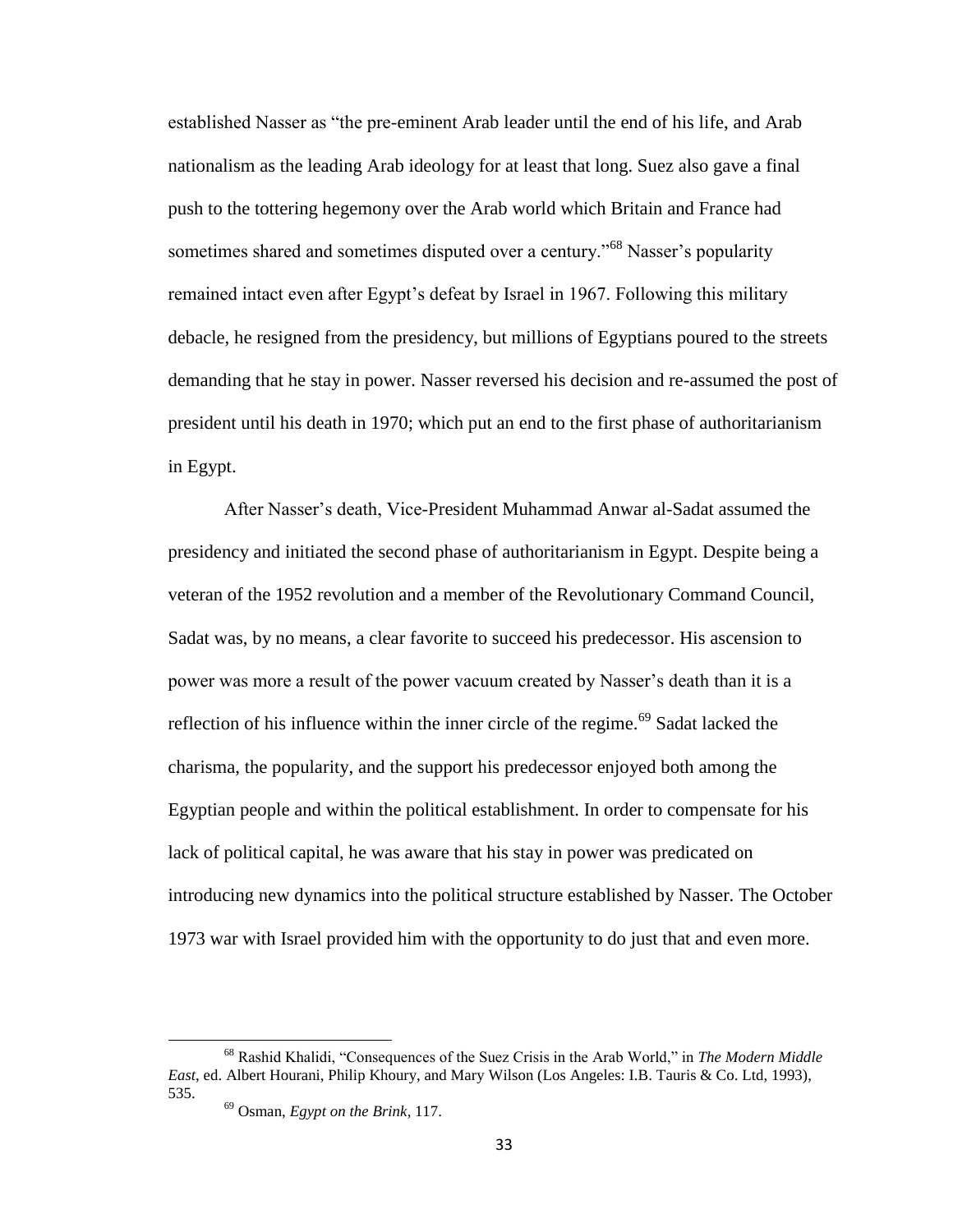In the aftermath of the war, which was perceived as a victory by most Egyptians, Sadat was able to escape the shadow of Nasser and become the popular hero who was able to cross the Suez Canal and to destroy the vaunted and heavily fortified Israeli defensive Bar-Lev Line.<sup>70</sup> Consequently, Sadat took advantage of the massive political capital he acquired to embark upon what Raymond Hinnebush called the "de-Nasserization" of the Egyptian political regime.<sup>71</sup> This process was reflected in a set of policies that constituted the bulk of Sadat's *al-infitah* (openness) agenda.

Economically, *al-infitah* was a sincere departure from the populist economic policies of Nasser. It allowed Sadat to open the Egyptian economy to free trade and foreign investments; and therefore to reduce the state's hegemony over the economy. Politically, however, *al-infitah* was an innovative strategy pursued by Sadat to legitimize his regime without altering its authoritarian substance. Therefore, *al-infitah* was an Orwellian manipulation of the concept of openness *par-excellence*. It allowed Sadat to integrate several opposition groups through the implementation of a multi-party system and elections, albeit controlled and dominated by his newly-established National Democratic Party (NDP). The strategy presented Sadat's regime also with the opportunity to "build its own power base, to reward its cronies and allies and to create a capitalist class whose loyalties were not to free markets and open economies –and certainly not to democracy- but rather to the regime itself."<sup>72</sup> Sadat's strategy was developed even further during the third phase of authoritarianism in Egypt under Mubarak.

 $\overline{a}$ 

<sup>70</sup> Osman, *Egypt on the Brink*, 117.

<sup>71</sup> Raymond Hinnebush, "The Foreign Policy of Egypt," in *The Foreign Policies of Middle East States*, ed. Raymond Hinnebush and Anoushiravan Ehteshami (Boulder: Lynne Reinner Publishers, 2002), 97.

<sup>72</sup> Osman, *Egypt on the Brink*, 118.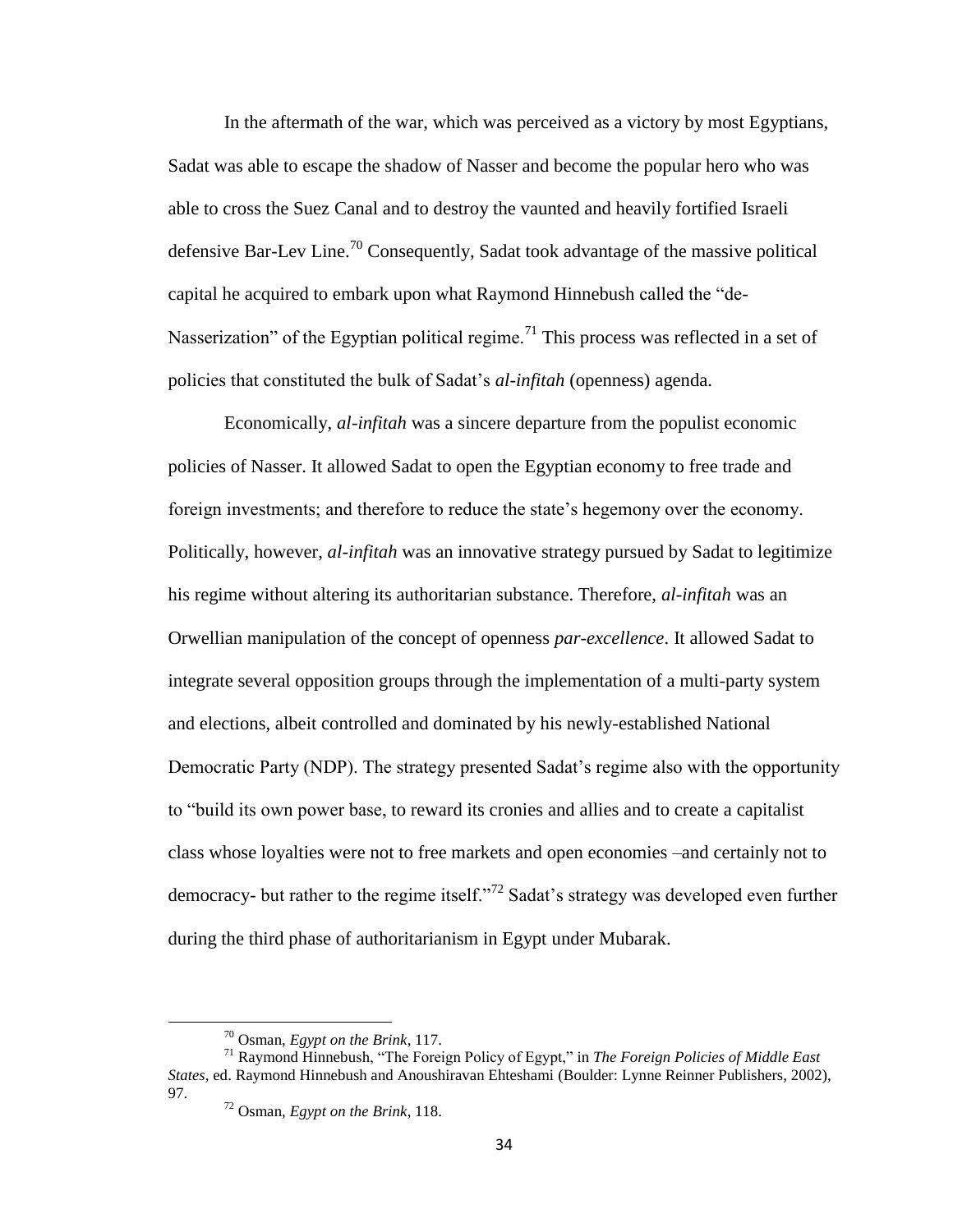In October 1981, Sadat was assassinated by a group of soldiers while attending a military parade commemorating the achievements of the1973 war. After this incident, his vice-president and fellow military officer, Muhammad Hosni Mubarak, ascended to power to become the fourth president of modern Egypt. Although Mubarak based his rule upon the same structure and processes inherited from his predecessor, he was able to put his own imprint on the authoritarian regime in the country. In order to consolidate his power and to keep the opposition at bay, Mubarak employed both coercive tactics as well as constitutional maneuvering. During his tenure, he relied on the 1967 State of Emergency Law which allowed him to expand the state's security and police forces; especially the vaunted *Mabaheth Amn al-Dawlah*, Egypt's equivalent of the FBI, and the anti-riot and containment forces. $^{73}$ 

In addition, Mubarak continued his predecessor's strategy of regime legitimation using the NDP as his main device. In a series of rigged elections, which resulted in the NDP controlling most of the seats of the Egyptian parliament, the regime intended to portray an image of inclusiveness and political pluralism. Electoral fraud, however, was not the only method employed by the regime in the pursuit of its strategy. Mubarak perfected the practice of election engineering, rule tinkering, and constitutional maneuvering to bestow popular legitimacy on his regime. This can be illustrated by the regime's use of several electoral laws that always insured a healthy outcome and a sizable advantage for the NDP. One of these laws implemented a proportional representation system with a high threshold that "required that a party poll eight percent of the vote nationally in order to win seats in any particular constituency. Moreover, small parties' votes that could not be used to obtain seats would accrue to the largest party, i.e. the

<sup>73</sup> Osman, *Egypt on the Brink*, 170.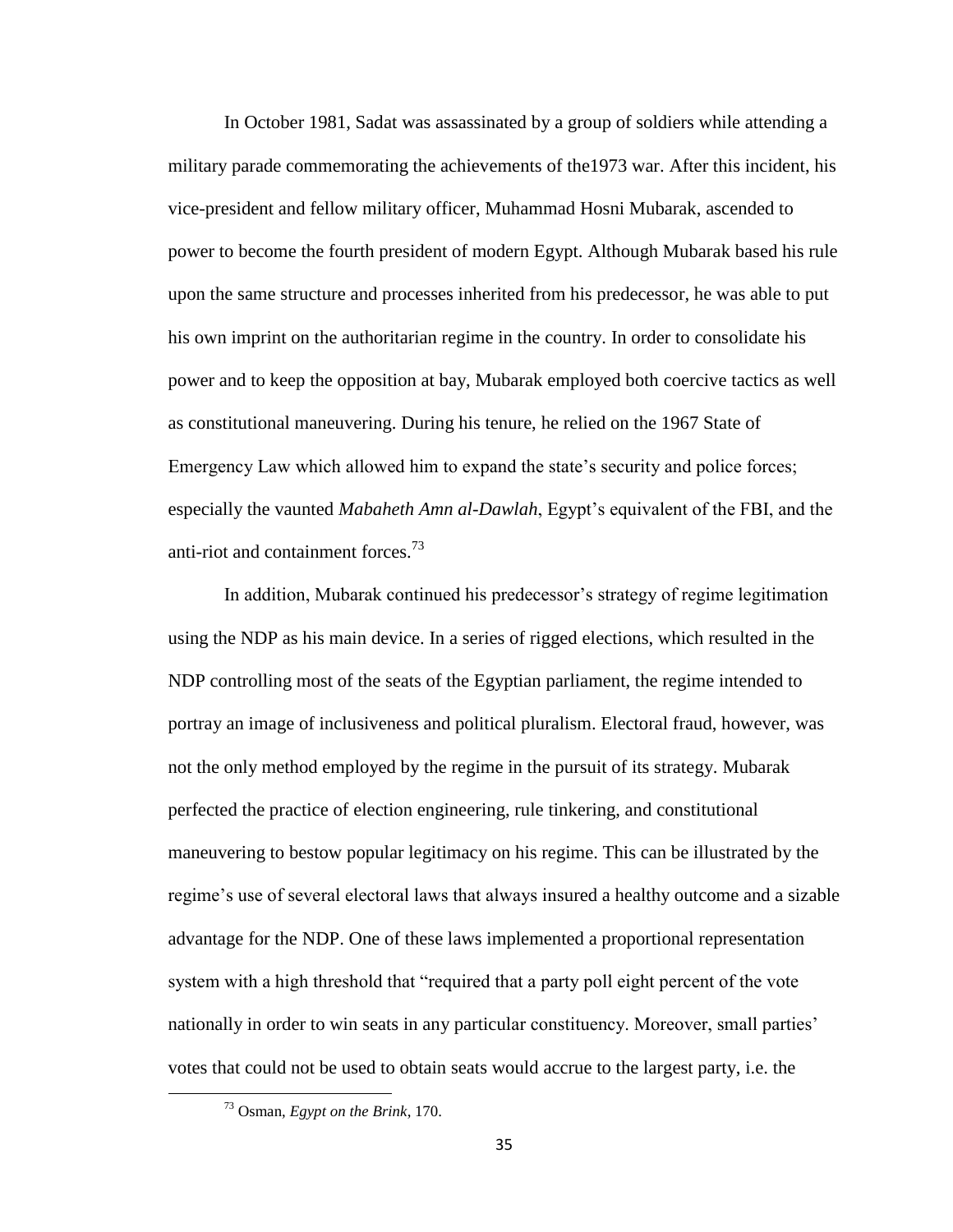National Democratic Party (NDP) instead."<sup>74</sup> In addition to these benign tactics, Mubarak did not hesitate to use his security apparatus throughout his tenure to intimidate and to keep the opposition in check. Despite these repressive tactics, the country managed to keep an active and a well organized opposition that was able to play a crucial role in deciding the outcome of the 2011 uprising.

Economically, Mubarak followed his predecessor's policies of opening up the country to free trade and foreign investments; albeit cautiously during the first decade of his rule. This cautious approach was meant to avoid any drastic disturbance of the state's ability to provide subsidies for housing and basic foodstuffs to the largest and one of the poorest populations in MENA. By the end of the 1980s, however, and due to the underperformance of the Egyptian economy and the exponential rise in the country's public debt, Mubarak expedited the process of privatizing the state's assets and resources. This process was the first step in the path of implementing the structural adjustments required by the IMF and the World Bank as a condition for more loans. Under the guise of implementing these policies, Mubarak used state assets as a source of enrichment and patronage for his relatives, close associates, and prominent members of the government and the NDP. As a result, the already existing gap between a crony elite and the largest segment of the Egyptian society was widening. This situation was exacerbated during the last decade due to the rise of the cost of living and a high unemployment rate, especially among university graduates. The widespread economic and political corruption was accompanied by a growing discontent among large segments of the Egyptian society who

<sup>74</sup> Marsha Posusney, "Behind the Ballot Box: Electoral Engineering in the Arab World," *Middle East Report*, no. 209 (Winter 1998): 14.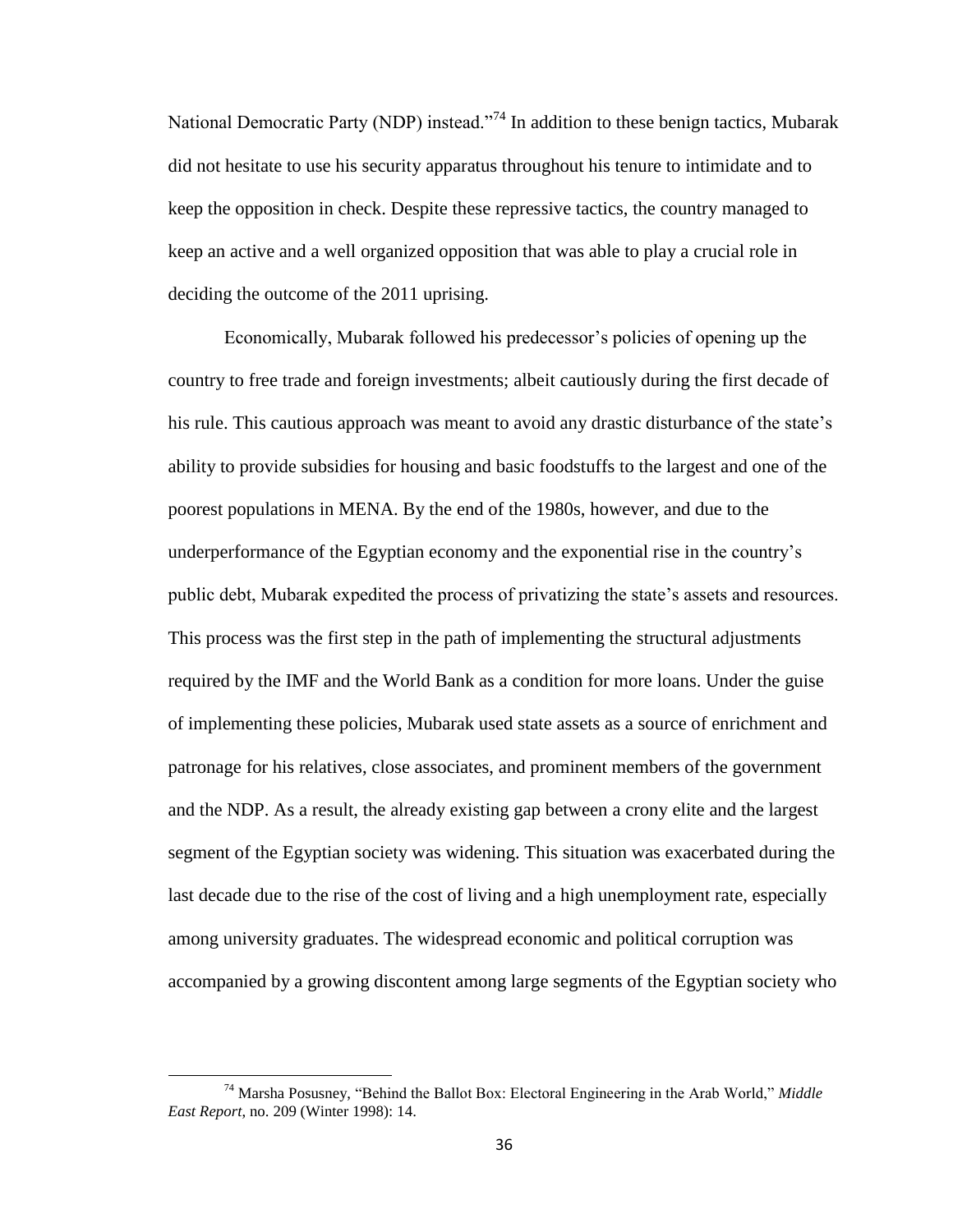began to call for political and economic reforms. These calls created a momentum that was carried all the way to the start of the popular uprising in January 2011.

## The Egyptian Uprising

Although it is difficult to determine the impact of the Tunisian uprising on the events that subsequently took place in Egypt, there is, nonetheless, ample evidence that several Egyptian opposition groups were engaged, since the start of the last decade, in massive and well-organized grassroots efforts that served to prepare them for an eventual showdown with the regime. First, there was the *kefaya* (enough) movement which was established in 2004 as a cosmopolitan political movement drawing support from all components of the Egyptian opposition. The movement called for, among other things, Mubarak's resignation, political reform, amelioration of human rights in the country, and drawing clear lines between political power and economic wealth. There was also the April 6 Movement, founded in 2008. This movement, which was composed mainly of university students, was inspired by the Serbian opposition's nonviolent tactics that were instrumental in toppling Slobodan Milosevic. In response to this growing activism, Mubarak's regime did not hesitate to crackdown on the opposition using its police and security forces to imprison and torture anyone suspected of political dissent. This systematic repression only emboldened the opposition. A few days after the ousting of the Tunisian president, calls were posted on social media for anti-regime demonstrations throughout Egypt.

 On January 25, 2011, a day that coincided with National Police Day which was "a newly proclaimed holiday that celebrated its widely despised namesake,"<sup>75</sup> thousands of Egyptians took to the streets of Cairo, Alexandria, and other major cities in the country

<sup>75</sup> Gelvin, *The Arab Uprisings*, 45.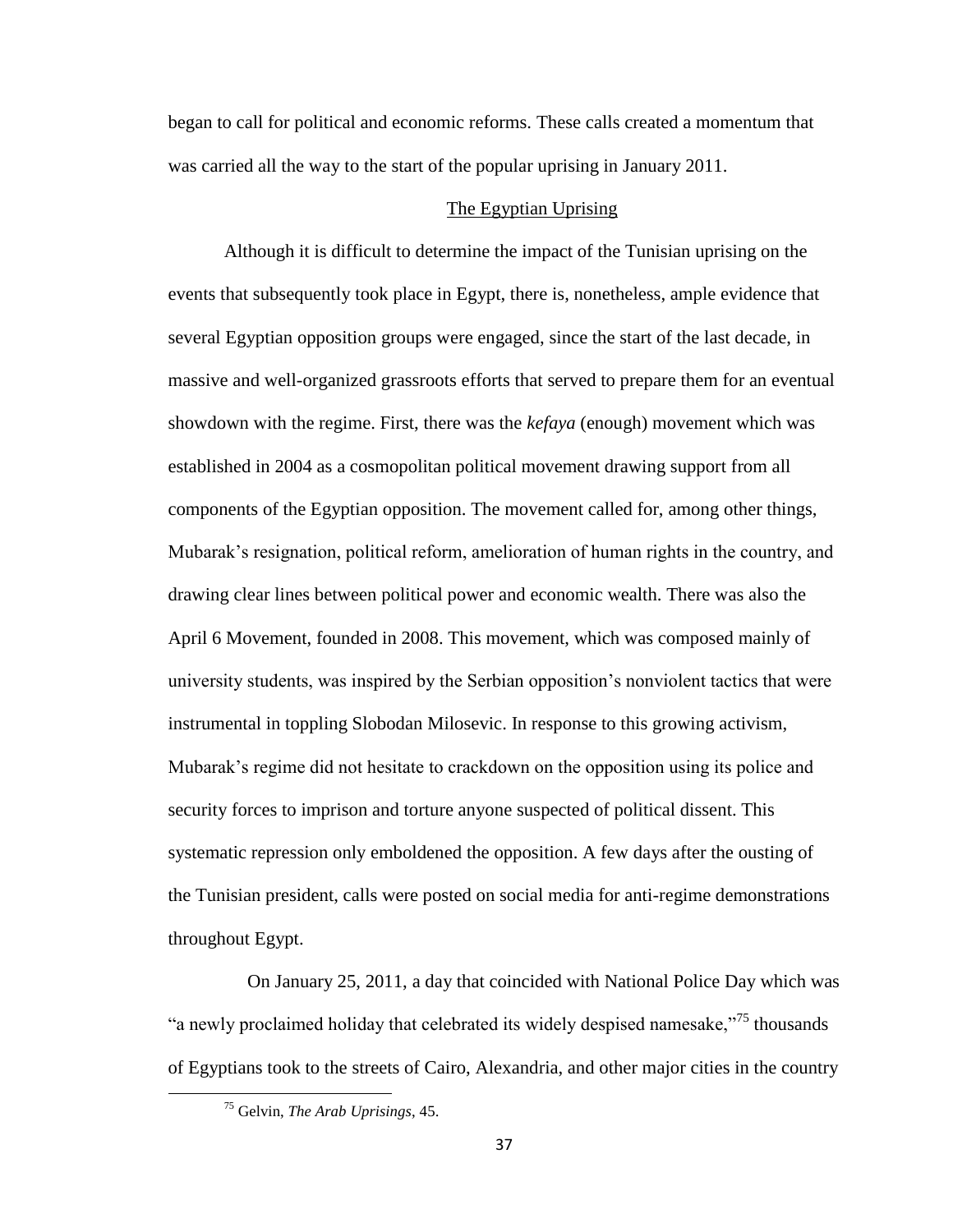chanting in one voice: *al-sha'b yourid isqat al-nizam* (the people want the fall of the regime). Throughout the uprising, the Egyptian opposition showed a great deal of discipline and organizational skills. The organizers of the demonstrations sought to occupy strategic areas in cities around the country in order to showcase the massive popular support. Cognizant of these tactics, Mubarak's regime tried to keep, without success, tens of thousands protesters from occupying the strategic Tahrir Square in Cairo. The square became quickly the center point of the popular uprising and the symbolic site of the power struggle between the regime and the demonstrators who refused to leave before all their demands were met.

Moreover and despite having very diverse ideological, political, and religious backgrounds, the protesters and opposition groups managed to maintain their unity and focus on the ultimate goal of regime change. They avoided displaying any sign of division that could be exploited by the regime. This unity was manifested throughout Egypt; especially in Tahrir Square where, for example, Christians protected the site during the Muslim Friday prayers, while Muslims attended Christian multi-faith masses on Sundays. Furthermore, and understanding the role of the media in modern politics, the protesters were very creative in using modern technology and all kinds of communication devices in order to coordinate their efforts domestically and to bring their revolution under international spotlights. Throughout the uprising, the demonstrators employed internet blogs and social media as a way to communicate and gather more domestic support. In addition, videos portraying regime violence against peaceful demonstrations were disseminated by the protesters on the internet in order to bring international pressure on the regime.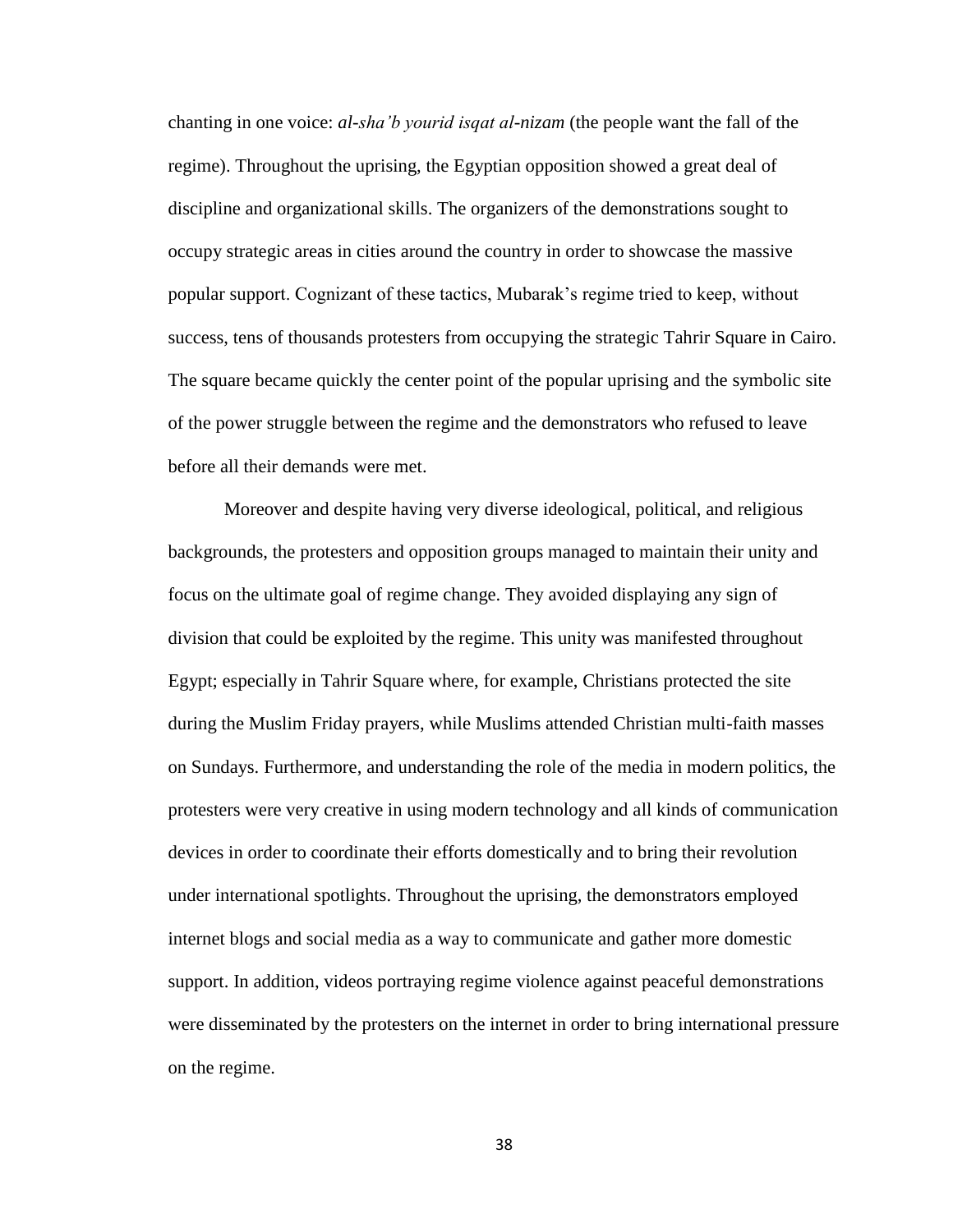Like Ben-Ali in Tunisia, Mubarak used a mixed strategy to respond to the uprising. On one hand and in an attempt to show he was prepared to do whatever it took to stay in power, Mubarak dispatched his security forces who kidnapped and tortured many demonstrators. He also deployed the riot police with batons and live ammunition to attack the crowds of protesters. On the other hand, he offered national dialogue with representatives of the demonstrators; reshuffled his cabinet; pledged not to run for another presidential term; and delegated some of his powers to the head of his intelligence services, General Omar Suleiman, whom he also appointed to the hitherto vacant office of vice-president. These tactics only signaled to the persistent and disciplined protesters that Mubarak's back was on the proverbial wall. Thus, on February 11, 2011, one day after a television address where he insisted he would not step down, the 82 year-old Mubarak resigned to become, therefore, the second president ousted by a popular uprising in the modern MENA.

### The Libyan Political Regime: Origin, Development, and Nature

In Libya, the authoritarian political structure that ruled the country was different in two major aspects from those in Egypt and Tunisia. First, unlike the other two countries, Libya illustrates the dynamics and tensions between tribal politics and nationstate formation during the post-colonial period in MENA. Second, the authoritarian regime that was toppled by the 2011 uprising skipped the multi-stage process that characterized both Tunisia and Egypt and was from the beginning a one-man affair. The first aspect of Libyan politics started taking shape immediately after the end of Italy's occupation of the three geographic areas that constitute modern day Libya. Following the Allied victories that drove Germany and Italy out of North Africa in 1943, Great Britain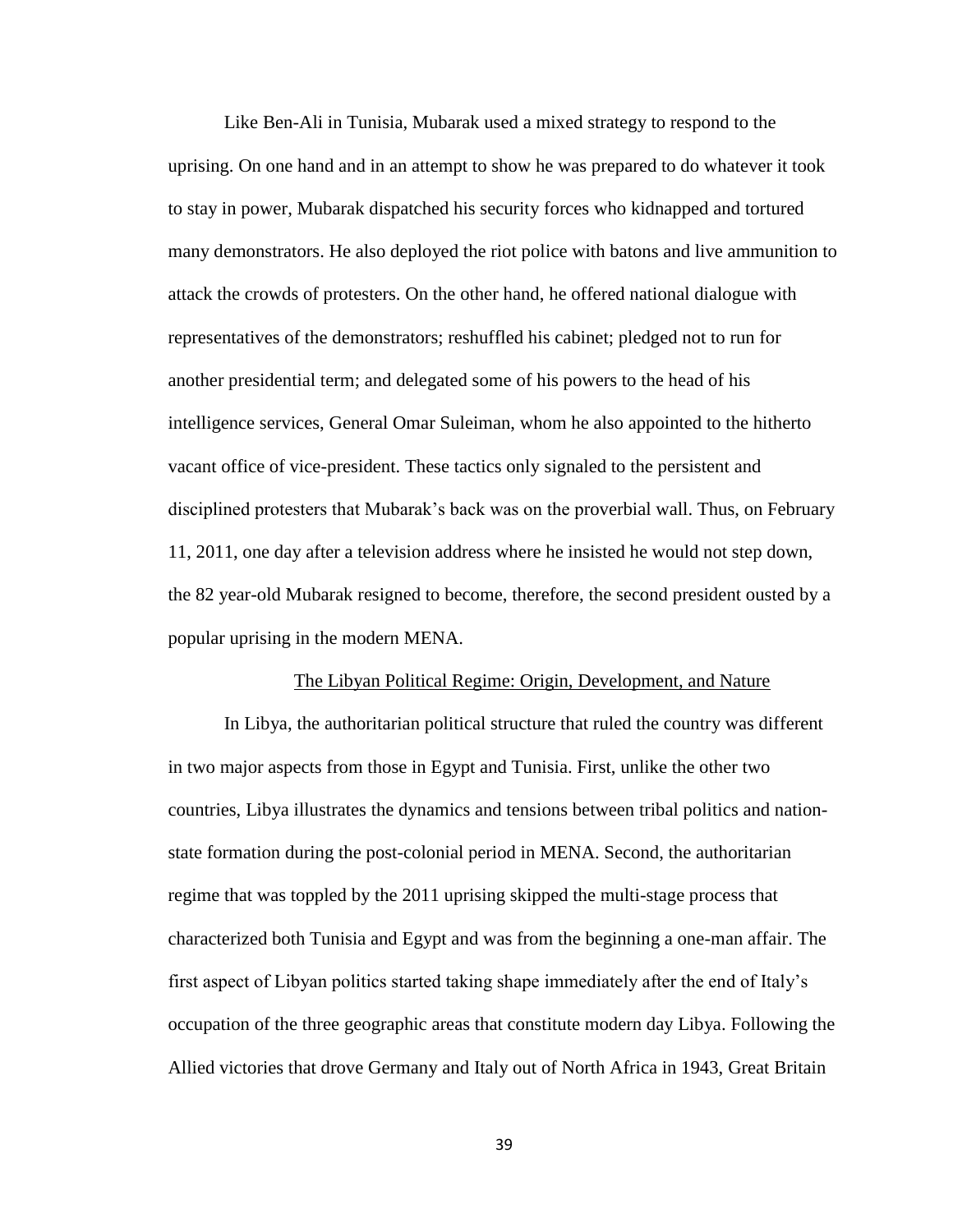established military administrations in the eastern and western Libyan provinces of Cyrenaica and Tripolitania respectively; while France established its own in the southern province of Fezzan. Six years later, the two countries presented the United Nations with the Bevin-Sforza Plan to create ten-year trusteeships for the three provinces. A resolution based on the plan, however, was defeated at the U.N. General Assembly; setting the stage for the formal independence of the three provinces and the creation of the United Kingdom of Libya in  $1951<sup>76</sup>$ 

The establishment of the kingdom was not, nevertheless, concomitant to the formation of a strong national identity among the inhabitants of the three provinces. King Idriss al-Sanusi experienced, first hand, the difficulties involved with the transition from a decentralized tribal setting to a centralized modern nation-state. Operating in a typical traditional society, the newly-created Libyan state was navigating an environment where "kinship obligations to individual rulers supersede moral obligations to the state."<sup>77</sup> Consequently, the Libyan monarch ruled the country through a "palace system of power;" whereby "political authority was exercised through local notables and tribal leaders who served as the link between the head of the system and tribal clans." In the absence of a strong national identity, this precarious federal-like system was soon to be challenged following oil discoveries in the country.

Libya's large oil revenues in the 1960s introduced two contradictory layers of complexity to the tribe-state relationship. First, the lack of a formal distributive mechanism for the newly-created wealth contributed to increased corruption in the

<sup>76</sup> Dirk Vandewalle, *A History of Modern Libya* (New York: Cambridge University Press, 2012), 39.

<sup>77</sup> Mansour El-Kikhia, *Libya's Qaddafi: The Politics of Contradiction* (Miami: University Press of Florida, 1997), 26.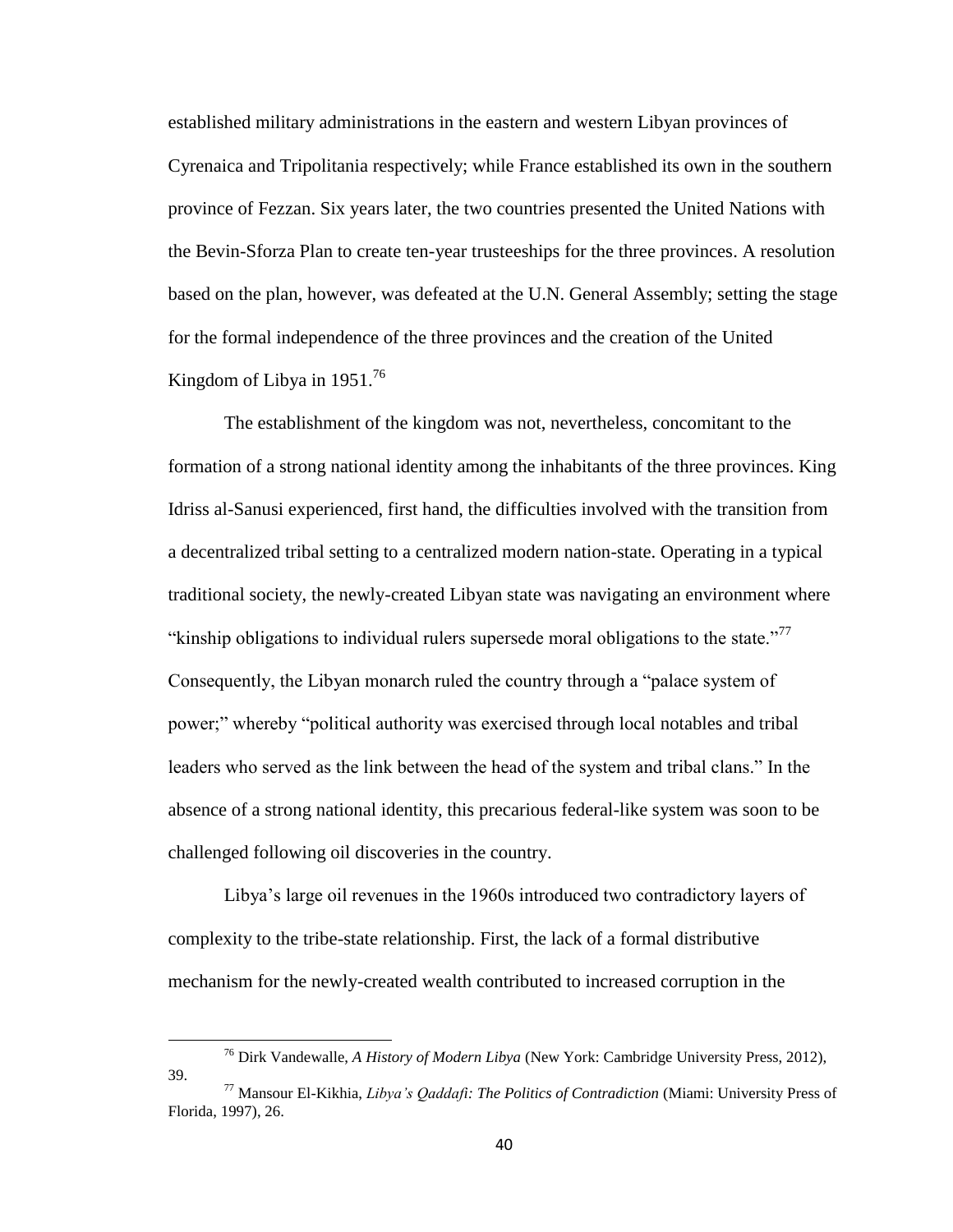country and the creation of a crony class composed mainly of tribal leaders and notables. This new development threatened the egalitarian nature of the tribal social setting in Libya. As a consequence, the nascent monarchy was facing the dilemma of developing a state-based mechanism ensuring a more equitable distribution of oil revenues while, at the same time, preserving the prevalent position of the tribe in the political configuration in the country.<sup>78</sup> In addition, the substantial oil revenues dramatically helped improve the economic condition of the Libyan population as reflected by the exponential increase in per capita income which grew from \$35 to over \$1,000 between 1951 and 1967.<sup>79</sup> "Growing oil revenues, accompanied by improving economic conditions and greater social mobility," Bruce St John argues, "also increased demands, especially among young Libyans, for a coherent ideology that would satisfy new, albeit vaguely understood, political and spiritual yearnings."<sup>80</sup> Faced with these rising demands, neither the state nor the tribal structure was equipped with the ideological wherewithal to fill the void perceived by large segments of the Libyan society. These developments precipitated the demise of the Libyan monarchy and contributed to the emergence of a new political regime that understood that the key to its survival resided in finding a solution to the dilemma that the monarchy failed to resolve.

On September 1, 1969, Mu'ammar al-Qaddafi, a young captain in the Libyan army, led a group of twelve military officers in a bloodless coup to depose the monarchy and assume power in the country. Cognizant of the difficulties faced by the previous political regime, Qaddafi was able to establish an authoritarian structure by exploiting the

<sup>78</sup> Lisa Anderson, "Tribe and State: Libyan Anomalies," in *Tribes and State Formation in the Middle East*, ed. Philip Khoury and Joseph Kostiner (Berkeley: University of California Press, 1990), 296.

<sup>79</sup> Bruce St John, *Libya: From Colony to Revolution* (Oxford: Oneworld Publications, 2011), 123. <sup>80</sup> Ibid, 123.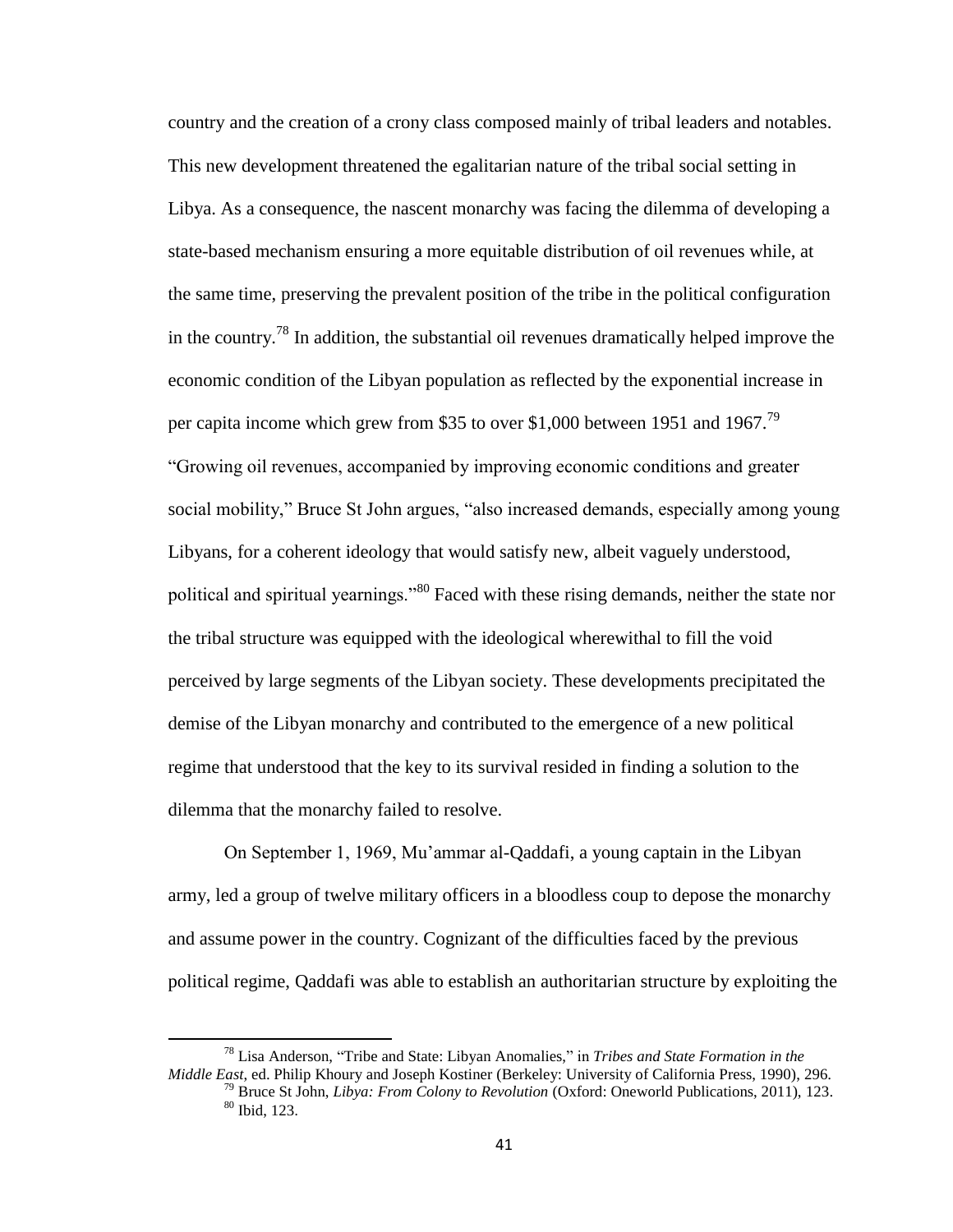ideological void and weak sense of national identity as well as the conflicting relationship between tribe and state. During the first few years of his tenure, Qaddafi experimented with Nasser's pan-Arabism only to abandon it after realizing that Nasserism has lost its appeal throughout MENA. Instead, Qaddafi formulated his own ideology, *al-nadhariya al-'alamiya al-thalita* (Third Universal Theory), which he presented in 1977 in his manifesto *al-kitab al-akhdar* (Green Book). According to this theory, Libya was to become a *jamahiriya*; a sort of direct democracy where the masses effectively rule. In practice, however, the Libyan regime instituted two layers of government: "a formal layer of 'peoples' institutions, and informal layer controlled by Qaddafi and Co."<sup>81</sup> This 'rule of the masses' façade, nonetheless, did not mask the realities of political repression and economic corruption that characterized Qaddafi's regime.

Politically, Qaddafi used the formal layers of government, which were composed of a system of popular committees and popular congresses accessible to the majority of Libyans, not only as a tool to suppress parties and labor unions, but also as a mechanism to control and calibrate any form of dissent within the country. Moreover, like other regimes in MENA, he maintained a security apparatus composed of many agencies under the leadership of his relatives, tribal allies, and former military colleagues. These security agencies built a reputation of brutality and did not hesitate to kidnap, imprison, torture, and assassinate anyone suspected of dissent. A good example of this brutality occurred in 1996, in the Abu Salim prison, where hundreds of prisoners from the Islamist opposition were assassinated in cold blood. In addition, fearing a military coup similar to the one he orchestrated to overthrow the monarchy, Qaddafi kept the Libyan military forces weak

<sup>81</sup> Gelvin, *The Arab Uprisings*, 71.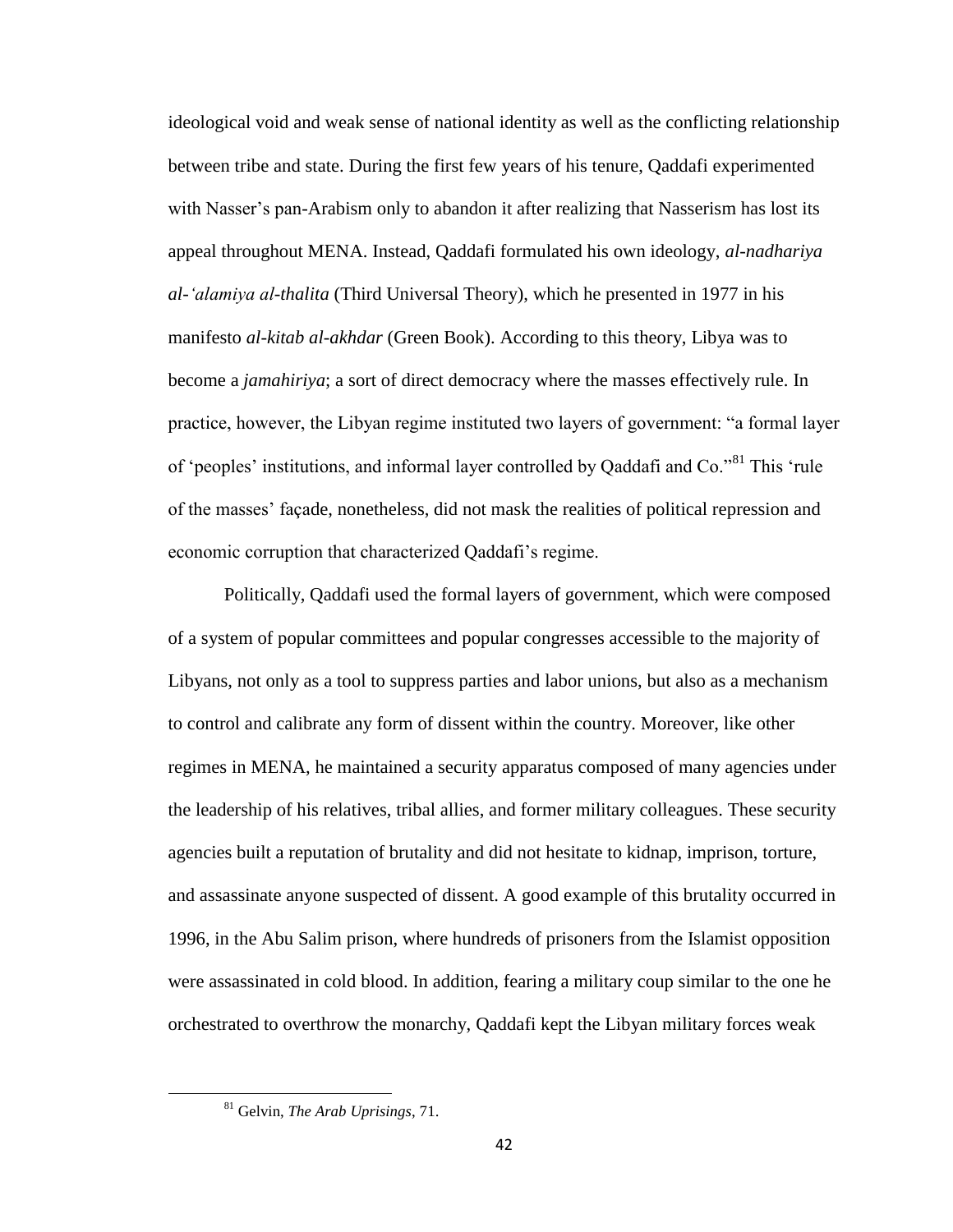and fragmented and relied, instead, on a paramilitary force composed of members of loyal tribes as well as mercenaries from neighboring African countries.

Economically, although Qaddafi used the massive oil and natural gas revenues to transform an underdeveloped Libyan society into one with the highest Human Development Index in Africa, the country also had high levels of corruption. Oil and natural gas revenues were used by key members of the regime for self-enrichment as well as a source to cultivate selective patronage among several tribal leaders and allies. This situation contributed to the increasing gap between the rich and the poor in the country and the rise of the unemployment rate which reached 20 percent on the eve of the 2011 uprising. In the face of these economic conditions, a growing discontent manifested itself among different segments of the Libyan society; especially after the release of the WikiLeaks cables that documented the lavish lifestyle of several members of the regime, including the Qaddafi family.

#### The Libyan Uprising

By mid-January 2011 and cognizant of the events in neighboring Tunisia and Egypt, the Libyan regime lowered the prices of basic foodstuffs in order to forestall any form of domestic unrest. These efforts, however, proved too little too late. A few days later, protesters started gathering across the country, particularly in the eastern region, demanding the amelioration of their economic conditions. As was the case in Tunisia and Egypt, Qaddafi utilized a carrot-and-stick approach to respond to the demonstrations. While freeing several political prisoners and announcing the allocation of enormous resources for public projects, such as free housing, the regime also arrested many protestors and attempted to block the use of the internet and social networking. The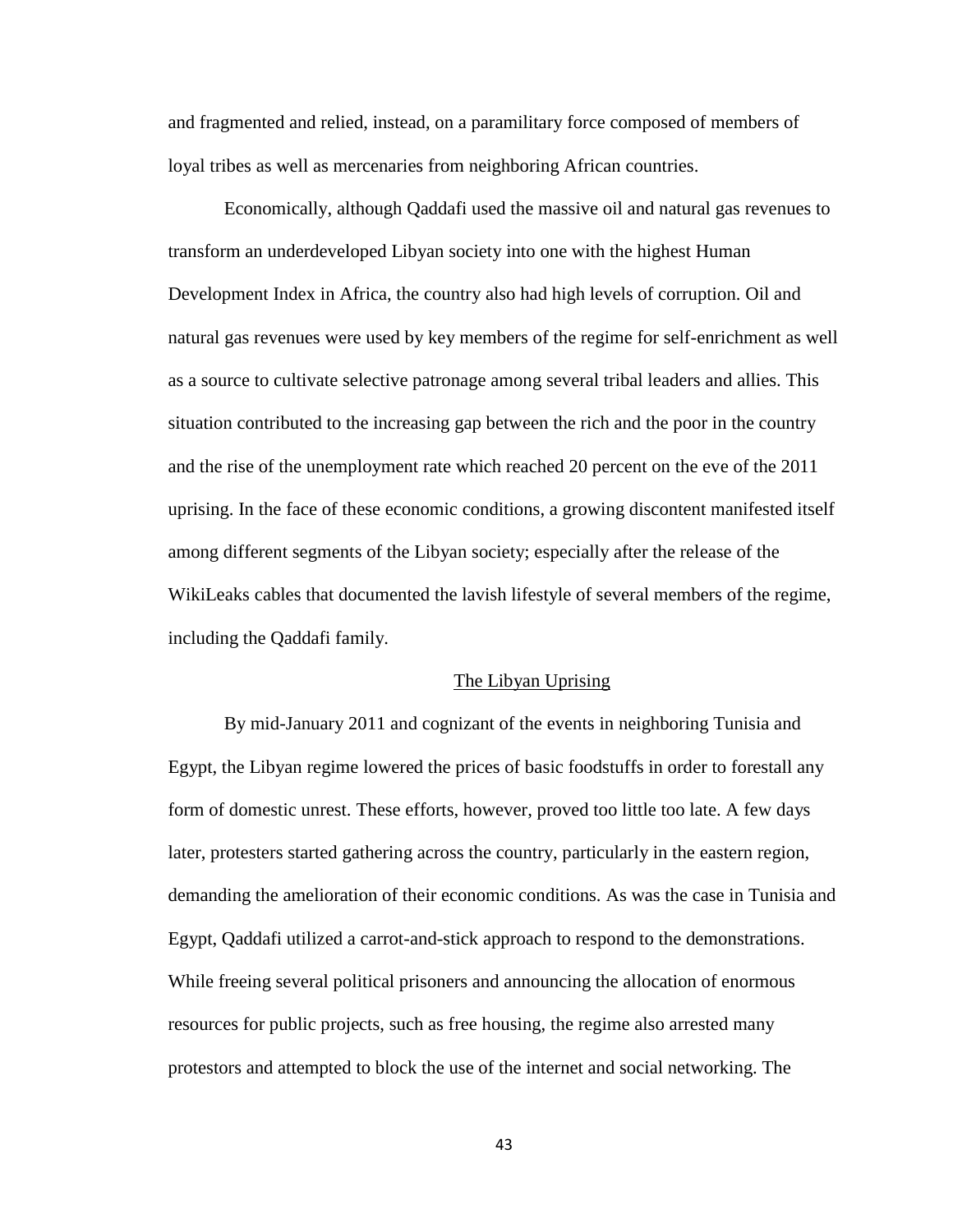demonstrations reached their pinnacle on February 17, 2011, in Benghazi where a major riot broke out after the arrest of the lawyer of the families of the victims of the Abu Salim prison massacre.

The regime's response to the events in Benghazi was very brutal and caused the death of more than a hundred people in just the first two days of the riots. As a result of the harsh response of the regime to peaceful demonstrations, protests spread across the country and violence escalated on both sides; with the opposition responding both militarily and politically. Taking advantage of the regime's minimal presence in the eastern part of the country and benefiting from several defections from the army, the opposition controlled and established local councils in several eastern cities during the first few weeks of the uprising. Despite these gains by the opposition, Qaddafi kept his security apparatus and power base intact. As a consequence, by mid-March 2011, the conflict developed into a civil war which, in turn, settled into a stalemate with both parties unwilling to compromise.

Politically, the opposition was able, within a few days of the start of the uprising, to form the National Transitional Council (NTC) as an umbrella organization representing different opposition groups. The NTC succeeded in gaining recognition from many countries as the legitimate representative of Libya. The diplomatic efforts of the NTC culminated in the U.N. Security Council's imposition of a no-fly zone over Libya. The turning point in the Libyan conflict, however, occurred on March 17, 2011, when the U.N. Security Council passed Resolution 1973, authorizing member states to use all necessary measures to protect civilians in Libya. This resolution, which was construed by NATO members as an international mandate for a military intervention in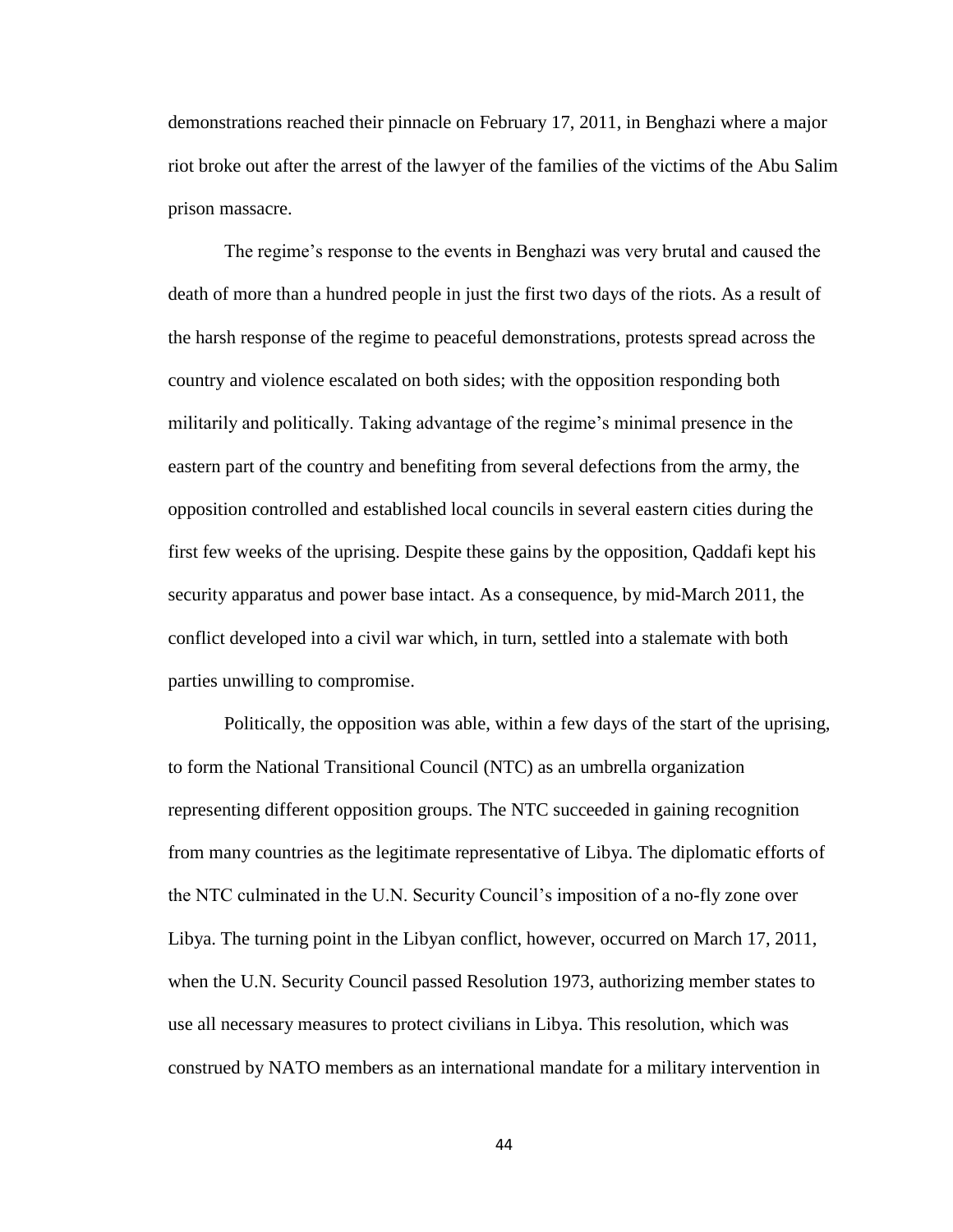Libya, led to an extensive campaign of air strikes on pro-Qaddafi targets. This new development tipped the scale in favor of the opposition forces and enabled them to start their last offensive to control the remaining strongholds of Qaddafi's loyalists. Finally, by the end of August 2011, the opposition had complete control of Tripoli. Qaddafi, on the other hand, was captured and killed on October 20, 2011.

## The Syrian Political Regime: Origin, Development, and Nature

Although the current Syrian regime has its origin in the intra-party conflicts that plagued the ruling Ba'ath in the aftermath of establishing the third republic in 1963, authoritarianism in Syria was the by-product of the unstable political environment that characterized the country during the years following its independence from France in 1946. Syria entered the post-colonial period as a parliamentarian republic where "the political elite, as well as the Syrian people in general, thought that it would be possible to build a modern nation based on the separation of the legislative, judicial, and executive authorities within the cabinet and to spell out the relationship of the army and intelligence agencies to these authorities."<sup>82</sup> These aspirations, however, were soon to be marred by a series of military coups starting in 1949. The first of these coups, which was supported by the United States and was the first military coup in modern MENA, brought down the government of the democratically elected president Shukri al-Quwatli.<sup>83</sup> This coup was immediately followed by two more coups in a one-year span; cementing, thus, the military's control over the nascent political institutions in the country. In 1954, following the riots that ended the presidency of Colonel Adib al-Shishakli, the military decided to

<sup>82</sup> Radwan Ziadeh*, Power and Policy in Syria: Intelligence Services, Foreign Relations and Democracy in the Modern Middle East* (New York: I.B. Tauris &Co Ltd, 2013), 1.

<sup>83</sup> Rashid Khalidi, *Sowing Crisis: The Cold War and American Dominance in the Middle East* (Boston: Beacon Press Books, 2009), 21.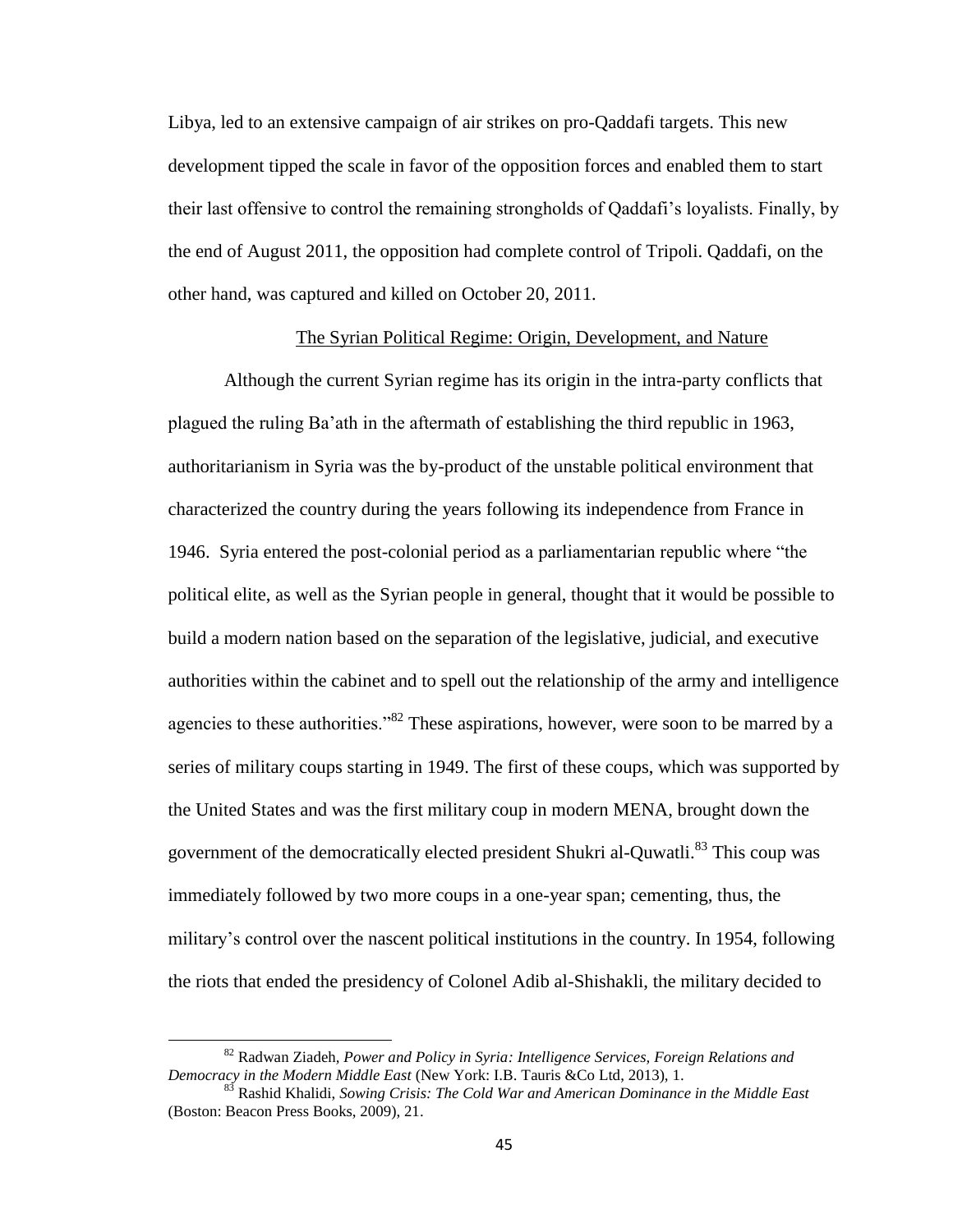restore power to a civilian government. Although this transfer of power was accompanied by the full restoration of parliamentarianism, Syrian politics witnessed a great deal of polarization and conflicts among different political factions.<sup>84</sup> As a result, the days of the first republic in Syria came to an end in 1958.

The unstable and fragmented political environment that characterized the first republic created a sense of insecurity among several members of the Syrian elite as well as the general population over the lack of a clear vision for the future of the country. Following Nasser's rise to power in Egypt, many Syrians became, as did many around MENA, enamored with pan-Arabism and Nasser's vision for the future of Egypt and the region. The appeal of Nasserism culminated in the formation, in 1958, of the United Arab Republic (UAR); a union between Syria and Egypt that became known in the country as the period of the second republic. The experiment of the union with Egypt, however, did not go as well as many Syrians and their political elite might have expected. During the first months of the union, Nasser did not hide his intentions to design the newly-formed republic after the same style and structure of government he implemented in Egypt. In addition to demanding that all parties in Syria be disbanded, including the powerful Ba'ath, Nasser also imposed the Egyptian style of bureaucracy on the Syrian state apparatus which he "dismissed as 'scarcely worthy of a grocery shop'."<sup>85</sup> Given the Egyptian domination over the UAR, calls started mounting all over Syria to end the union and restore pluralism and the rule of law. In 1961, the short-lived union with Egypt was dissolved and Syria was able to escape Egyptian hegemony; albeit to fall back into the tumultuous and unstable political environment that characterized the pre-second republic

<sup>84</sup> Steven Heydemann, *Authoritarianism in Syria: Institutions and Social Conflict, 1946-1970* (New York: Cornell University Press, 1999), 74.

 $85$  Ibid, 86-87.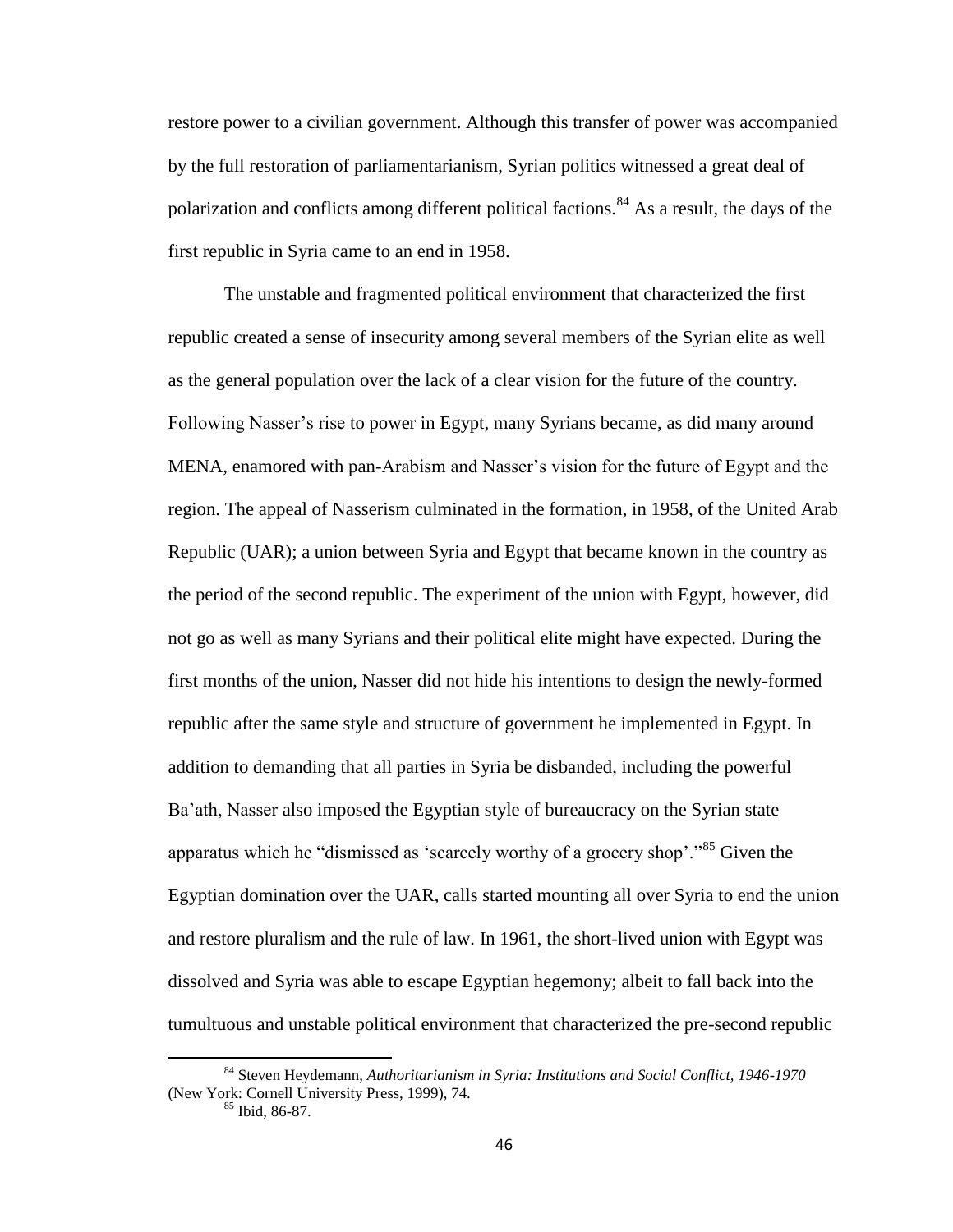period. On March 8, 1963, a group of Ba'athist officers assumed power in the country; marking the beginning of the third republic.

After a period of intra-party conflicts, Hafiz al-Assad emerged, in1970, as the undisputed leader of a robust authoritarian political structure that would endure even after his death. During his tenure, Assad was able to "transform the Syrian political order from a coup-ridden, postcolonial semi-state into a veritable model of authoritarian stability."<sup>86</sup> This authoritarian model was composed of several key elements. First, there was the pyramidal form of the power structure "with the head of the state standing on top of the pyramid and its three sides all leading up to him –these were the government administration, the army and security organs (the intelligence), and the party.<sup>87</sup> As for the government administration, in addition to a highly centralized bureaucratic system, Assad relied on his handpicked governors to run the day-to-day affairs in the fourteen Syrian governorates. These governors' main task was to "execute the president's commands –administering and supervising the departments attached to the central government ministries and overseeing the public sector in and around the governorate."<sup>88</sup> Moreover, Assad established a coercive security apparatus under the supervision of the National Security Bureau. This security apparatus, which was very effective in the use of violence to suppress any perceived threat to the regime, was composed of several agencies; most of which have central as well as regional branches. In terms of importance and reputation, four of these agencies stand out: "[the] General Intelligence Administration (state security) officially subordinated to the Ministry of Interior; political

<sup>86</sup> Flynt Leverett, *Inheriting Syria: Bashar's Trial by Fire* (Washington D.C.: The Brookings Institution, 2005), 23.

<sup>87</sup> Ziadeh, *Power and Policy in Syria*, 19. <sup>88</sup> Ibid, 20.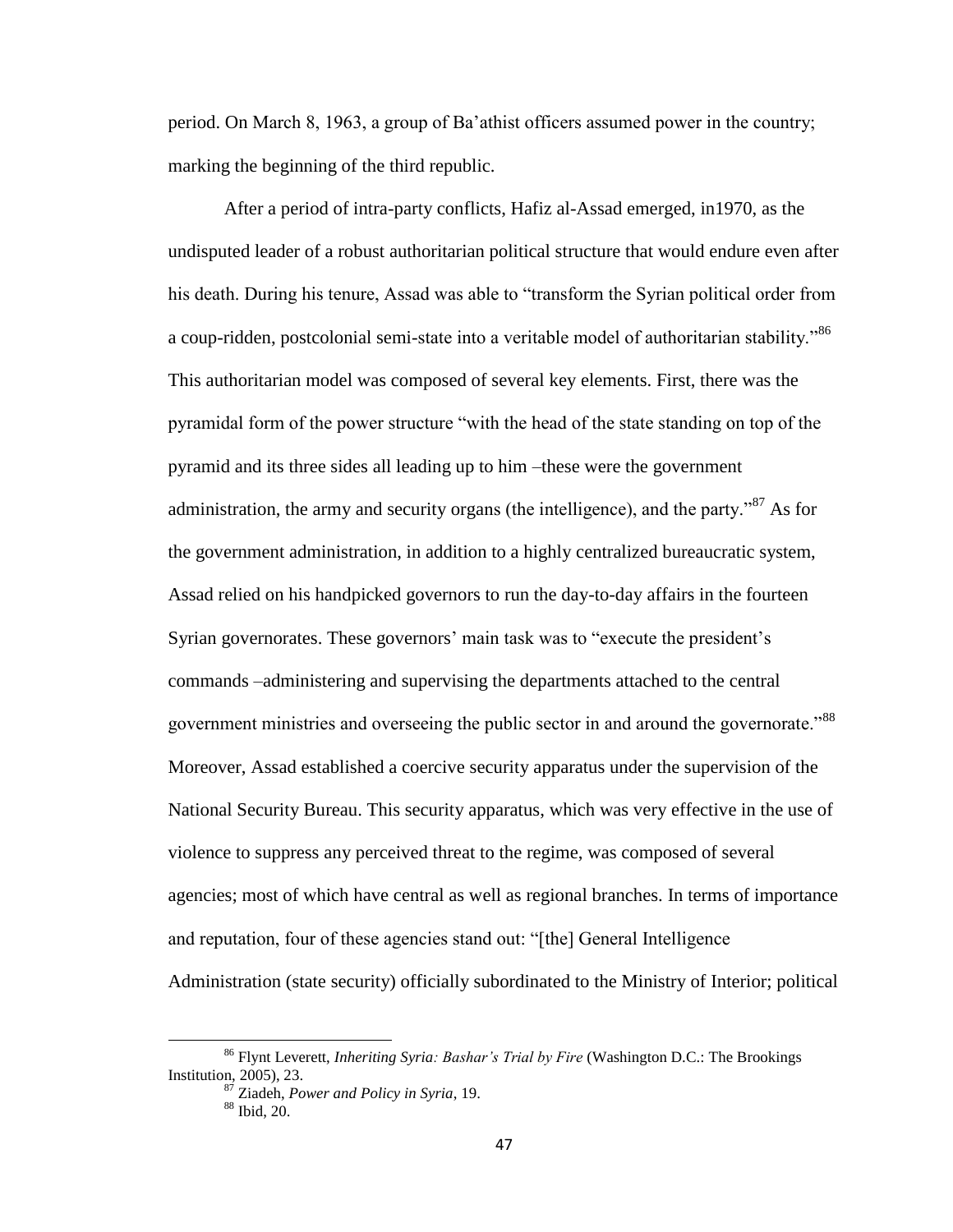security, which is another Ministry of Interior department; military intelligence; and branches of the air force that are nominally subordinated to the Ministry of Defence.<sup>89</sup> The third side of Assad's power pyramid consisted of the Ba'ath party. In addition to using the party's ideology and structure as devices to generate popular support and to extend his control over the state apparatus, Assad utilized the Ba'ath to create what Flynt Leverett called "army-party symbiosis;" allowing him to "ensure the support of the armed forces for Syria's post-1963 Ba'athist political order."<sup>90</sup>

Another element of Assad's authoritarian model was the cultivation of a broad social base composed of some segments of Syria's minority communities as well as rural Sunnis who did not identify with the traditional Sunni establishment in the country. As Leverett noticed, this element, which was instrumental both to the endurance of the Assad regime and its stability, relied on two pillars. One was the secularization of political life which was appealing to Syria's religious minorities; while the other was a populist agenda based on the commitment to some variant of socialism and land reform to mobilize support among the peasantry and other previously marginalized elements of the Syrian society.<sup>91</sup> In addition, during the last decade of his rule, Assad was able to expand the social base of his regime by coopting elements of the Sunni merchants mainly through the privatization of state assets.

Finally, and in order to bestow an aura of legitimacy on his regime and to portray the appearance of the rule of law, Assad codified his political structure in a constitution drafted in 1973. This constitution concentrated all the powers in the hands of the president. In addition to having the final say over major domestic policies and all foreign

<sup>89</sup> Ziadeh, *Power and Policy in Syria*, 23.

<sup>90</sup> Leverett, *Inheriting Syria*, 24.

<sup>&</sup>lt;sup>91</sup> Ibid, 24-25.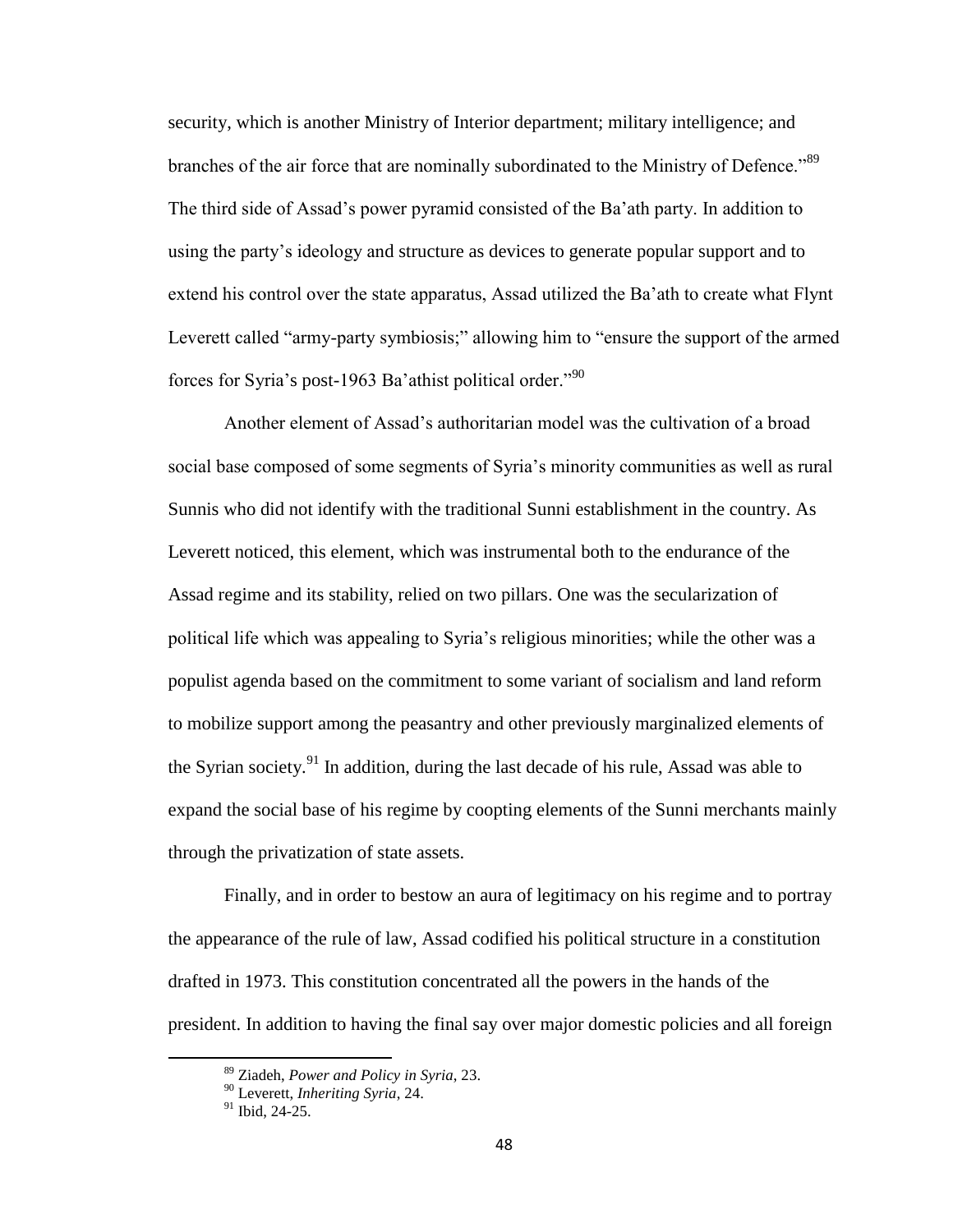policy, Assad was the supreme commander of the armed forces. He also had the authority to appoint and to acquit civilian and military officers, including the prime minister; declare state of war and a state of emergency; and to dissolve the People's Assembly whenever he deemed fit.<sup>92</sup> It is worth noting that, in a paradox that marred many authoritarian regimes, Syria, up until few weeks after the start of the 2011 uprising, was operating under both the 1973 constitution as well as the emergency law that was in effect since 1963.

Given the robustness of this authoritarian political structure, political life in Syria was a one man show *par-excellence*. Throughout much of his reign, Hafiz al-Assad ruled the country without the slightest challenge to his leadership except for two incidents. The first was a challenge mounted by the Syrian Muslim Brotherhood to topple the Ba'athist regime. This challenge, which began during the second half of the 1970s, culminated in a final showdown between the group and the Syrian military in the city of Hama in 1982. The confrontation resulted in the infamous Hama Massacre where the regime forces crushed the Brotherhood and left between 5,000 and 25,000 dead, most of whom were inhabitants of the city itself.<sup>93</sup> The Hama Massacre was a strong reminder to potential challengers of the extent to which Assad was willing to go to preserve his regime. In addition to the Hama incident, Assad faced the second, and last, challenge to his rule in 1984. This time, however, it was Assad's younger brother, Rifa'at, who took advantage of his brother's serious health issues to lay claims to succession. Assad, nonetheless, successfully dealt with his brother's challenge and regained his supremacy over the political regime in Syria.

<sup>92</sup> Ziadeh, *Power and Policy in Syria*, 15.

<sup>93</sup> Van Dam, *The Struggle for Power in Syria*, 111.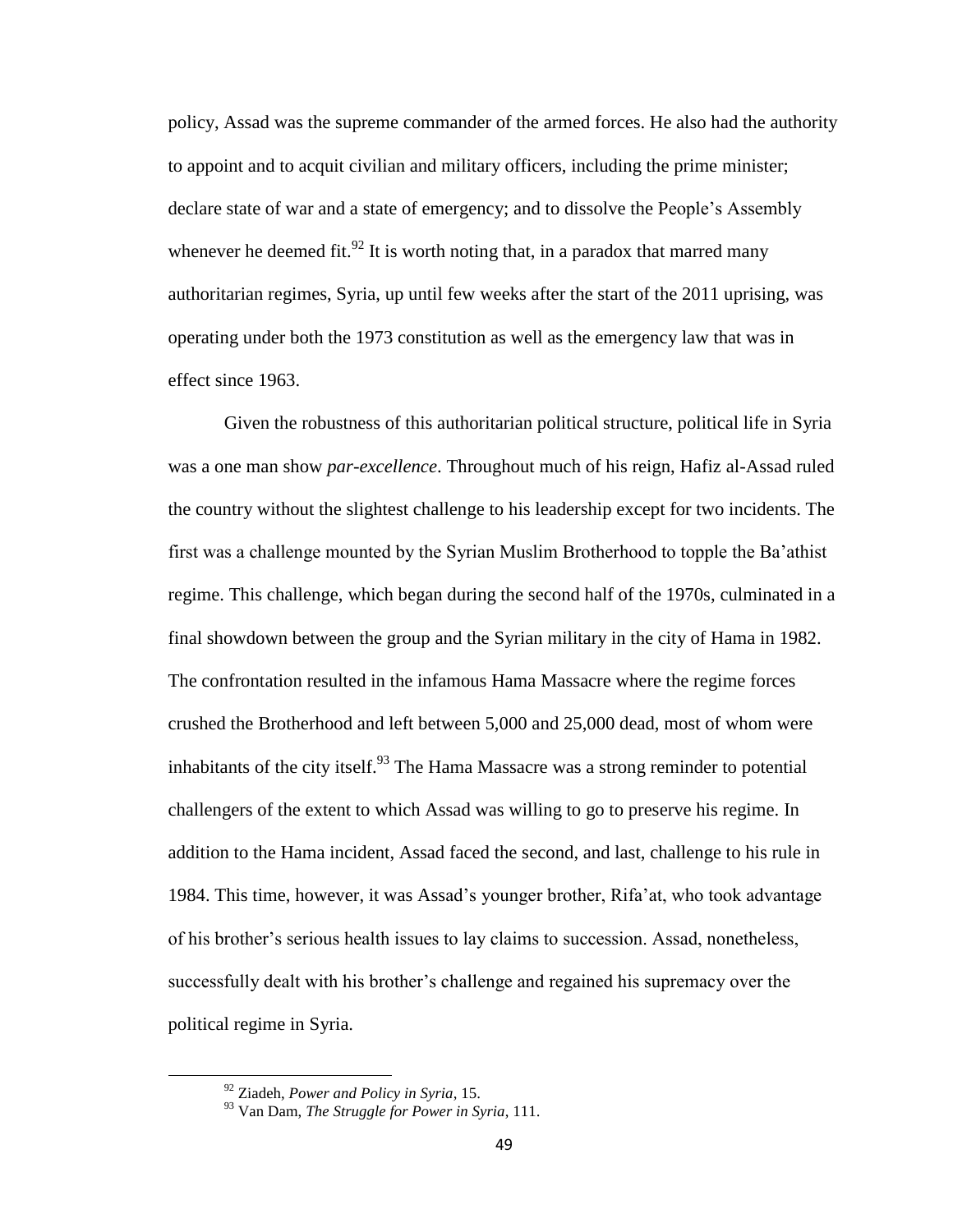This last incident was also a turning point in the history of the Syrian political regime. After dealing with Rifa'at's challenge, which created the opportunity for a schism within the ranks of the regime, Assad turned his attention to the problem of succession. Thus, by the early 1990s, he started grooming his eldest son, Basil, for his eventual succession. His plans, nevertheless, were altered after the death of Basil in a car accident near Damascus International Airport in January 1994. Consequently, Bashar al-Assad, who was finishing his postgraduate studies in ophthalmology, at Western Eye Hospital in London, returned to Syria to assume the unofficial position of president-inwaiting. On June 11, 2000, one day after the death of his father, the Ba'ath Party unanimously nominated Bashar for the post of president of the republic. This nomination was quickly ratified after the Syrian People's Assembly amended Article 83 of the constitution in order to lower the presidential minimum age from 40 to 34, the age of Bashar.

The tenure of the young Assad was not much different from his father's. Politically, after a brief period of openness that encouraged a series of intellectual forums organized by activists and opposition members across the country, Bashar resorted back to the repressive tactics of the old regime. Although it is difficult to assess whether Bashar's willingness to create a political opening for civil society in Syria during the first few months of his rule was a genuine decision aborted by the old guard of the regime or just a tactic aimed at acquiring the political capital necessary for a smooth transition, what is certain, however, is that, for the new ruler in Damascus, economic reform took precedence over political openness. Thus, except for few modifications intended to put his own imprint on the Syrian regime, the authoritarian political structure and the robust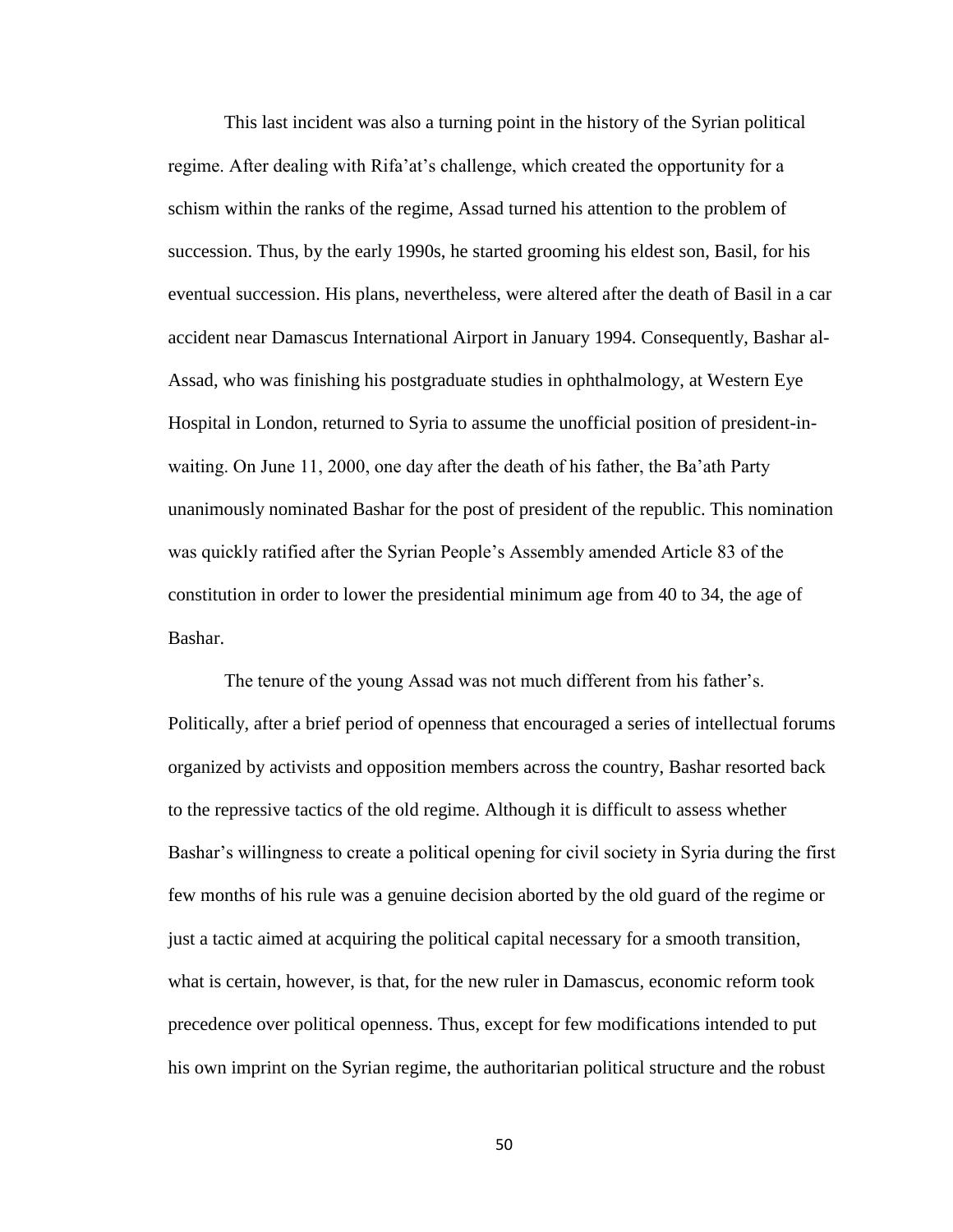coercive apparatus Bashar inherited from his father remained intact. Chief among these modifications was Bashar's decision, in 2005, to sack his vice-president and his father's confident, Abdul Halim Khaddam, and to appoint a new cabinet composed of his handpicked officials.

Economically, Bashar implemented new policies in order to modernize the Syrian economy. Some of these policies, such as the establishment of a relatively strong banking system which the country lacked under the old regime, had promising results. Other policies, such as the privatization of state assets, contributed to the growth of corruption, especially among members with direct ties to the regime, including some of Bashar's relatives. In addition, because these economic policies hindered the ability of the state to control the economy and to provide essential services, Bashar's regime resorted to the creation of government-organized NGO's (GONGOs) as a new social control mechanism offering "both material (employment) and moral (doing good) benefits" to a wide segment of the Syrian society.<sup>94</sup>

## The Syrian Uprising

During the popular uprisings that swept MENA countries in 2010, many analysts and commentators believed that Syria was immune to political unrest. According to them, for example, Syria, as opposed to its neighboring countries, did not witness the same growing tensions between the populations and their ruling regimes in the decade preceding the Arab Spring. These analysts, however, seemed to downplay the presence and the impact of the same socioeconomic factors that were prevalent in other MENA countries in the eve of the uprisings. The beginning of the Syrian uprising looked more

<sup>94</sup> Salam Kawakibi, "The Paradox of Government-Organized Civil Activism in Syria," in *Civil Society in Syria and Iran*, ed. Paul Aarts and Francesco Cavatorta (Boulder: Lynne Reinner Publishers, 2013), 173.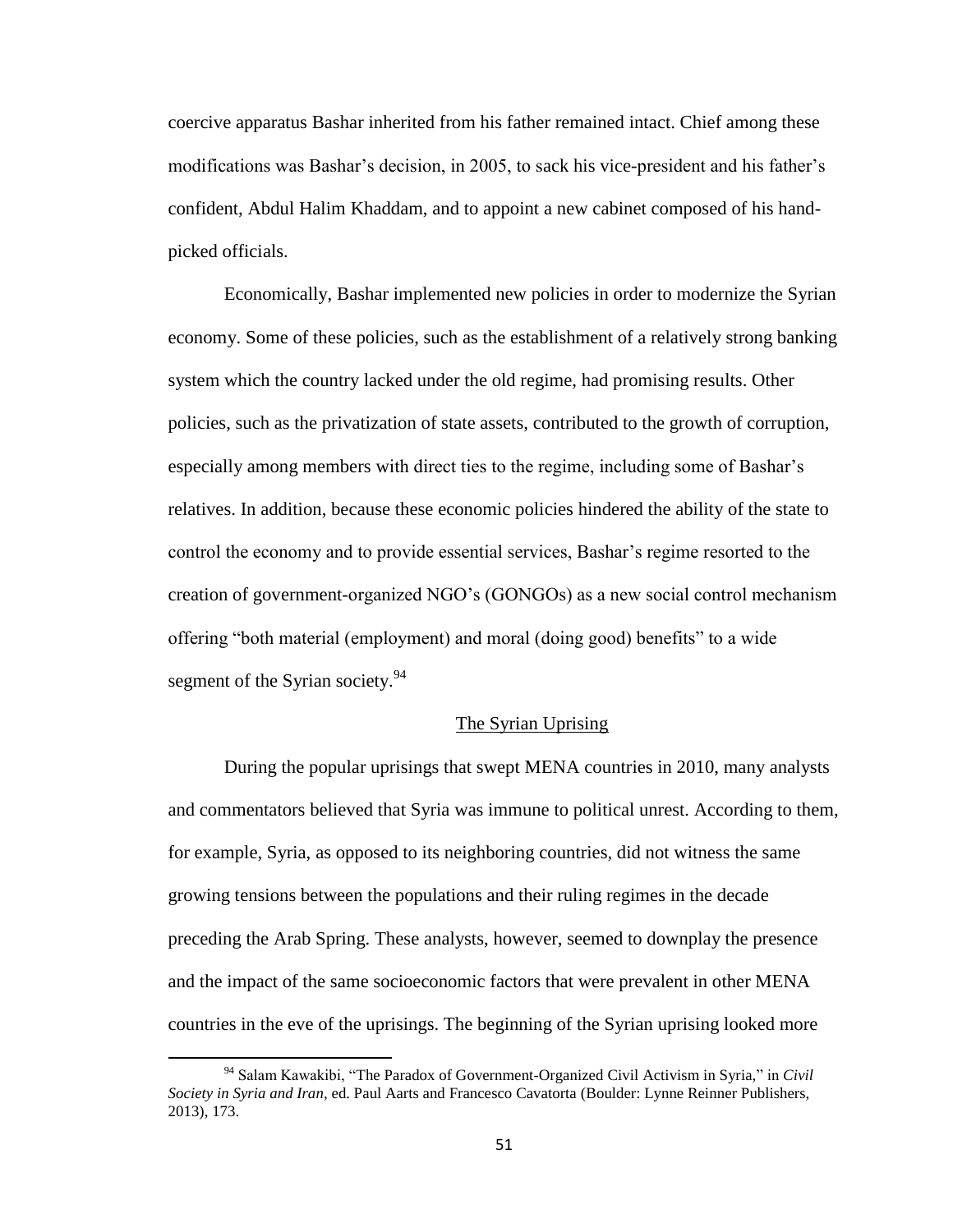like the Libyan uprising than those in Egypt and Tunisia. The first protests against the regime were spontaneous and took place in the provinces away from the capital Damascus. The uprising effectively started on March 15, 2011, in Dera'a; a city on the Jordanian border some 60 miles south of Damascus. On that day, protests broke out demanding the release of a few school children who were arrested and tortured for writing 'Down with the Regime' on the walls of their school. The immediate response of the regime was to fire at the crowd and to cut basic services to the city of Dera'a. After the regime's brutal crackdown, demonstrations spread over other parts of the country.

Similar to other MENA regimes during the uprisings, the Syrian regime also resorted to the carrot-and-stick approach in dealing with the unrest. In order to placate the protestors, Bashar suspended the infamous emergency law. The regime also offered a few concessions to several constituencies; such as the Kurds to whom he granted citizenship as well as moderate Islamists who were allowed to form political parties.<sup>95</sup> On the other hand, the regime did not hesitate to deploy the army to surround rebellious cities with tanks and to use paramilitary groups to fire live ammunition at unarmed demonstrators. These brutal measures only served to embolden the protestors who had no choice but to bear arms to protect themselves and their families. As a result, what started as peaceful demonstrations quickly morphed into a violent civil war.

The first major turning point in the Syrian uprising was the summer of 2011; over the course of which the opposition to the Syrian regime sought to unify politically and militarily. On the political and diplomatic fronts, a series of meetings to organize and coordinate the efforts of different opposition groups took place in Turkey and Qatar. These efforts culminated in the creation, on October 2, 2011, of the Syrian National

<sup>95</sup> Gelvin, *The Arab Uprisings*, 105.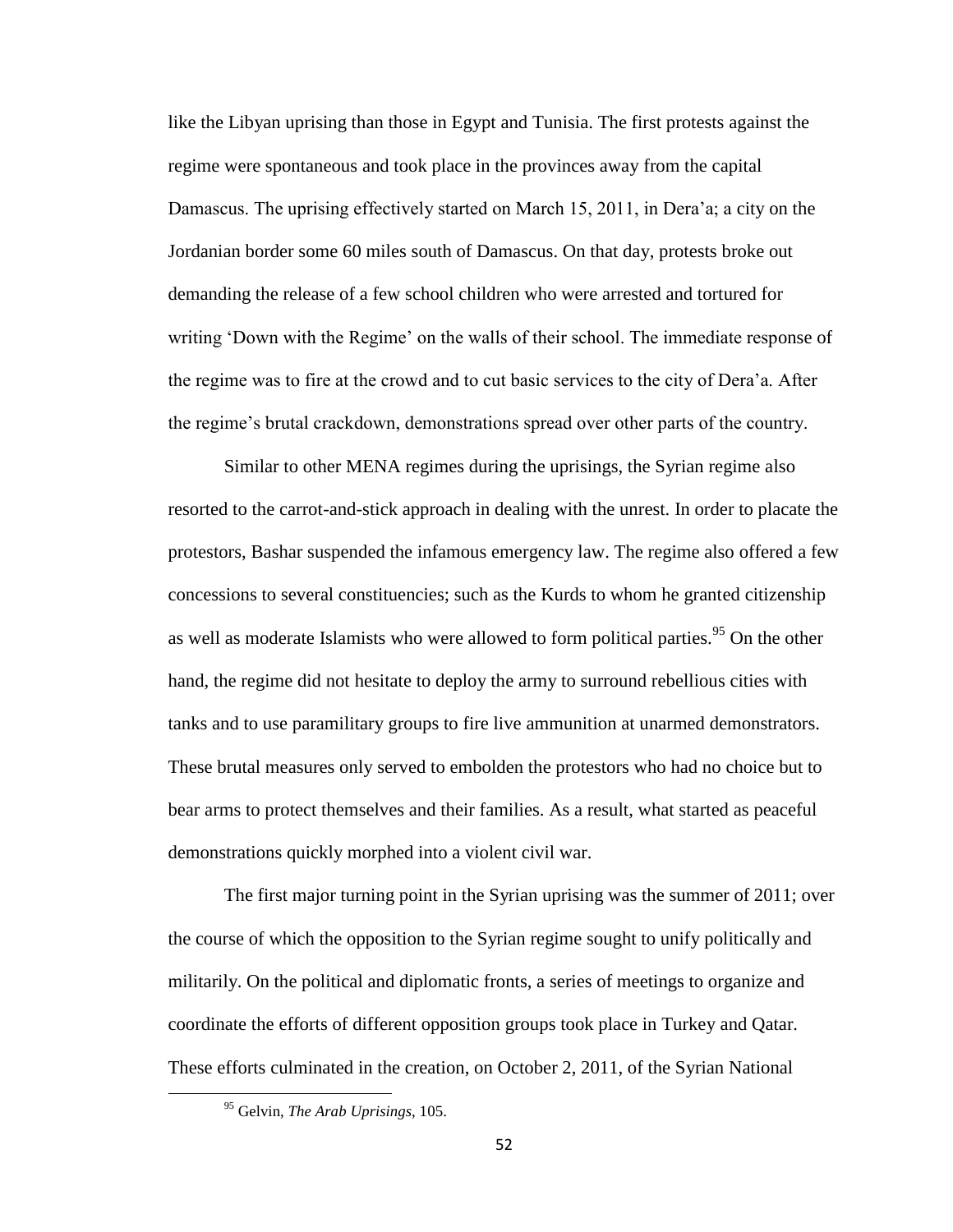Council (SNC) as a political umbrella composed of different exiled and domestic opposition groups. The SNC included groups like the Muslim Brotherhood, the Syrian Democratic People's Party, and the newly-formed Local Coordination Committees (LCC). The SNC achieved a few diplomatic accomplishments within the first few months of its creation. By the end of 2011, for example, it was able to get recognition as the legitimate representative of the Syrian people from several countries, especially members of the League of Arab States who suspended Syria's membership and invited the SNC to their subsequent meetings. These achievements, however, could neither compensate for the internal cleavages within the SNC, nor could it mask the reality that the council was far from representing most major social and political constituencies in Syria.

In order to surmount these weaknesses, several opposition groups, including many within the SNC, agreed to form a more inclusive opposition front in a meeting in Qatar in November 2012. The resulting coalition, the National Coalition for Syrian Revolutionary and Opposition Forces (NCSROF), included, in addition to the SNC and LCC, the Free Syrian Army (FSA) as well as members of the local revolutionary councils. Similar to its predecessor, the NCSROF did achieve some major diplomatic breakthroughs within the first few weeks of its creation. Chief among these was the international recognition it received as the 'legitimate representative' of the Syrian people from 100 countries, including the United States, France, and the United Kingdom, in December 2012 at the Friends of the Syrian People Conference in Morocco.

Despite this success, the NCSROF could not overcome some of the same weaknesses and criticism faced by the SNC. First, although it succeeded in broadening the political representation of the Syrian opposition, the newly-formed coalition failed to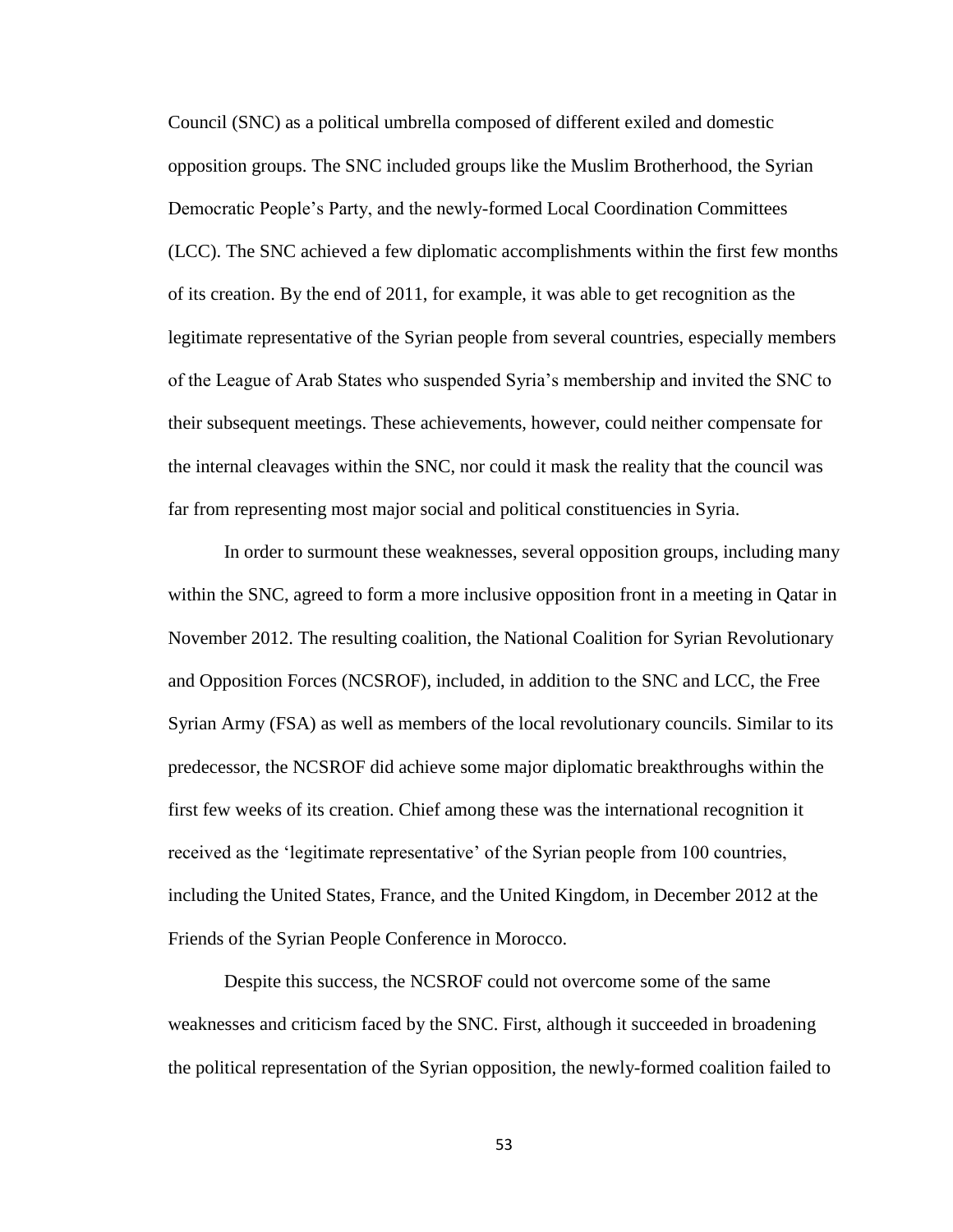reach out to other major components of the opposition, especially the National Coordination Committee for the Forces of Democratic Change (NCC). Unlike the NCSROF, the NCC, which is a political umbrella consisting of the most important domestic opposition groups headed by the longtime human rights activist Haythem al-Mana'a, advocates dialogue with the Syrian regime and a peaceful transition to democracy in the country.

In addition, the NCSROF could not escape the same internal cleavages that plagued the SNC. There were major differences within the coalition between those who favored more international intervention in the Syrian conflict and others who believed that increased foreign involvement reflected a power struggle among several regional and international actors with opposing strategic interests in Syria and in the region; and would eventually lead to the hijacking of the Syrian uprising. These internal conflicts manifested themselves in the resignations of many prominent members of the coalition; especially its first president, Mo'az al-Khatib, who declared his readiness, in March 2013, to hold conditional talks with Syrian Vice-President Farooq al-Shar'a. Finally, the NCSROF has been unable to fully coordinate with the different Syrian rebel groups and has failed to bring under its control both those groups perceived to be moderate, like the FSA, as well as others linked to al-Qaeda and advocating a Saudi-Wahhabi ideology such as the Nussra Front and the Islamic State in Iraq and the Levant (ISIL).

By the end of July 2011, a group of military defectors and civilian rebels formed the FSA under the command of Colonel Riad al-Ass'ad who was later replaced by Salim Idriss. By the end of the summer, the FSA, which claimed to have between 10,000 and 15,000 fighters, became the *de-facto* armed resistance of the opposition. It engaged in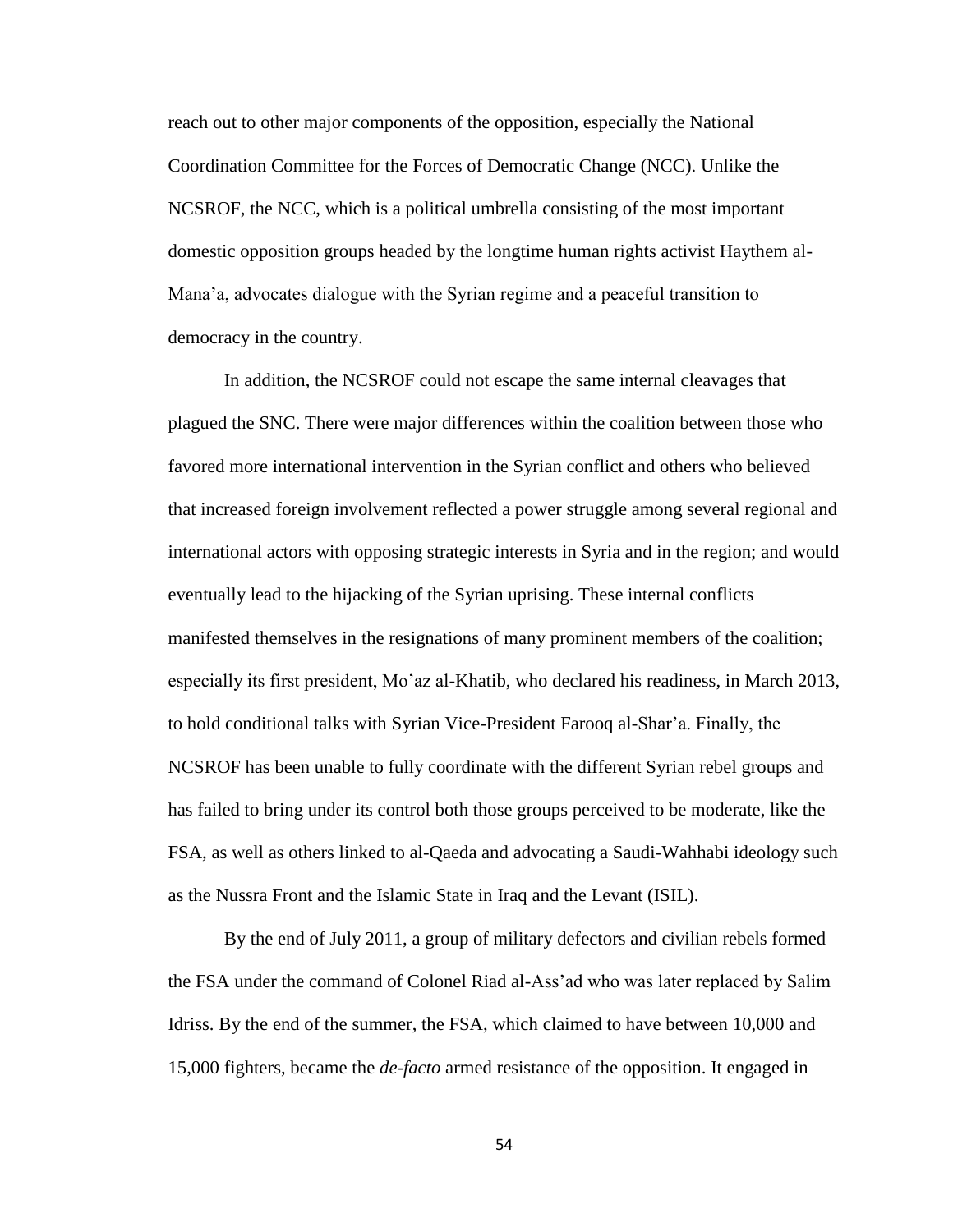guerilla warfare against the Syrian security forces as well the Syrian military; and claimed responsibility for many operations including the bombing attack on the Syrian intelligence headquarters that killed, among others, Assad's brother-in-law and influential chief intelligence officer, Assif Shawkat, along with Dawood Rajiha and Hassan Turkmani, respectively Defense Minister and former Defense Minister. Over the following months, as the Syrian military operations became intense, the FSA countered with the same, if not higher, level of violence; and was accused of human rights violations including targeting civilians and summary executions of Syrian army captives.

By the beginning of 2012, it was clear that the Syrian conflict had reached new and unprecedented levels of violence. This situation was further exacerbated by two major factors. First, there was the radicalization of the rebel forces; especially after the influx of foreign fighters espousing a Saudi- and al-Qaeda- Wahhabi ideology. These fighters comprised the armed groups that were relatively more effective in fighting the Syrian military forces but were also more notorious in engaging in sectarian violence and in orchestrating a series of indiscriminate collective massacres, especially in the areas of the country that came under their control.

Second, there was the transformation of the Syrian conflict to a proxy, or a quasiproxy, war between several international and regional actors who either backed the Syrian regime or supported the rebel groups. On one hand, Russia, Iran, and, to a lesser extent, China stood by the Syrian regime by providing diplomatic support as well as military equipment and advice. On the other hand, the United States, the European Union, Turkey, and the majority of Arab countries, notably Qatar and Saudi Arabia, provided financial support and military training and equipment to the regime's opposition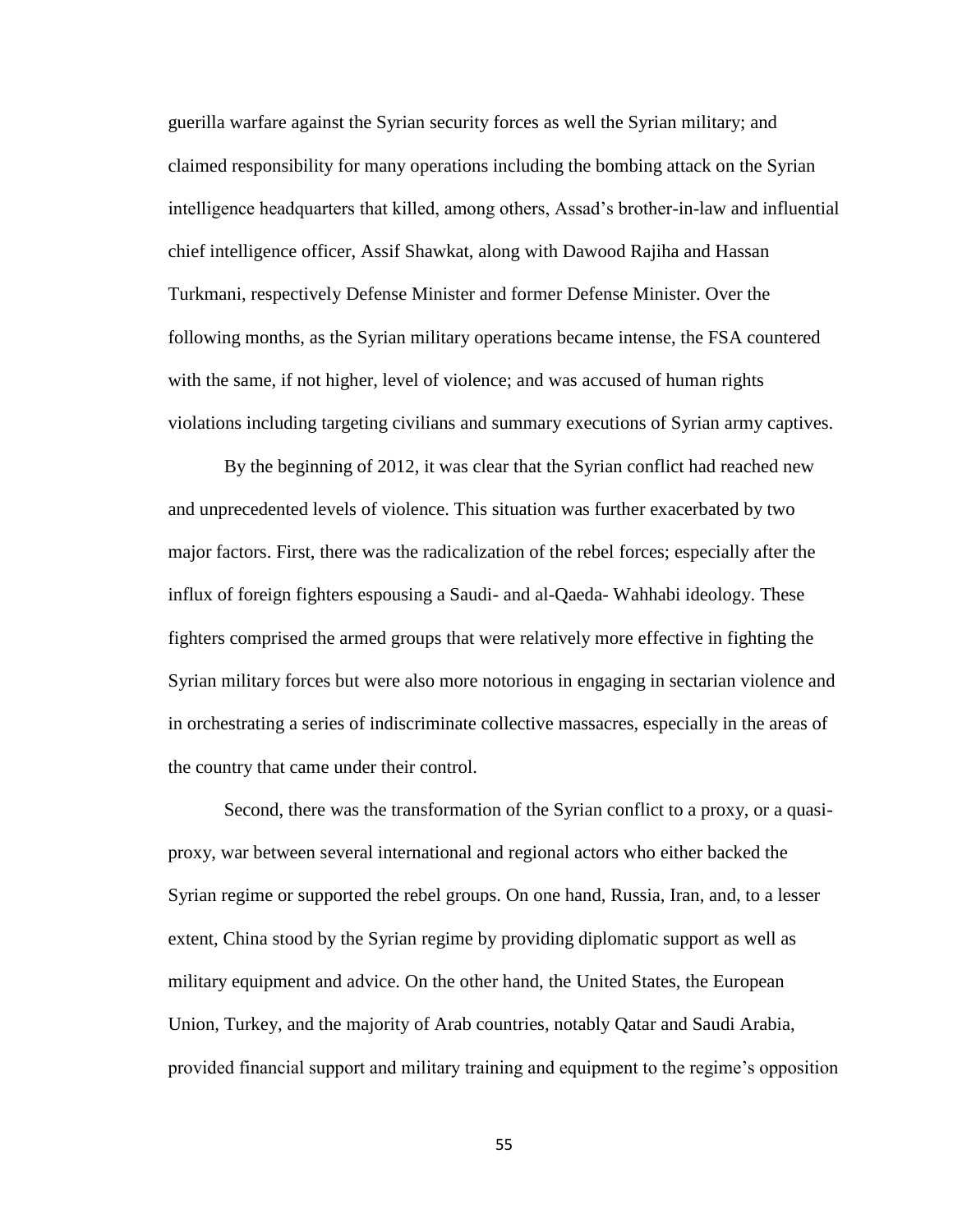and the different rebel groups. Unfortunately, the financial and the military investments that the regional and international actors made in the Syrian conflict as well as the opposing strategic goals that these actors had *vis-à-vis* Syria and the region were not accompanied by the same level of diplomatic involvement to find a peaceful settlement to the plight of the Syrian population.

Two years after the beginning of the Syrian uprising, the violent conflict seemed to have reached a stalemate with no end in sight, leaving, according to UN estimates more than 120,000 Syrians dead and several millions either internally displaced or refugees in neighboring countries. By April 2013, however, the Syrian military mounted a counteroffensive that laid the ground for several successful campaigns to recapture major areas and strongholds of the rebel groups. These successes were possible mainly due to Hezbollah's intervention alongside the Syrian army in what the Lebanese group characterized as 'preemptive' strikes against Wahhabi and al-Qaeda affiliated groups and the potential danger they pose to peaceful co-existence among different religious sects in Lebanon. Hezbollah's involvement in the Syrian conflict during its first two years did not go beyond providing logistical and military advice to the Syrian army and protecting Shia religious sites as well as bordering Syrian villages with a predominantly Lebanese population. After some rebel groups threatened to bring the fight to Hezbollah's backyard, the Lebanese group decided to put its military might behind the Syrian army.

Thus, in June 2013, and after only a few weeks of fighting, Hezbollah and the Syrian army drove all the rebel groups out of the strategic city of Qussayr which connected the northern and southern parts of the country. Following the fall of Qussayr, the Syrian army and Hezbollah continued their offensive to recapture major parts of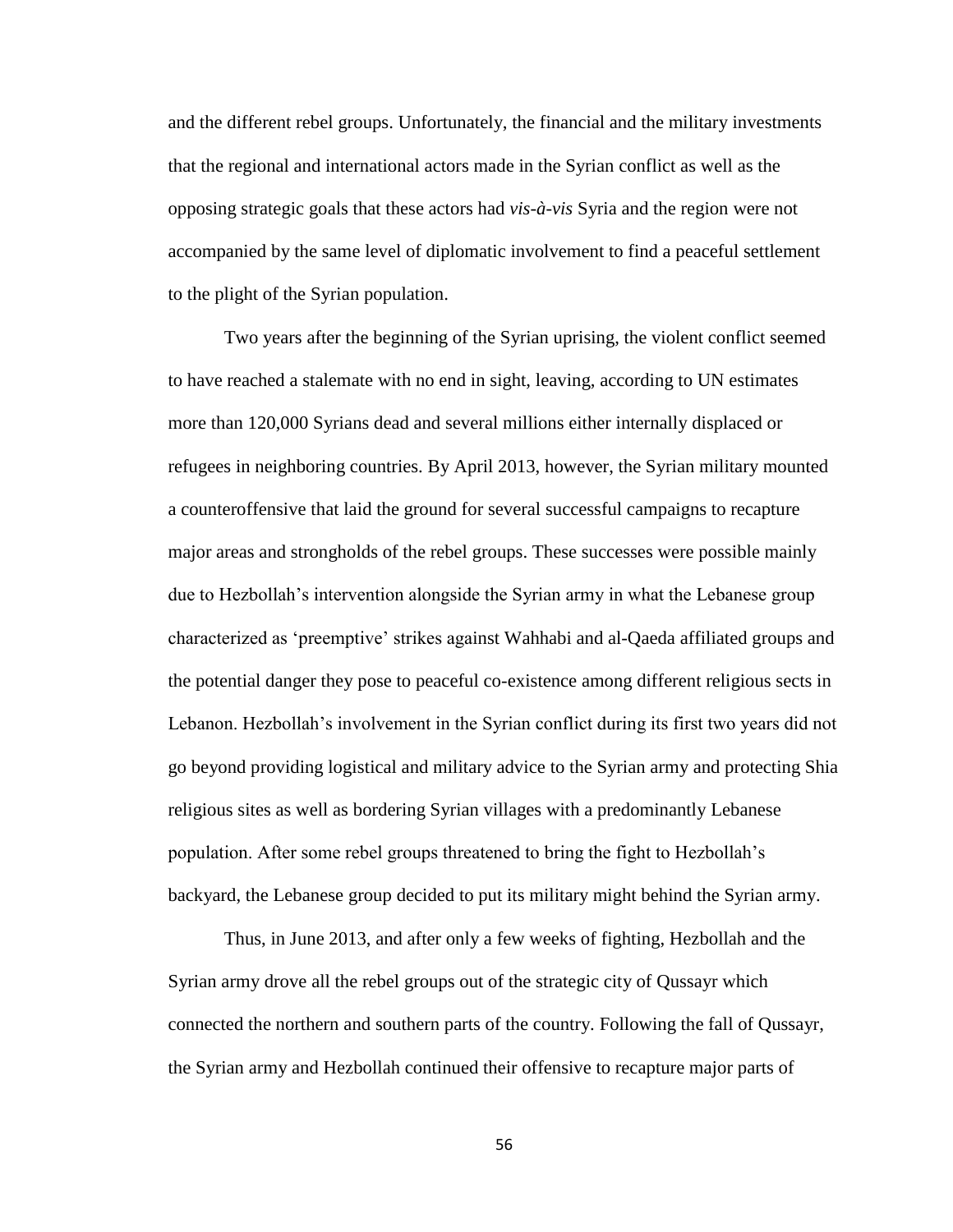Homs, Aleppo, and most of the countryside of Damascus. The latest military campaign by the Syrian army and its Lebanese ally, which started in January 2014 and which targeted the rebels and foreign fighters in the Qalamoun mountains on the borders between Syria and Lebanon, would leave only two major areas outside of the regime's control: the province of Dera'a where the uprising began and the eastern desert area bordering Iraq. In addition to these military successes, the regime has been able to broker peaceful agreements with several rebel groups through reconciliation initiatives. Despite these achievements, which seem to strengthen the hands of the Syrian regime in any future negotiations with the opposition, it would probably, and unfortunately, take many more Syrian casualties before a political solution to the conflict, acceptable both to the two direct parties to the conflict as well as their respective regional and international backers, is finally reached.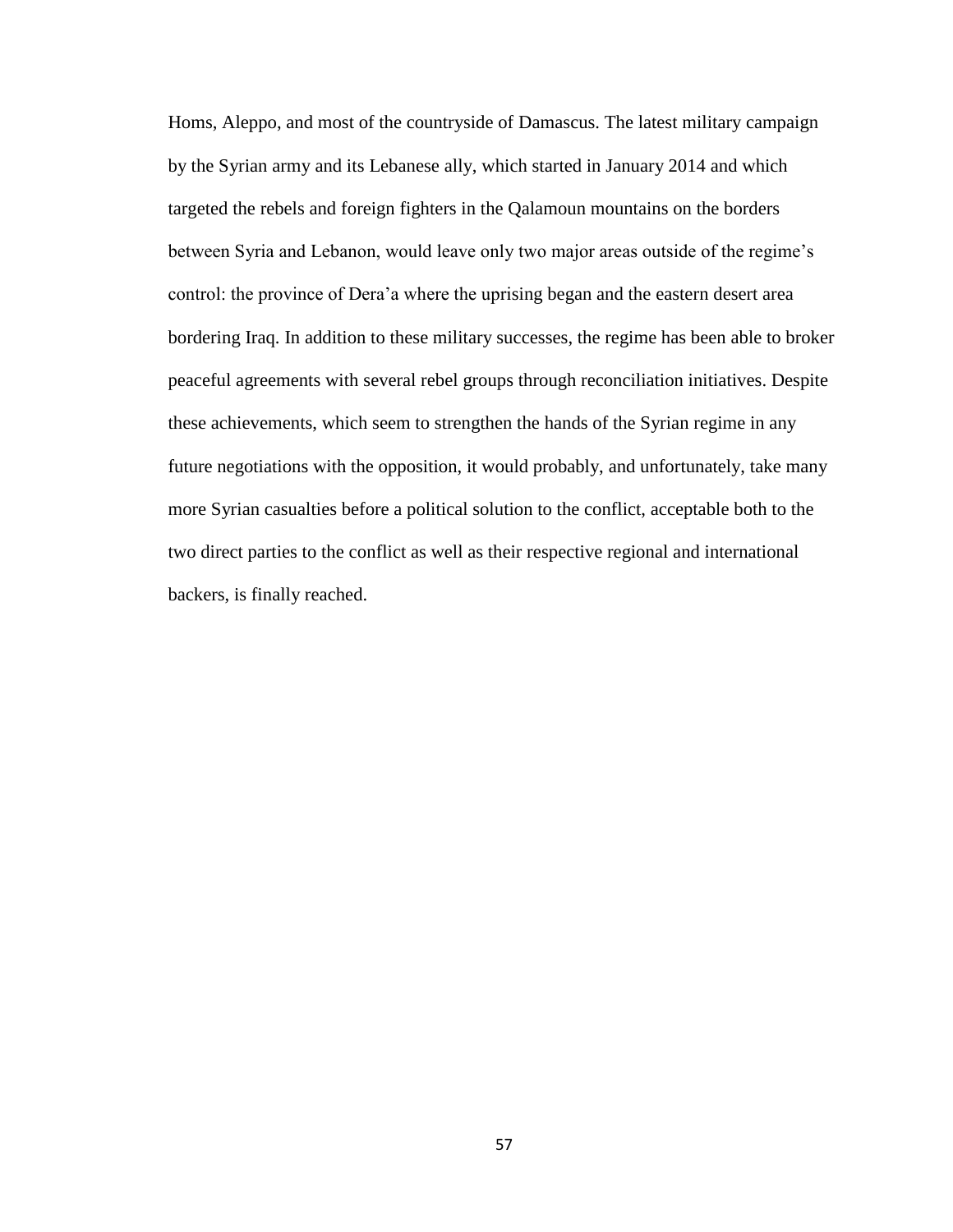#### **CHAPTER V**

## **Conclusions: Why Was the Syrian Uprising Unique?**

This historical account and reconstruction of events, which portrays how the similarities between the four countries and their historical development shaped the beginnings of the uprisings, their outcomes, and the regimes' response to them, helps shed light on the factors explaining why the Syrian uprising did not result in the same outcome as the ones in Tunisia, Egypt, and Libya. Before enumerating these different factors, however, a few points need be made about the utility of this historical account to providing an answer to the question at hand. First, a great deal of ink has been spilled over the inadequacy of the dominant frameworks of comparative politics to fit MENA politics. Instead, the bulk of the scholarship dealing with different aspects of MENA politics, particularly the lack of democratic transition and the durability of authoritarianism in the region, relied mainly on prerequisite and cultural approaches to explain these phenomena. These approaches, however, failed miserably to ascertain the major factors underlying the phenomena they purport to explain; and prevented, therefore, the field of MENA politics from taking advantage of the several theoretical frameworks of comparative politics to explain the different phenomena that either contributed to or resulted from the political structures and processes in the region.

In order to clarify this point, one only needs consider how both the prerequisite and the cultural approaches dealt with the lack of democratic transition in MENA countries. The former approach, which attributed this lack to the absence in the region of several economic, social, and political prerequisites of democracy, failed to explain why democratic transitions occurred in other regions of the world, like Sub-Saharan countries,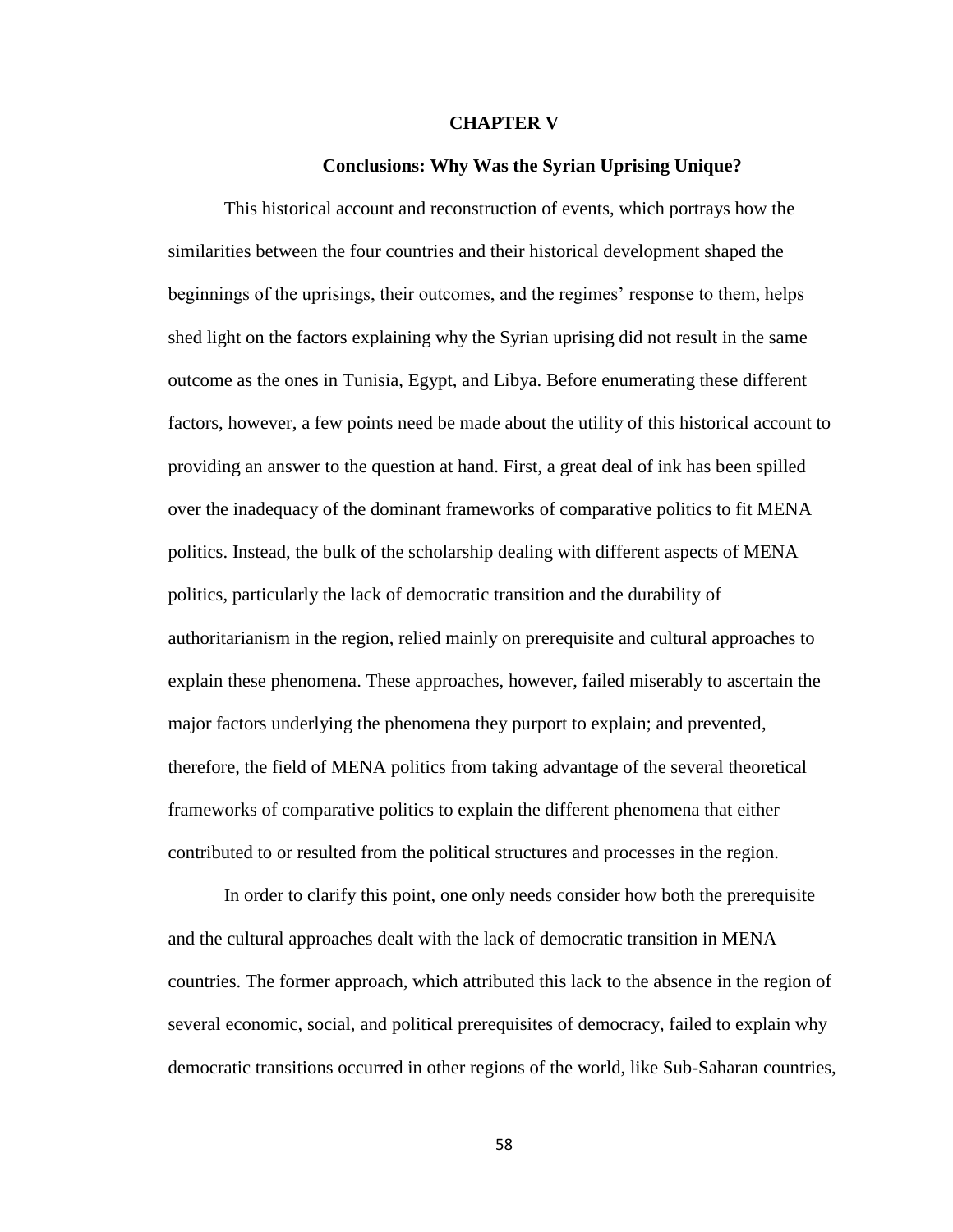where these prerequisites were lacking more than in MENA countries.<sup>96</sup> The latter approach, which emphasizes cultural factors when explaining the endurance of authoritarianism in MENA, surprisingly ignores that "other world cultures, notably Catholicism and Confucianism, [which] have at different times been accused of incompatibility with democracy; yet these cultural endowments have not prevented countries in Latin America, Southern Europe, or East Asia from democratizing."<sup>97</sup> Thus, a historical account that traces the development of the political regimes was necessary in order to, among other things, track the common and different features that might have influenced the course of events before and during the uprisings and also to restore a level of academic sanity to the study of MENA politics; especially from a comparative perspective.

Second, the historical account in the previous chapter is also necessary to draw a fairly accurate picture of the political structures in the four countries. This is especially true when one considers the irresistible, and at times unwarranted, temptation to depict the political regimes in MENA countries as mere reflections of the personal traits of their rulers. Although individual authoritarian leaders in MENA countries, as well as elsewhere, have put their personal imprints on their respective regimes, reducing these regimes to the individual characteristics of their leaders transforms comparative politics to a Freudian endeavor that emphasizes the rulers' psychology to explain how the regime operates. Consequently, these depictions end up, often times, neglecting the political structure underlying these political regimes. A historical account, such as the one in the previous chapter, not only identifies the political structures of the four authoritarian

<sup>96</sup> Bellin, "Coercive Institutions," 24.

<sup>97</sup> Ibid, 24.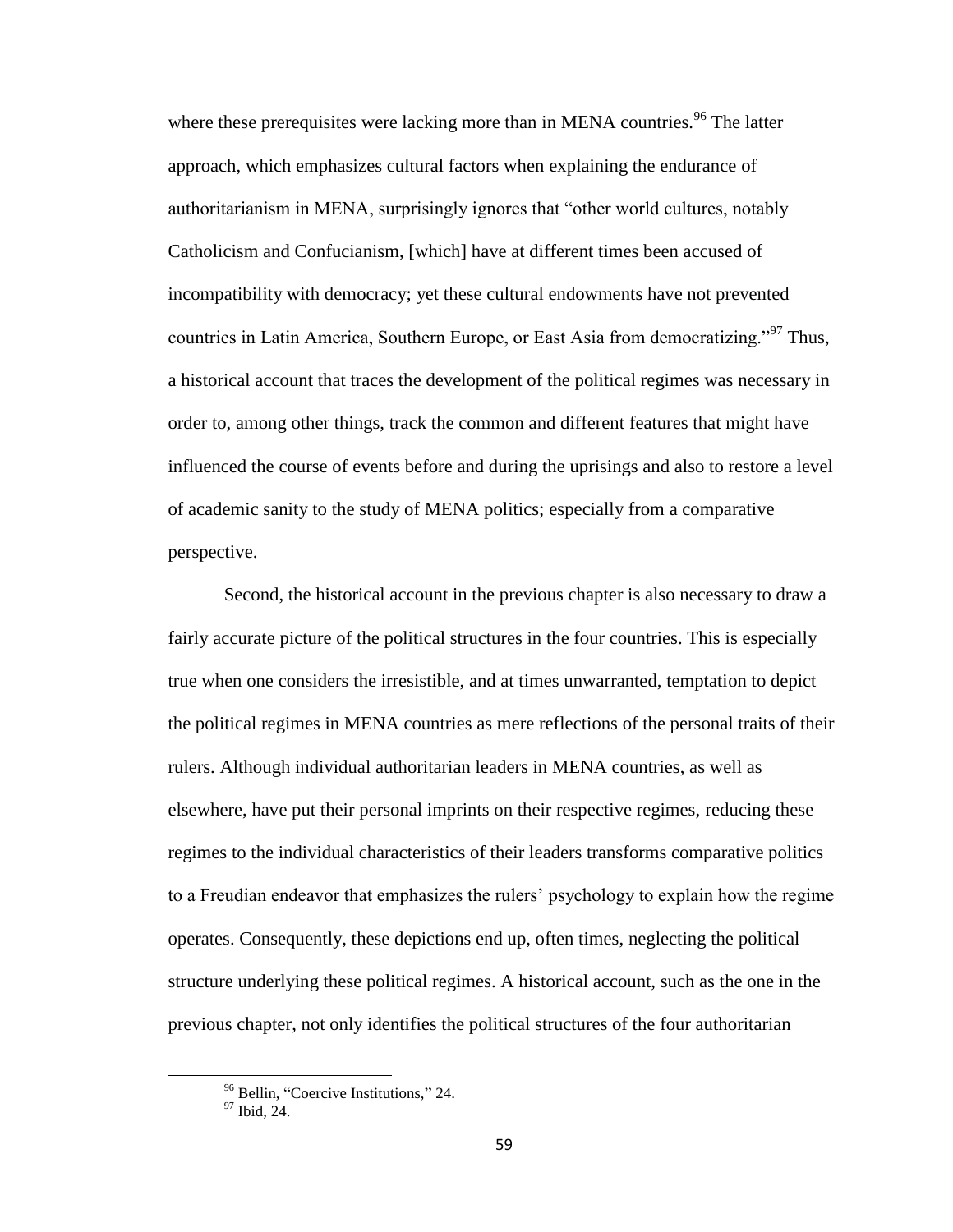regimes, but also ascertains the development as well as the subtle equilibrium between the major components of these political structures.

The third point about the utility of the historical account is closely related to the second. It deals with the political processes that accompany and characterize the operations of the political structures in the four countries. Here again, a historical account helps shed light on how political processes, which are usually dismissed as insignificant within an authoritarian context, might have had some unintended consequences such as creating favorable conditions for the flourishing of anti-authoritarian institutions. In order to illustrate this point, one can consider, for example, the electoral process in Egypt which was considered, and rightfully so, nothing more than an Orwellian manipulation of democratic institutions throughout Mubarak's reign. No matter how farcical this process was, however, it provided an opening for the Egyptian opposition to, at least, organize its ranks and to be better prepared for an eventual showdown with the regime. On the contrary, in Syria, where the electoral process was a referendum on Ba'athist and few other allied parties' candidates, the opposition historically lacked any type of political space that would allow it to assert itself as a viable alternative to the regime.

The historical account elaborated in the previous chapter helps ascertain, at least, five factors that contributed both to the regime's resiliency in Syria and, at the same time, to the uprisings' success in the other three countries. Three of these factors concern the structure and political processes in Syria; the other two factors deal respectively with the Syrian opposition and the international response to the Syrian uprising.

The first factor deals with the problem of succession that the authoritarian rulers of the four countries had to deal with, or more precisely, how the Syrian regime was not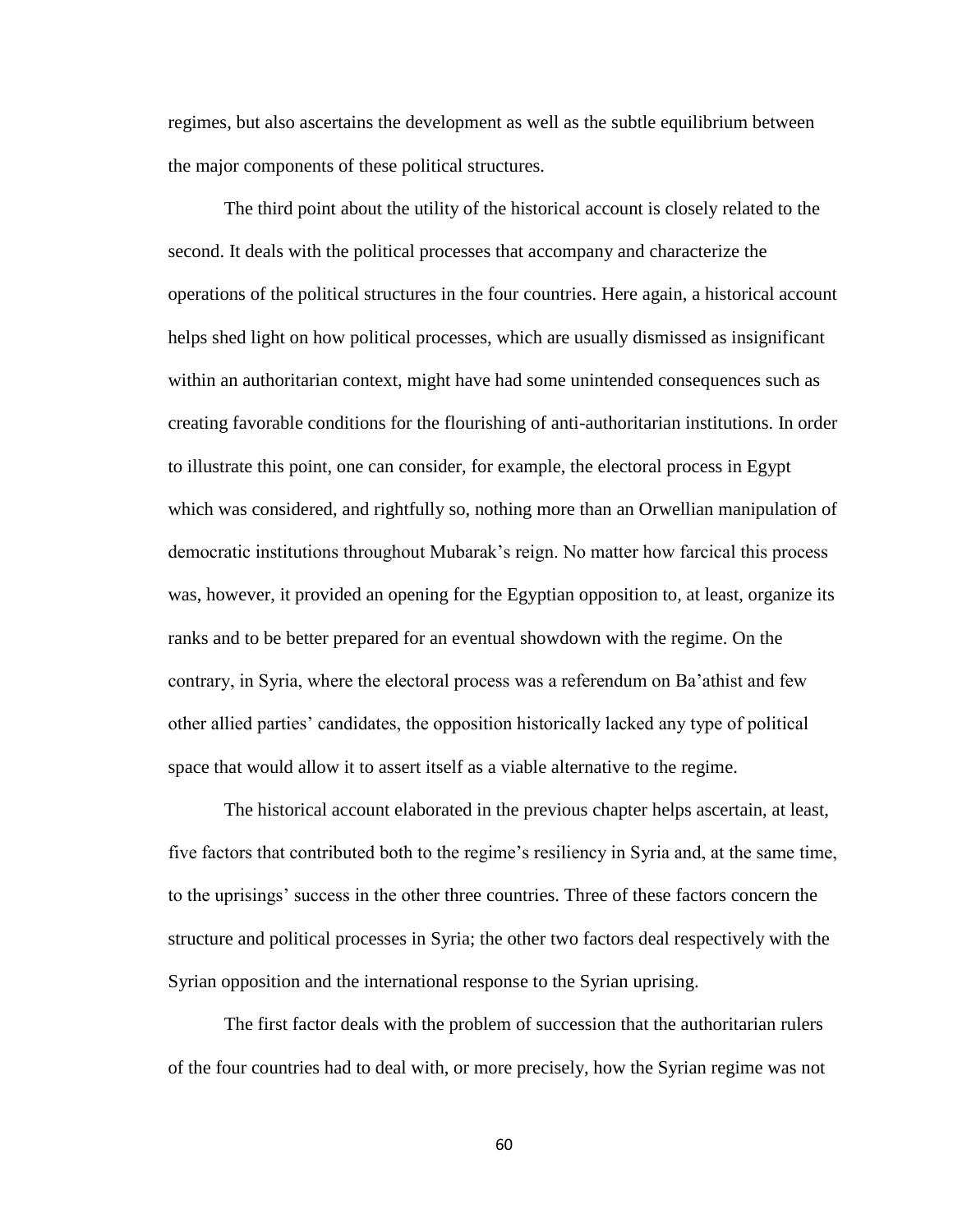exposed to such a problem. The first observation one makes by surveying the popular uprisings in the four countries is that the political regimes that were toppled were led by octogenarian and septuagenarian presidents who were in the process of grooming their sons, or some other family member, for their eventual succession. In presidential security states like the ones in the four countries, the process of succession, "although designed to produce a sense of security and predictability for important sections of the elite, proved quite capable, if mishandled or if simply allowed to go on too long, of promoting exactly the opposite: an atmosphere of anxiety and uncertainty exacerbated by increasing popular hostility to the ruling family itself."<sup>98</sup>

In the eve of the uprisings, the process of succession was still in the making and far from being complete in Libya, Egypt, and Tunisia. In the first two countries, it was no hidden secret that Qaddafi and Mubarak were both seriously considering their sons, Seifal-Islam and Gamal respectively, for their eventual succession. In Tunisia, on the other hand, Ben-Ali was grooming his son-in-law, Sakhr el-Materi, for the post of president. This process created a schism within the regimes' power structure in the three countries and alienated influential groups within these regimes; in particular those who had seen in it "a threat either to republican legitimacy or their own particular interest."<sup>99</sup> As a result, these regimes became more vulnerable or, at least, less powerful because they lost the unity and cohesion necessary both for the stability of their rule and, more importantly, for the effective response to any perceived, or actual, domestic threat to that stability.

The problem of succession was well illustrated in Egypt. By the end of the 1990s, Mubarak started the process of grooming his younger son, Gamal, for an eventual

<sup>98</sup> Owen, *The Rise and Fall*, 139.

<sup>&</sup>lt;sup>99</sup> Ibid, 140.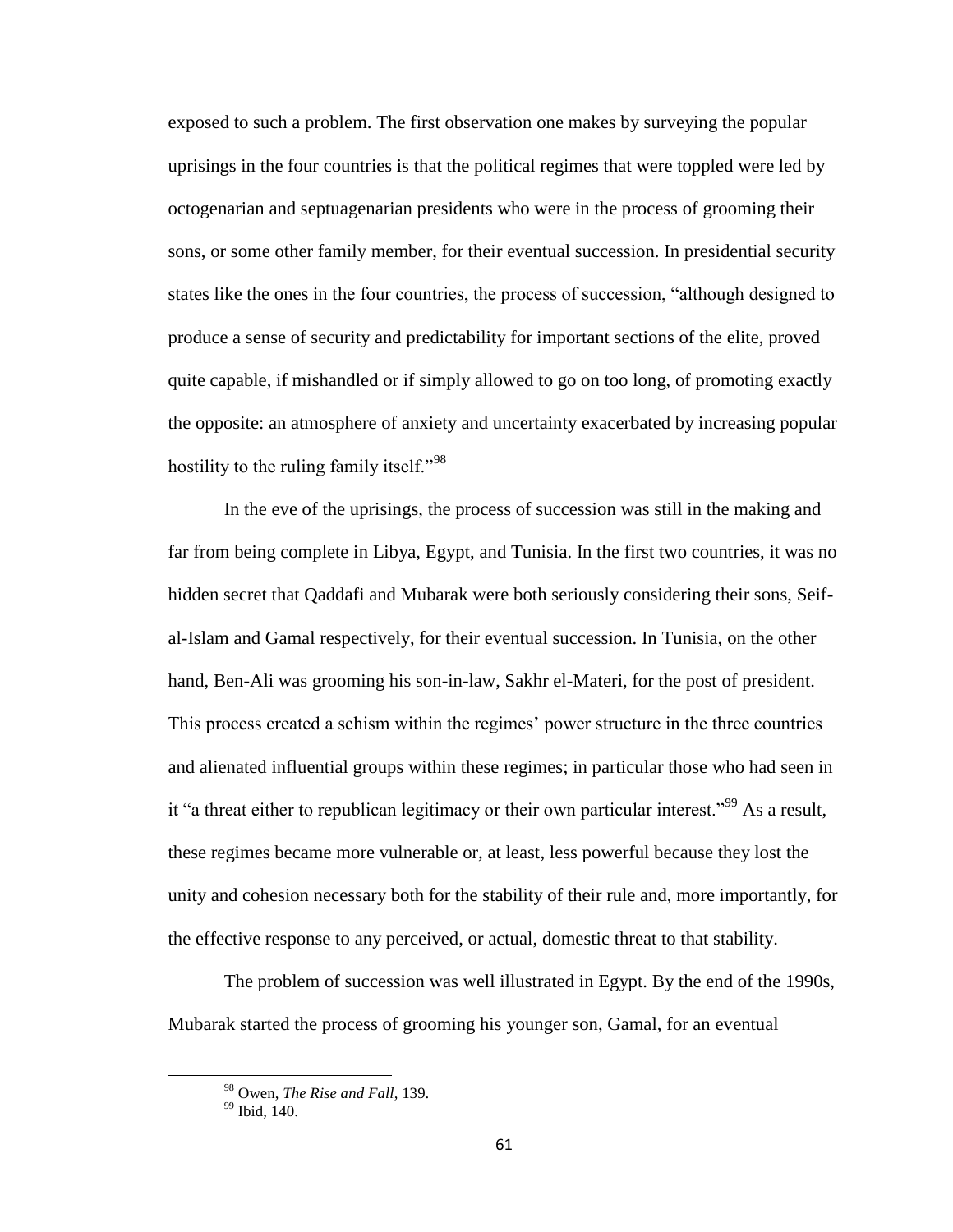succession. Subsequently, Gamal was appointed to important positions in the government and in the ruling NDP. Gamal also became his father's main adviser and representative in international forums. This development did not sit very well with many components of Egypt's power structure. Chief among these was the military institution which saw in Mubarak's plan a threat to their dominance of Egyptian politics considering, among other things, that Gamal would be the first civilian president of Egypt since the establishment of the republic in 1952.<sup>100</sup> In addition, Gamal's potential succession of his father was perceived by the Egyptian opposition as the conservation of the *status quo* and the continuation of a regime that they held responsible for the growing political repression and economic corruption. Therefore, when the uprising started in Cairo, the Mubarak regime lost some of the cohesion of its internal structure and was domestically more vulnerable than it ever was.

Unlike the other three countries, the problem of succession did not present itself by the time the uprising broke out in Syria. The process was tackled and solved well before Bashar came to the picture as his father's eventual successor. The regime was confronted with the problem of succession first in 1984, when then-President Hafiz al-Assad was hospitalized for major health issues. During his convalescence, Hafez's younger brother, Rifa'at, took advantage of his control over an important military unit to support his claims for succession.<sup>101</sup> Rifa'at, however, was not in good standing with the regime's establishment, especially those aspiring for succession themselves who saw him as a symbol of corruption and a threat to the regime's stability. Rifa'at's actions almost culminated in a military confrontation with his opponents.

<sup>&</sup>lt;sup>100</sup> Muhammad Abdul Aziz and Youssef Hussein, "The President, the Son, and the Military: The Question of Succession in Egypt," *The Arab Studies Journal* 9, no. 10 (2002): 86.

<sup>101</sup> Owen, *The Rise and Fall*, 82.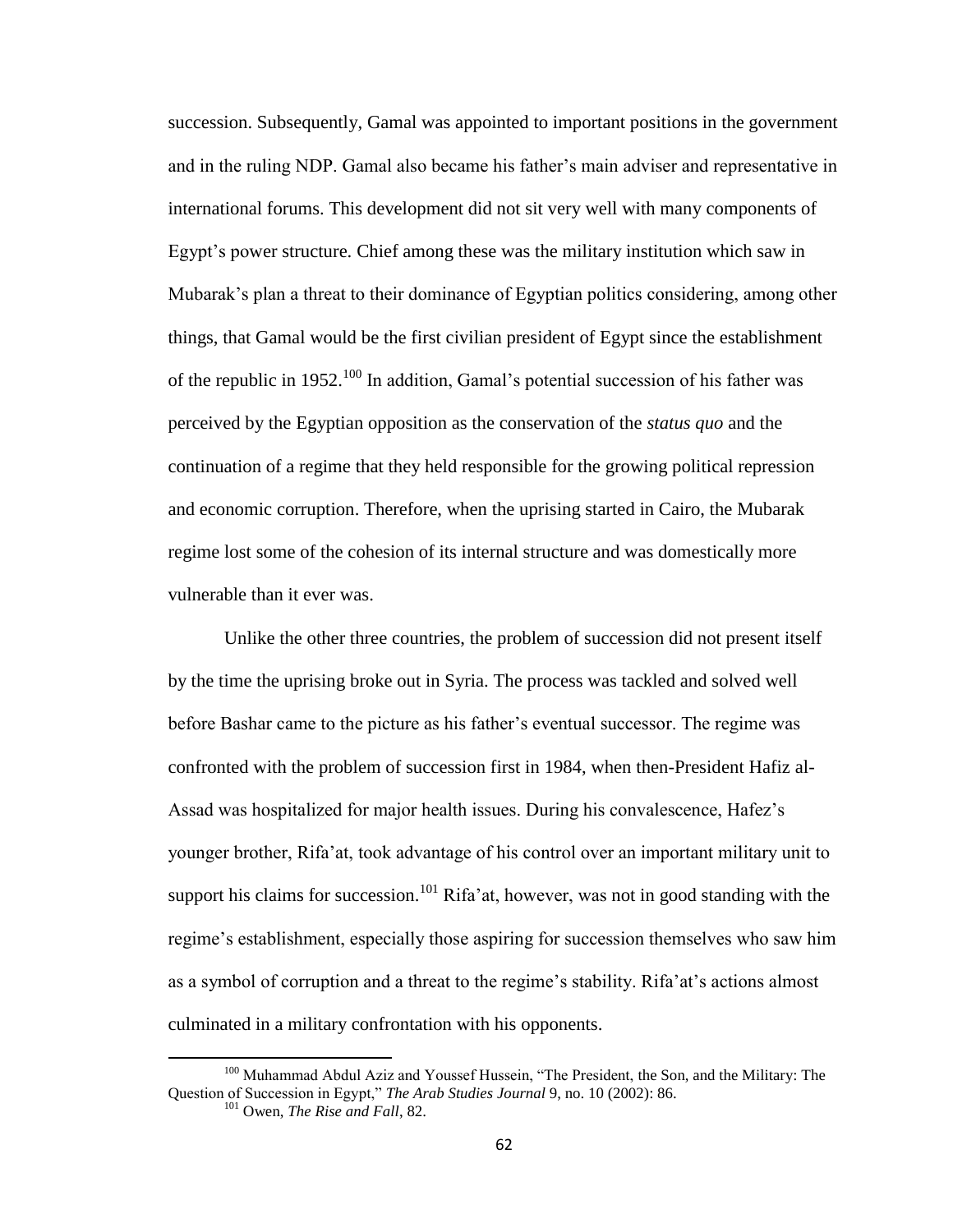After his release from hospital, Assad used both caution and political shrewdness to deal with this event and subsequently the problem of succession. He appointed three vice-presidents, his own brother and two other candidates for succession, Abdul Halim Khaddam and Zuhayr Mashariqah, to counter the balance of the three.<sup>102</sup> Few months later, Assad sent his brother into exile, apparently, to send a message to the other two and anyone else aspiring for succession. This double move, as it were, bought Assad enough time to devise and implement his own plan for succession. By the early 1990s, it was no hidden secret in Syria that Assad was grooming his eldest son, Basil, to become his successor. Although Assad's plans were marred by Basil's death, he did not meet any opposition in order to ensure the succession for his other son, Bashar. Thus, by the time the popular uprising began in Syria, the forty-five year old Bashar was at the helm of an internally solid power structure that was, unlike the other three countries, immune to the problem of succession.

The second factor deals with the role of the military during the Syrian uprising and how it was different from the role the armies played in Tunisia, Egypt, and Libya. One needs only remember that the Tunisian army refused to carry presidential orders to fire at the crowds and how the Egyptian military patiently waited to see how the events in the country were unfolding before declaring itself the 'protector of the revolution'. The neutrality of the military forces in these three countries was due to several factors. In Libya and Tunisia, the military was not an important component of the security apparatus or, at least, not as important as the other components. In the former country, Qaddafi mistrusted his army and left it, often, without adequate equipment. He, instead, relied on paramilitary units composed of his tribal allies as well as mercenaries from neighboring

<sup>102</sup> Alasdair Drysdale, "The Succession Question in Syria," *Middle East Journal* 39, (1985): 249.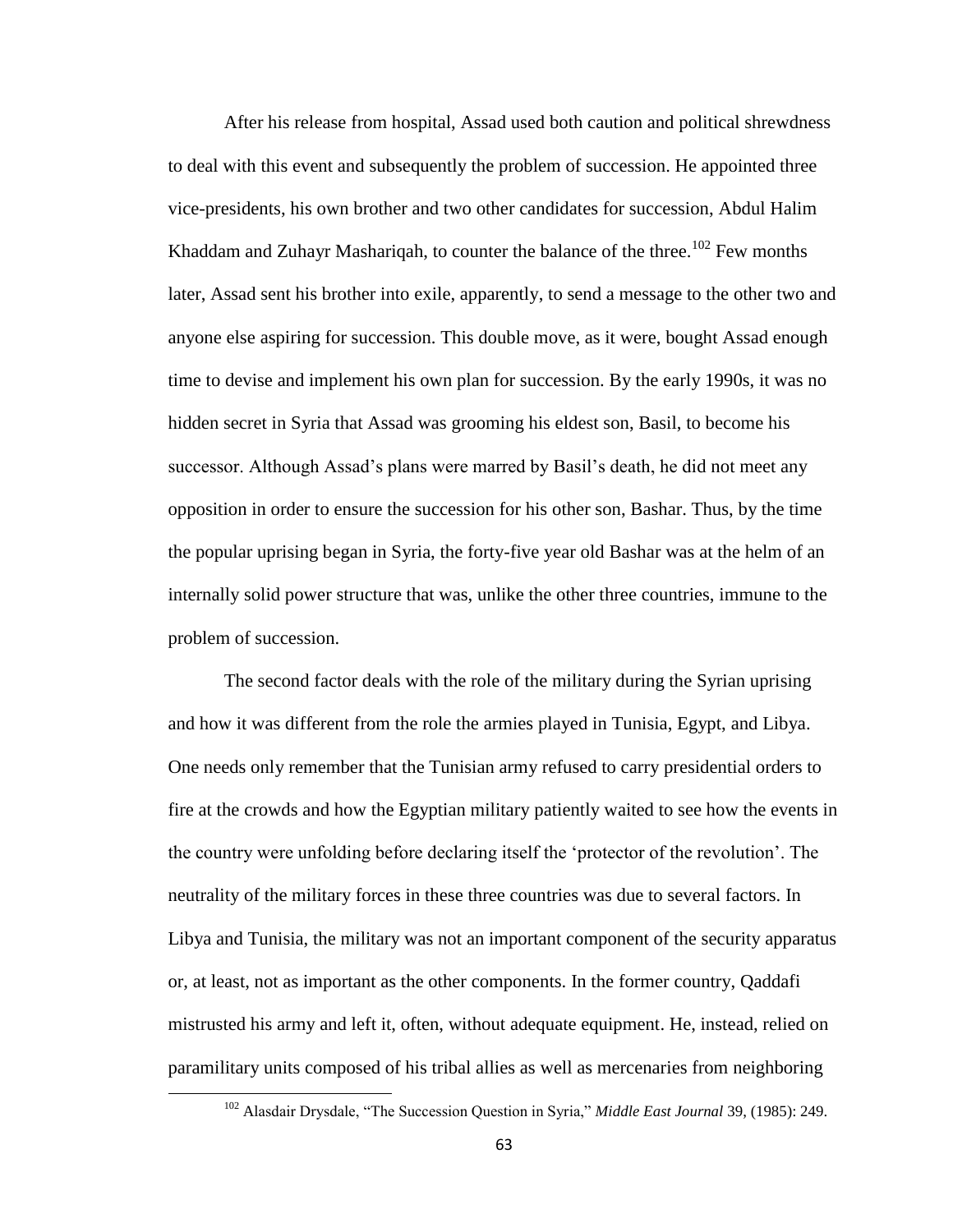countries. In the latter country, Ben-Ali inherited a security apparatus where the military, until the beginning of the uprising, was kept away from domestic politics. In Egypt, however, the military institution, which dominated the country's politics since 1952, saw its influence waning during the last two decades of Mubarak's tenure. Several reasons contributed to this development. First, the Egyptian military's main source of legitimacy and public support was increasingly dissipating; especially after signing the Camp David Accords which decreased the possibilities to engage in a war with Israel.<sup>103</sup> Second, beginning in the 1980s, Egypt pursued neoliberal economic policies following the instructions of the IMF and the World Bank. These policies, which required minimal interference by state institutions in the market, resulted in the decrease of the military's economic power in the country.<sup>104</sup> In addition to the process of Mubarak's succession, these two factors were perceived by the Egyptian army as constituting a serious threat to its political future and the historic role it played in the country's politics. Combined together, these factors provide a good explanation for the Egyptian military's stance during the uprising.

Unlike these countries, the Syrian army was the main tool of repression against the popular revolt. During the course of the Syrian conflict, the army remained, overall, on the side of the Assad regime, except for few inconsequential defections among some soldiers and low-ranking military officers. This high level of loyalty can be traced back to the historical role the army played in Syria as well as to its entrenchment in the country's politics. When the elder Assad assumed power in 1970, he embarked upon a path to politicize the military by using the Ba'ath party as a tool. Through this process, top

<sup>&</sup>lt;sup>103</sup> Abdul Aziz and Hussein, "The President, the Son, and the Military," 77.

 $104$  Ibid, 78-79.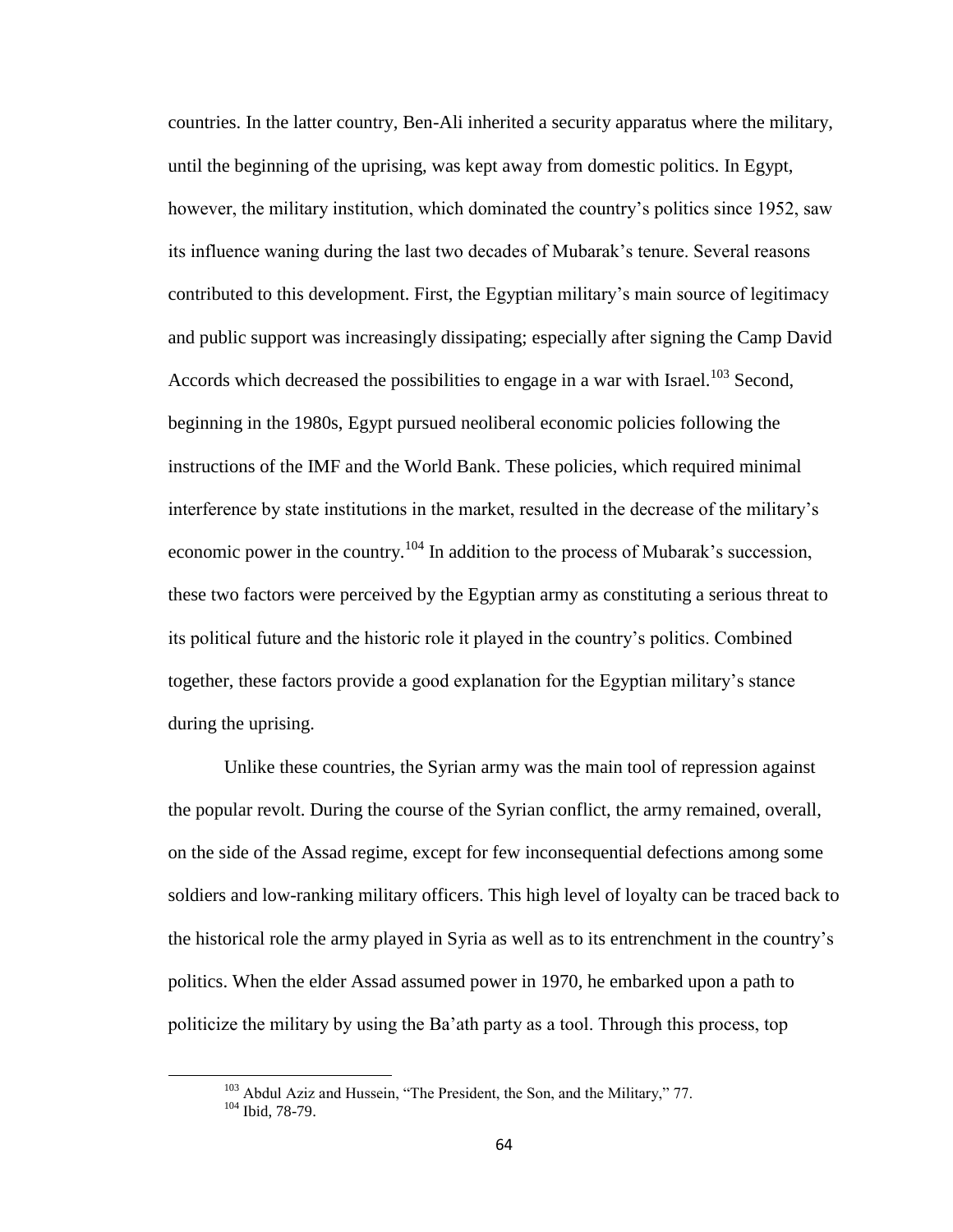military officials were appointed to important posts in both the party and the state apparatus in order to ensure the support of the army to the regime. Moreover, the Ba'athization of the armed forces gave the military a new political identity and, more importantly, an ideology; making its support for the regime, therefore, a matter of principle not just duty. Finally, similar to the other components of the Syrian power structure, many members of the military had an important economic stake in the survival of the regime and consider any attempt to overthrow it an existential threat to their political and economic privileges.

Finally, the Syrian military's loyalty to the regime was further cemented during the past two years of the conflict. After the influx of foreign fighters to the country, particularly those espousing al-Qaeda and Wahhabi ideologies, the Syrian army saw it as its patriotic duty to stay by the side of Assad who succeeded in portraying the uprising as a foreign conspiracy that threatens the Syrian social fabric and the longtime peaceful coexistence among its diverse social segments. Therefore, there should be no surprise that the Syrian army's reaction to the uprising was different from the militaries' reactions in Tunisia, Egypt, and Libya.

The third factor impacting the outcome of the Syrian uprising is demographic in nature. Unlike the other three countries, Syria has a very diverse society composed, in addition to the Sunni Arab majority, of several minorities, including Alawis, Kurds, various Christian sects, Druze, Ismailis, Shias, and Jews. In MENA countries, a comparable ethnic and religious mosaic can only be encountered in Iraq and Lebanon. Historically, the Syrian Ba'ath regime took advantage of this social factor by playing on the fears of both minorities as well as some components of the Sunni majority, especially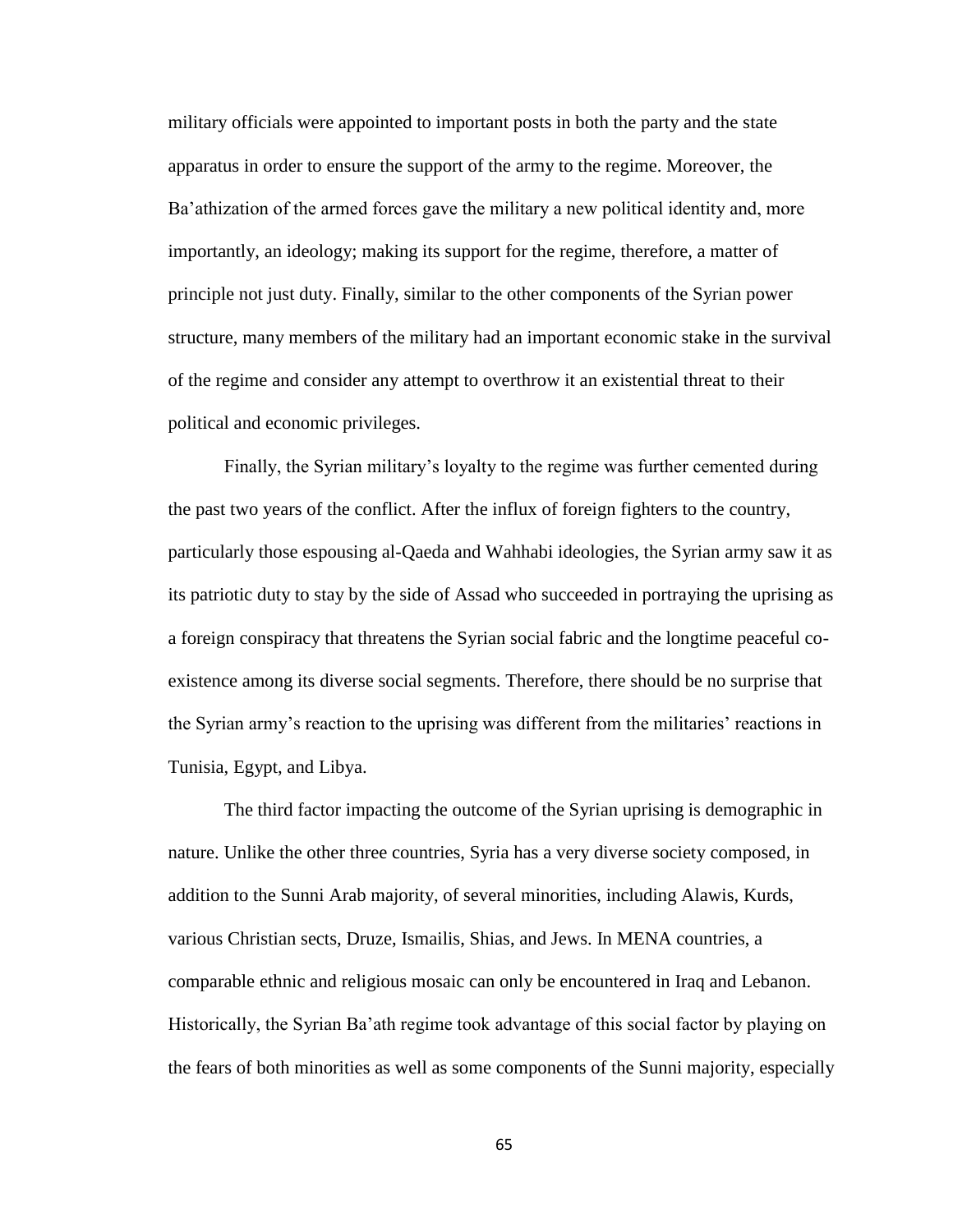the business community. To the former, the regime presented itself as the sole protector from a potentially repressive Sunni rule; while to the latter, it portrayed itself as a shield against sectarian violence and as the guarantor of domestic stability.

In the beginning of the uprising, the Syrian regime played the sectarian card to quell the enthusiasm of the minorities and other components of the Syrian society to join the protests. From the outset, the regime painted the protesters as a group of Sunni extremists determined to establish a rule with no toleration for the ethnic and religious diversity of the Syrian society. When Bouthaina Sha'aban, a senior advisor to Assad, for example, was asked to comment on the protesters, she replied: "we think these people are a combination of fundamentalists, extremists, smugglers, people who are ex-convicts and are being used to make trouble."<sup>105</sup> This tactic helped the regime mobilize, or at least neutralize, considerable segments of the Syrian society which, although not particularly fond of the Assad regime, were "more afraid of what might happen if Assad fell and a conservative, Sunni-dominated regime came to power seeking retribution."<sup>106</sup>

The success of the regime in employing the sectarian card was due in part to the Syrian opposition's activities or lack thereof, before and throughout the uprising. Unlike Egypt and Tunisia, Syria lacked civil and political associations that were prepared for an event of a magnitude of the popular uprising. Such associations, as was the case in Egypt, were critical in maintaining the opposition's discipline and preempting the regime's exploitation of ideological, ethnic, or religious cleavages within the society. In addition the Syrian opposition groups were only formalistically inclusive in their attempts to organize throughout the conflict. Consequently, they failed to assuage the fears of

<sup>105</sup> Lesh, *The Fall of the House of Assad*, 110.

<sup>106</sup> Ibid, 106.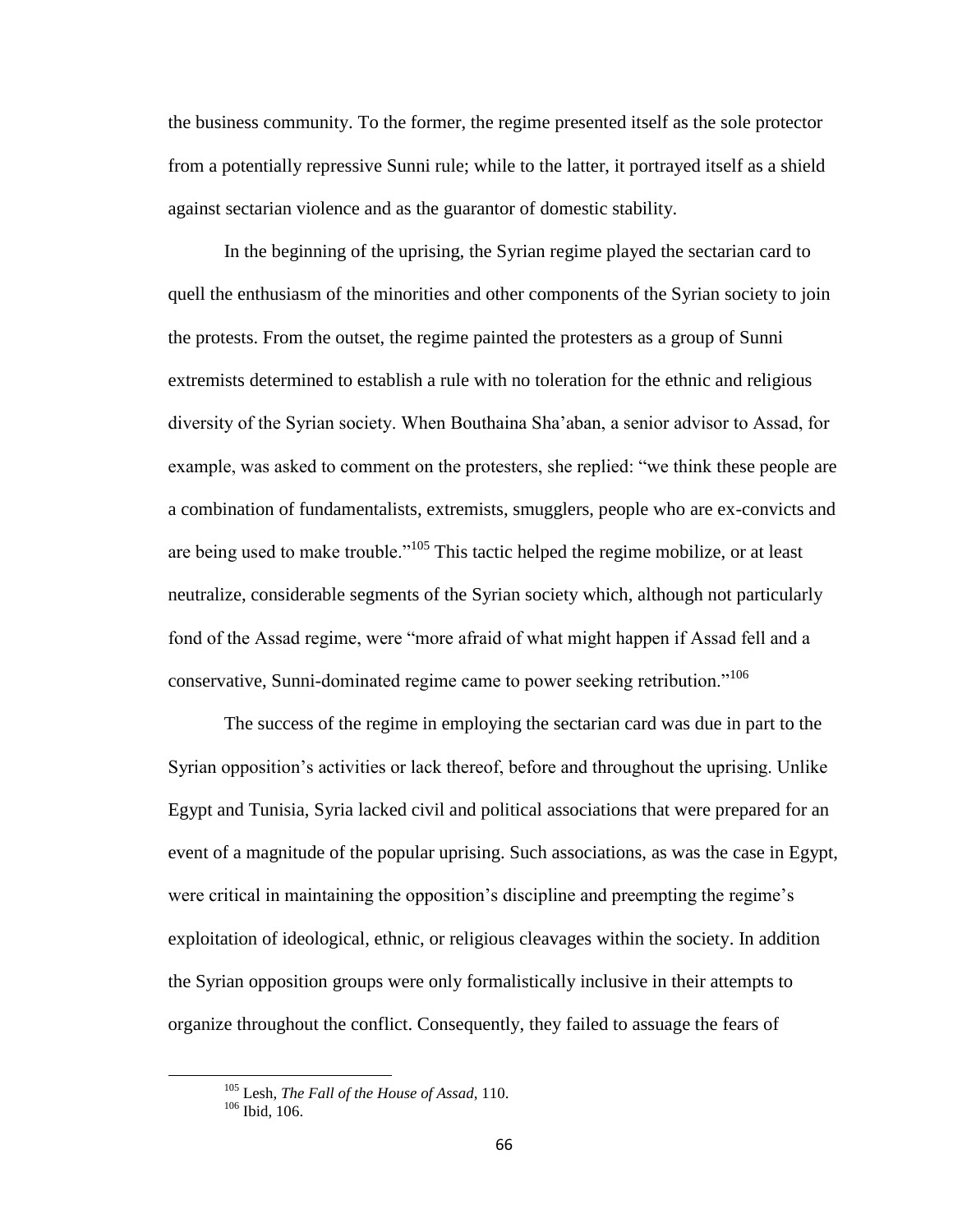different components of the Syrian society, especially ethnic and religious minorities. This reality was illustrated in the early phases of the uprising in the comments of an opposition member who, in criticizing the opposition's lack of diversity, stated: "[N]owadays they're looking for one Christian, two Alawites, three Druzes, and then they say they're representative."<sup>107</sup> Finally, the increased influence of Wahhabi elements, such the Nussra Front or the Islamic State in Iraq and the Levant, among the armed rebel groups contributed to the spread of sectarian-motivated violence throughout the country. This development not only helped vindicate the claim of the regime that it is a buffer for various communities in the country, but also made its message of "if we go, you will be left to the wolves" resonate better with several components of the Syrian society.<sup>108</sup> As a result and as reported by *World Tribune*, by mid-2013, NATO was studying polling data that "asserted that 70 percent of Syrians support the Assad regime. Another 20 percent were deemed neutral and the remaining 10 percent expressed support for the rebels."<sup>109</sup>

The inability of the Syrian opposition to placate the fears of different minorities in the country introduces us to the fourth factor impacting the outcome of the uprising: the overall character, organization, and activities of the Syrian opposition before and during the conflict. Historically, the Syrian opposition lacked the political space, albeit narrow, enjoyed by both the Tunisian and Egyptian opposition groups. In the latter countries, several political processes, like regular parliamentary elections, helped many opposition groups to form valuable organizational networks and to position themselves as viable alternatives to the ruling political regimes in their respective countries. In Syria, on the

 $\overline{a}$ 

<sup>107</sup> Lesh, *The fall of the House of Assad*, 107.

<sup>108</sup> Ibid, 107.

<sup>109</sup> World Tribune, "NATO Data: Assad Winning the War for Syrians' Hearts and Minds," *World Tribune*, May 31, 2013, accessed June 1, 2013, http//www.worldtribune.com/2013/05/31/nato-data-assadwinning-the-war-for-syrians-hearts-and-minds.html.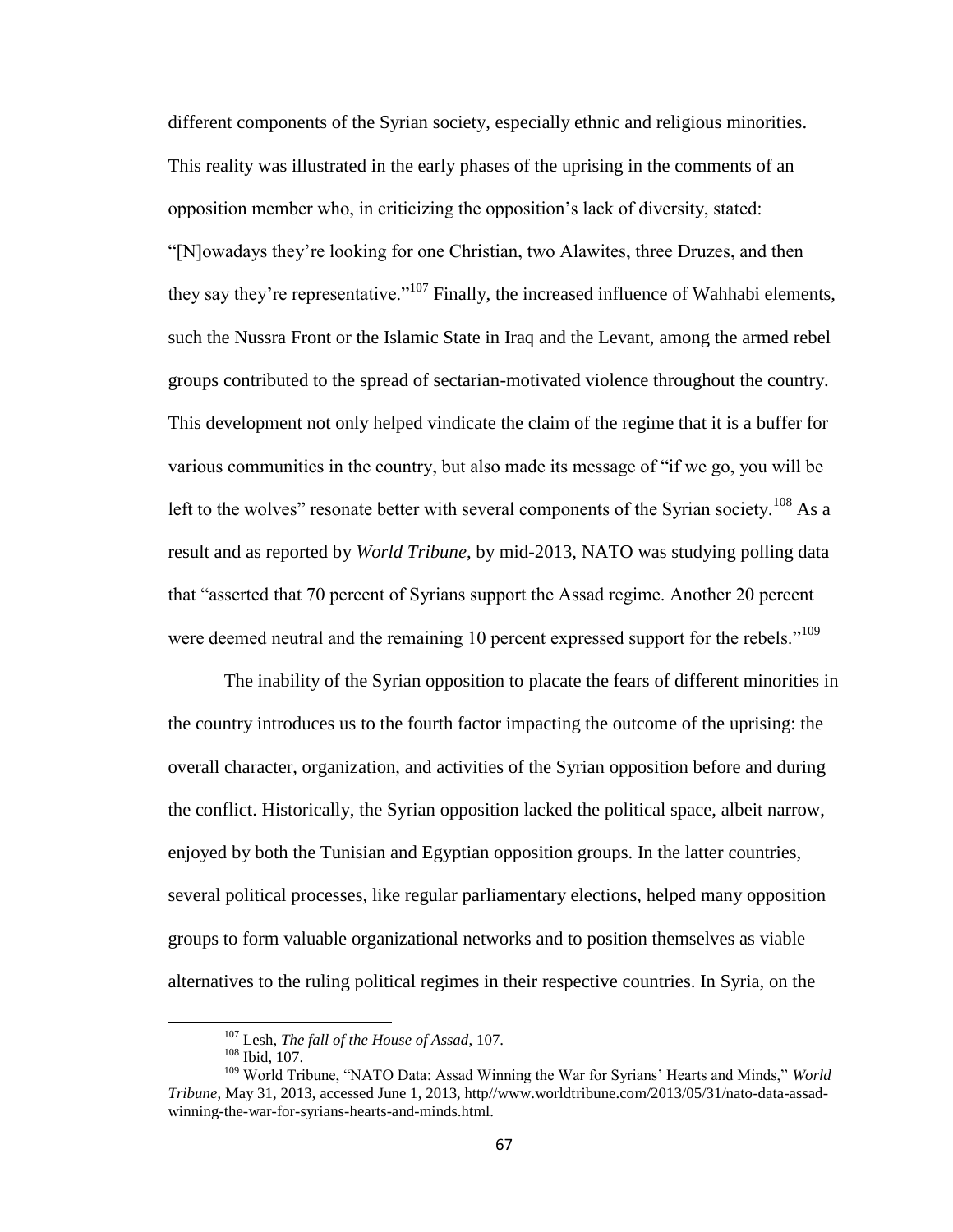other hand, the country operated under an emergency law that allowed the regime to curtail, if not to eliminate, all potential domestic opposition. The 1963 Emergency Law gave the government the power, among other things, to suspend habeas corpus and the right to due process as well as to establish special courts which could sentence anyone believed to constitute a threat to state security. Under these circumstances, it was very difficult for an independent civil society and an organized opposition to flourish. Throughout the tenure of the elder Assad and except for the opposition of few intellectuals, the only meaningful challenge to the regime's hegemony came from the Syrian Muslim Brotherhood during the 1982 incidents in the city of Hama. Thus, it was no surprise that Syria lacked the kind of organized and sophisticated opposition groups that both Egypt and Tunisia had.

The effects of this situation manifested themselves clearly in the first few weeks of the Syrian uprising. Unlike Egypt and Tunisia, where the opposition groups organized massive demonstrations in the major cities of their respective countries, the protests in Syria were generally sporadic and were concentrated in small towns and rural areas, rather than in major cities or in the capital itself. In addition, the Syrian protesters could not channel the popular discontent in order to mobilize the kind of massive civil disobedience and large sit-ins that were crucial in neutralizing the reaction of major components of the regimes' coercive apparatuses in both Tunisia and Egypt.

If the lack of a well organized opposition affected the outcome of the Syrian uprising in its first phase, the process of establishing a unified front representing different opposition groups was not particularly helpful once the uprising morphed to an all-out civil war. The opposition efforts during this stage were characterized by internal division,

68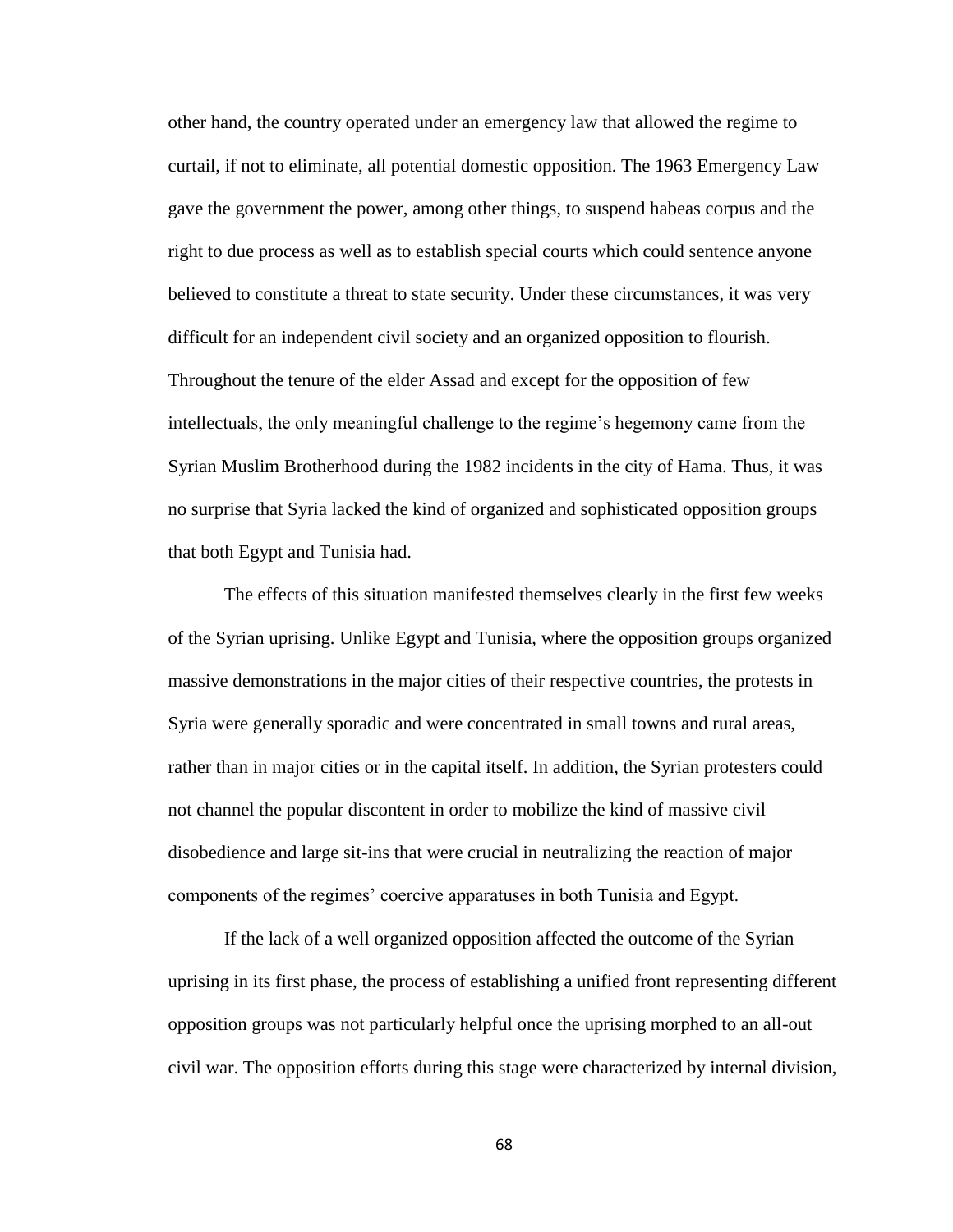political miscalculations, and military excesses that helped alienate significant components of the Syrian society. Politically, the National Initiative for Change (NIC), a Syrian exile opposition group, was the first group to attempt to create a schism between the regime and the military. In a statement issued on April 29, 2011, the NIC warned that the only option for Syria to avoid violence and chaos was for the military to lead a peaceful transition. The statement carelessly mentioned the names of Minister of Defense General Ali Habib and the Chief of Staff General Dawood Rajiha as individuals who "represent a background that Syrians can positively relate with that enables them to take a key pivotal role during the transition process."<sup>110</sup> On August 8, 2011, General Habib was 'found dead' at his home, one day after his dismissal.<sup>111</sup>

This mishap by the NIC was the first in a series of debacles and political malpractice by the Syrian opposition. First, it took four months for the opposition groups, from their first gathering in the Turkish city of Antalya, to establish the Syrian National Council as a unified front to coordinate their activities and to intensify their diplomatic efforts. Despite being successful in gathering international diplomatic recognition as the legitimate representative of the Syrian people, the SNC failed to mobilize large support from within Syria. In addition, some major domestic opposition groups and coalitions had completely different political agendas than the SNC. Several of these groups, for example, did not rule out dialogue and political negotiations with the regime to find a peaceful resolution to the conflict. These same groups had been consistently against foreign military intervention, and describe the SNC as the 'Washington Club', in

<sup>110</sup> Lesch, *The Fall of the House of Assad*, 99.

 $111$  Ibid, 99.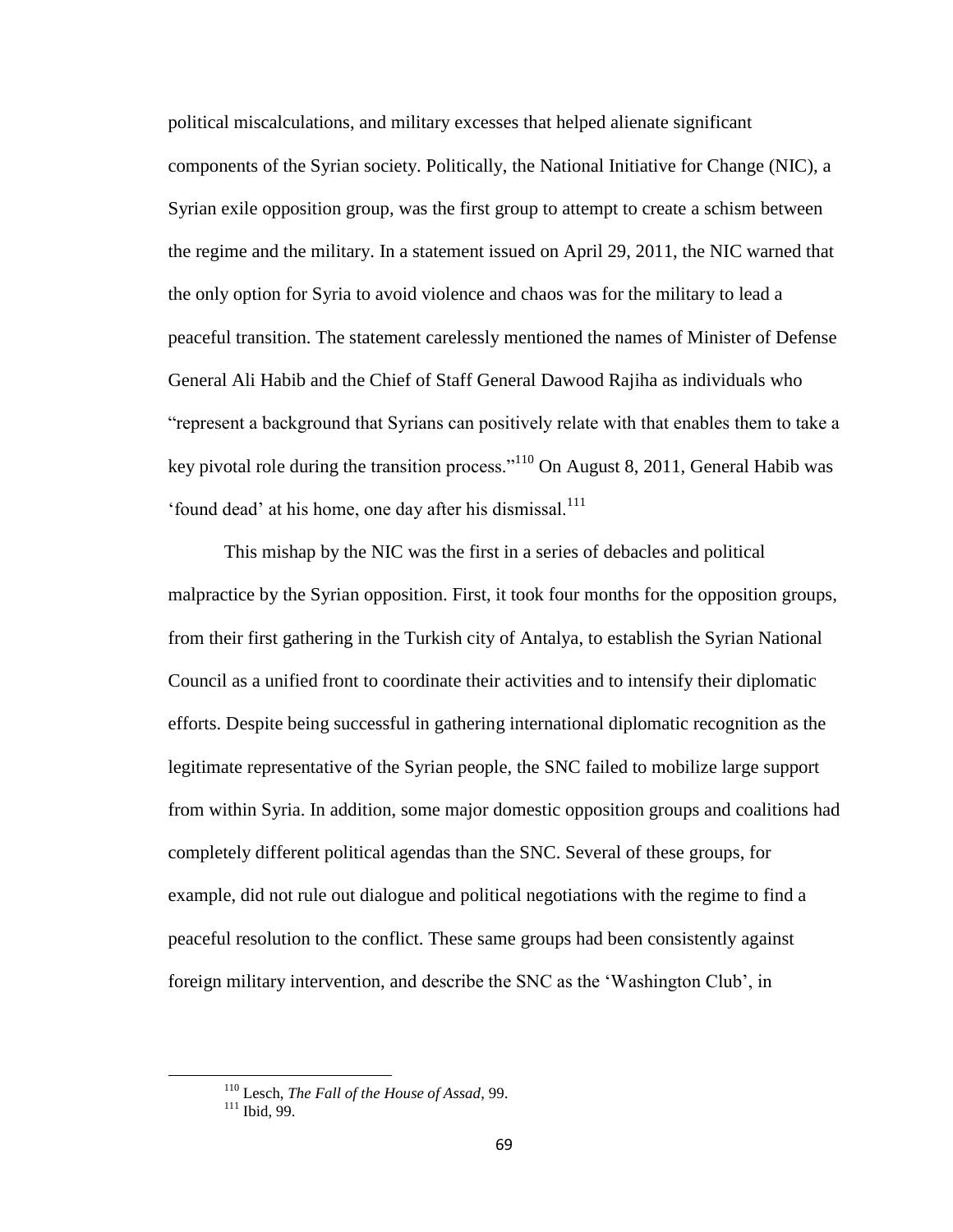reference to the association of many members of the council with both the Bush and Obama administrations.<sup>112</sup>

Moreover, the SNC was hardly representative of the diverse outlook of the Syrian society and failed to effectively coordinate with the armed opposition. Although its charter claims that "[a]ll ethnic and religious groups that exist in Syrian society have equal rights in Syria's future on the basis of citizenship without discrimination. Each group has rights and responsibilities on an equal footing with everyone else," the SNC did not reach out to all major components of the Syrian society.<sup>113</sup> The council was also criticized by some of its own members for having a Muslim Brotherhood bias and for espousing an agenda that did not capture the political views of other groups within the council. In addition, the SNC failed to bring the different armed groups under its political umbrella. As a result, the activities of both the political and military wings of the Syrian opposition were increasingly at odds. This situation did not change dramatically with the establishment of the National Coalition for Syrian Revolutionary and Opposition Forces. This new council, still dominated by members of the SNC, was also marred by internal division; the latest round of which was the resignation of many of its prominent members, including the president of the coalition, Mo'az al-Khatib who stepped down just few days after the coalition elected an interim prime minister for a 'provisional government of Syria'.

Militarily, the Syrian opposition formed the Free Syrian Army in the summer of 2011. Although it was successful in controlling many parts of the country, the group,

<sup>112</sup> Lesh, *The Fall of the House of Assad*, 171.

<sup>&</sup>lt;sup>113</sup> "Syrian National Council- National Consensus Charter," Pharos Observatory, last modified July 3, 2012, accessed June 1, 2013, http://www.pharosobsevatory.com/c/asia/syria/110915 CNS charte.pdf/view.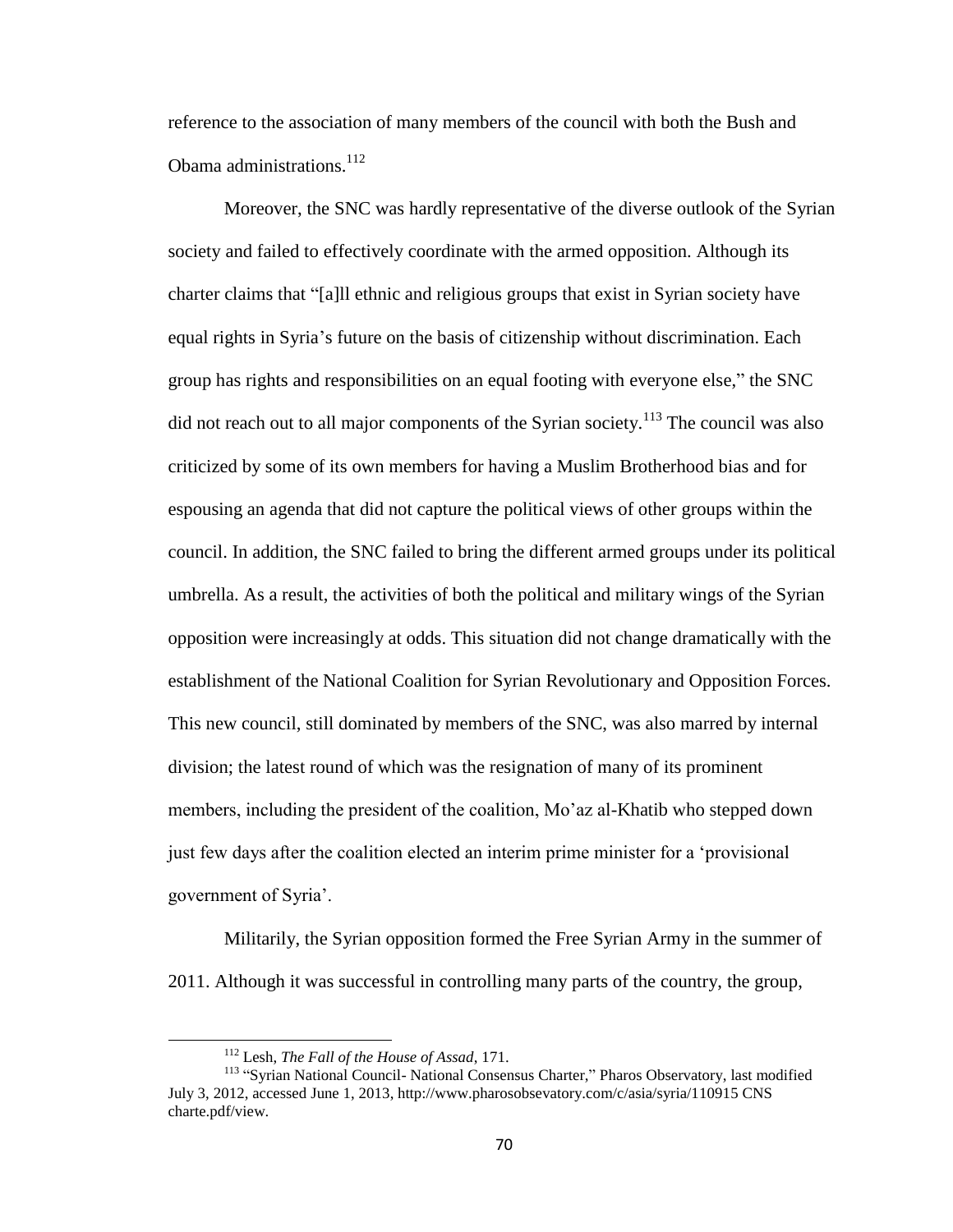however, also engaged in many instances of sectarian violence, summary executions of military detainees, as well as serious abuses against civilians, including kidnapping and torture. This situation was exacerbated when several Wahhabi groups joined the fight against the Syrian army. These groups were involved in many violent incidents which claimed hundreds of innocent civilian lives. One of these was a suicide bombing inside a mosque, on March 22, 2013, in Damascus, killing 41 people including the most prominent Sunni cleric in the country, the 84 year old Muhammad Said al-Boti. Other incidents included slaying many Alawis, vandalizing Christian, Shia, and other Islamic sites. These violations, to say the least, were enough to alienate significant portions of the Syrian society and to confirm the regime's narrative that without its presence, sectarian violence is inevitable in the country. Thus, unlike Egypt and Tunisia where the opposition groups displayed a high level of coordination and showed a great deal of discipline, the Syrian opposition lacked those basic ingredients that, although might not be sufficient, are necessary in order to make an impact on the outcome of the popular uprising.

The fifth and last factor that impacted the outcome of the Syrian uprising, particularly in its military phase, was the lack of an international military intervention. Among the other three countries, only Libya presents a situation comparable to Syria. In that country, NATO air strikes helped resolve the military deadlock between the opposition and Qaddafi's forces in favor of the former. An international military option, however, did not materialize in the case of Syria mainly because of several geopolitical, strategic, and logistical calculations. First, the Syrian military capabilities presented a respectable challenge for any international power considering the use of any type of

71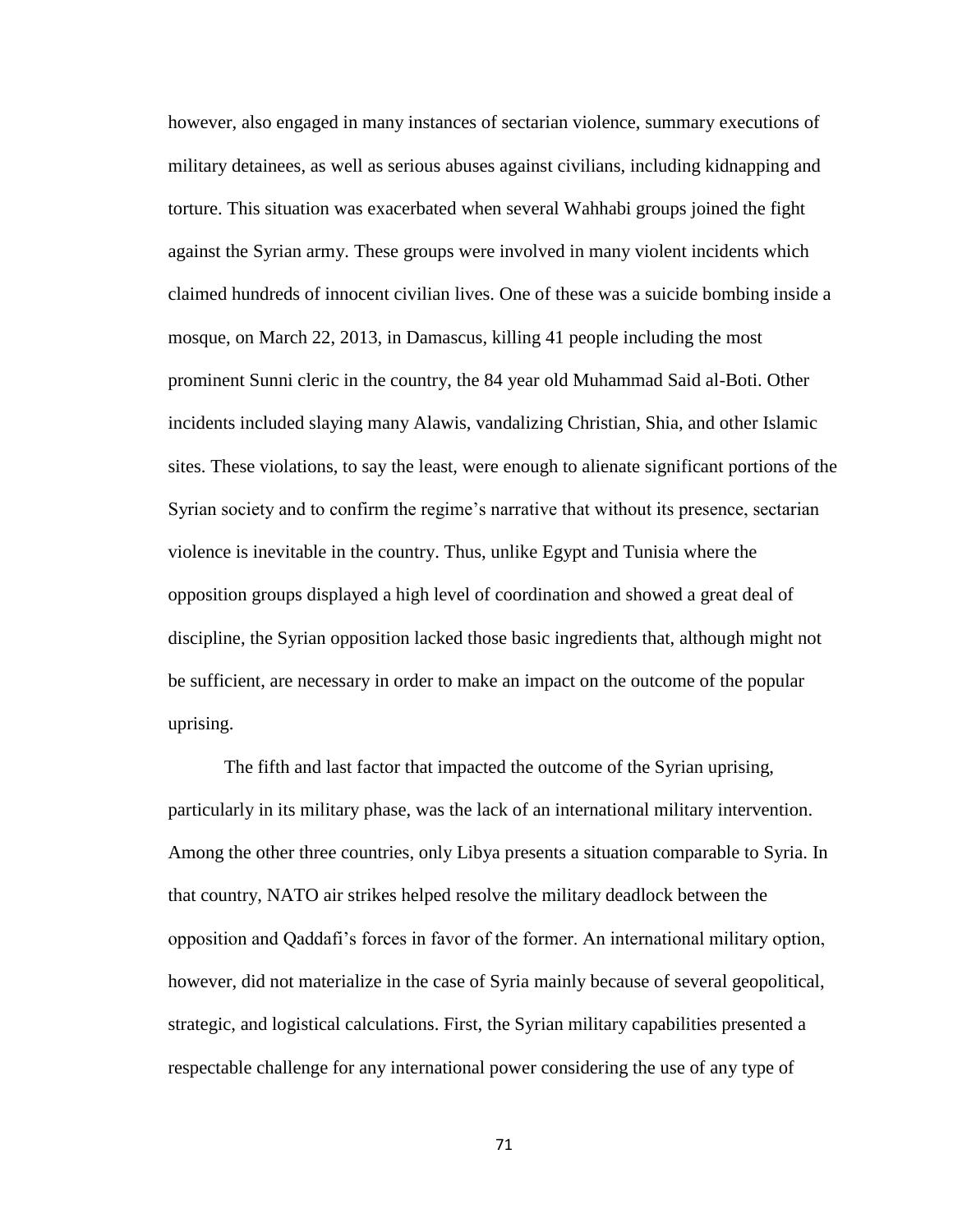military intervention against the country. Unlike Libya where the military was marginalized throughout the tenure of Qaddafi, Syria was able to sustain a relatively sophisticated army and keep its level of preparedness high at all times due to the state of war between Syria and Israel. This level of preparedness and sophistication was partly the reason behind the cautious approach of many military officials in the West about using a military option a la Libya vis-à-vis the Syrian regime. When asked about the effectiveness of a military intervention against Syria, the Chairman of the Joint Chiefs of Staff, General Martin Dempsey, commented that: "Whether the military effect would produce the kind of outcome I think that not only members of Congress but all of us would desire –which is an end to the violence, some kind of political reconciliation among the parties and a stable Syria- that's the reason I've been cautious about the application of the military instrument of power. It's not clear to me that it would produce that outcome."<sup>114</sup> Dempsey added that "the United States military has the capability to defeat" the sophisticated Syrian air defense system, "but it would be a greater challenge, take longer and require more resources. To have a no-fly zone you simply don't penetrate it- you have to control it. So it means that at some level you'd have to degrade the integrated air defense system." <sup>115</sup>

In addition, there was the geostrategic location of Syria and the fear of a repetition of another post-Saddam Iraq scenario where chaos, this time, would not be confined only to Syria; it would potentially spread to other vital regional allies of the West and the United States. Furthermore, it would invite other powerful regional players, such as Iran and Hezbollah, to join the fight along a strategic ally they are not very eager to see go.

<sup>114</sup> Stephanie Gaskell, "Martin Dempsey Cautious on Syria," *Politico*, April 30, 2013, accessed May 1, 2013, http://www.politico.com/story/2013/04/martin-dempsey-cautious-on-syria-90792.html.  $115$  Ibid.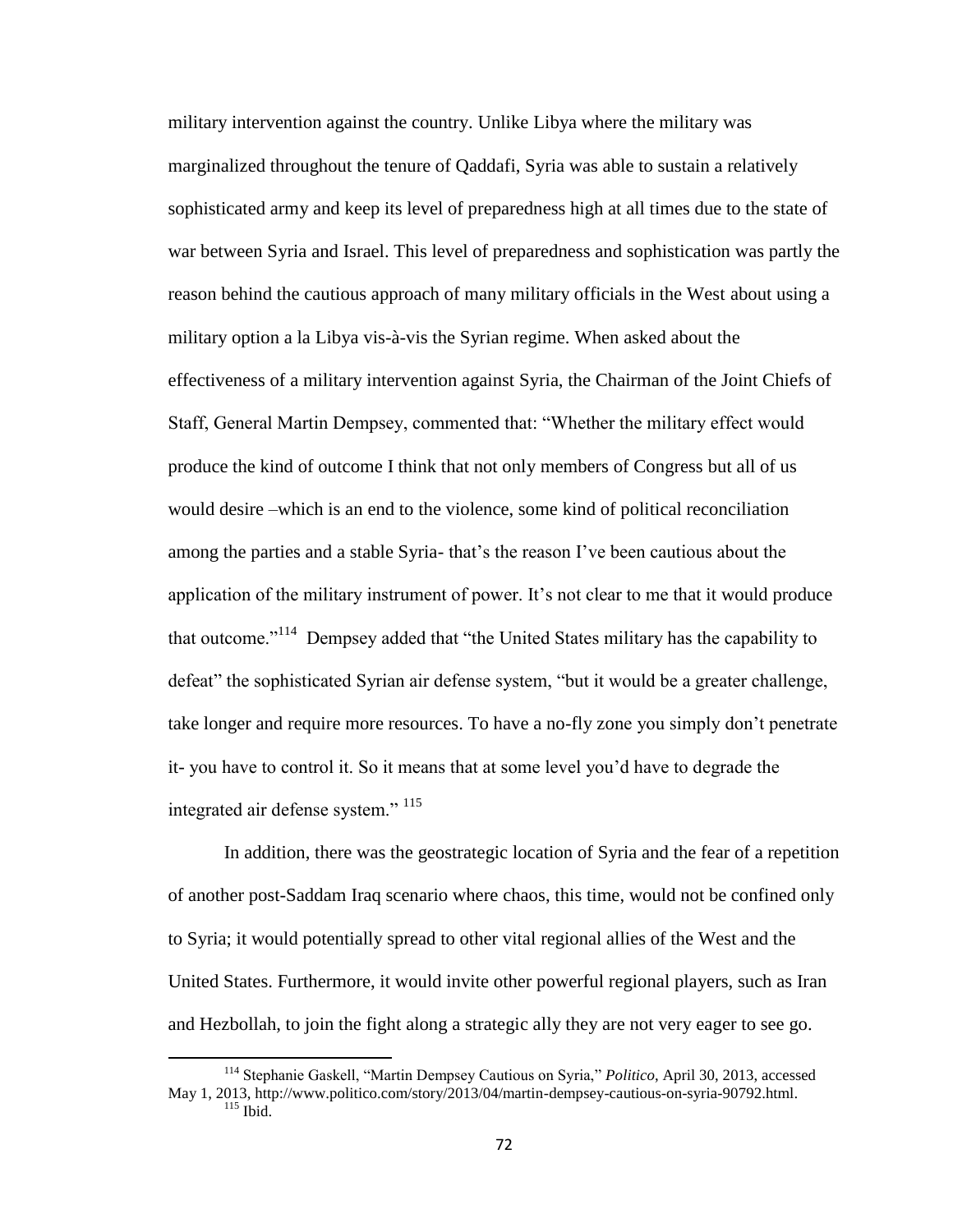This scenario was exacerbated by two more elements. On one hand, there was the failure of the Syrian opposition groups to coordinate and produce a unified political program; while on the other, there was the increased presence of extreme elements among the opposition groups. These two elements were captured in former Secretary of State Hillary Clinton's response about arming the opposition; "what are we going to arm them with and against what? We know al-Qaeda is supporting the opposition in Syria. Are we supporting al-Qaeda in Syria? Hamas is now supporting the opposition. Are we supporting Hamas in Syria? If you're a military planner or if you're secretary of state and you are trying to figure out do you have the elements of an opposition that is actually viable, that we don't see." $116$ 

Furthermore, an international military intervention in Syria was vehemently opposed by the country's strategic allies, especially China and Russia. The former sees in the potential fall of the Assad regime a loss of a major trading partner and a political ally in the region. China became, by 2010, Syria's third largest importer and "Beijing's renewed interest in Damascus indicates that China sees Syria as an important trading hub...China and Syria gave each other understanding and support on issues concerning each other's core and major interests…China showed consistent understanding and firm support for Syria's position on the Golan Heights while Syria remained committed to the one China position."<sup>117</sup>

Russia, on the other hand, had a historically strategic relationship with Syria. Economically, Russia is not willing to lose another important partner in MENA, after the fall of Qaddafi, considering the huge economic investments that Russia made in Syria

<sup>116</sup> Lesh, *The Fall of the House of Assad*, 200.

<sup>117</sup> Holly Yan, "Why China, Russia Won't Condemn Syrian Regime," in *Syria: The Fall of the House of Assad*, David Lesh (New Haven: Yale University Press, 2012), 137.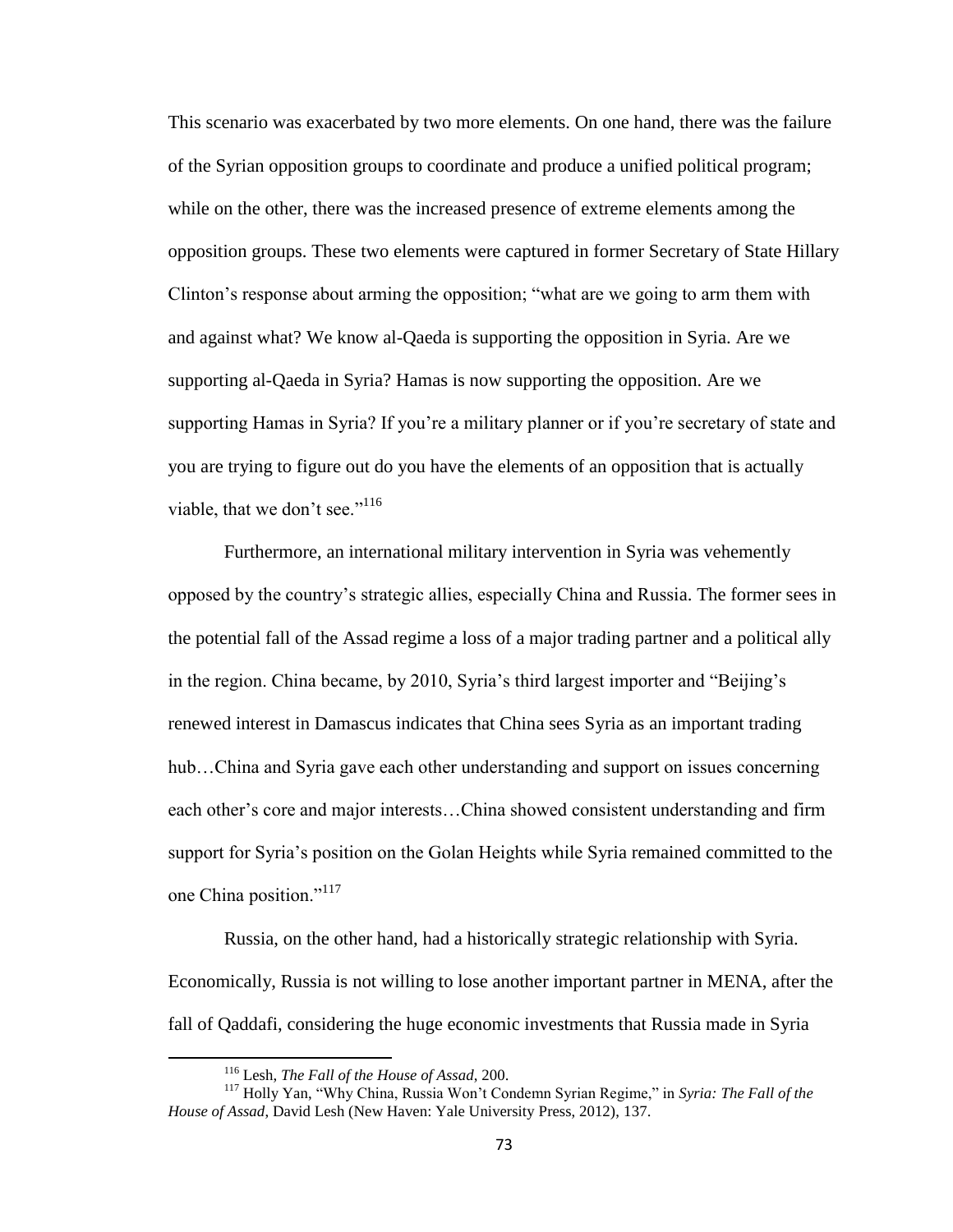over the years. Strategically, Syria is host to Russia's biggest and only military base outside the former Soviet Union. This base, which is located in the Syrian Mediterranean port of Tartus, serves also as a strategic fuelling spot for Russian warships operating in the region. Given these conditions, both Russia and China were not even willing to compromise on the wording of several UN Security Council resolutions with strong language against the Syrian regime. They both feared that those resolutions might serve, as was the case in Libya, as a cover for a military strike against Syria.

To summarize the findings of this study, the ability of the Syrian regime to withstand the popular uprising in the country and to avoid the fate of the political regimes in Tunisia, Egypt, and Libya stemmed from five factors. First, the Assad regime, as opposed to the regimes in the other three countries, was immune to the problem of succession and the consequences it engenders. Second, the cohesion of the components of the Syrian regime's security apparatus remained intact throughout the uprising as evidenced by the role of the Syrian army which, contrary to the military forces in the other three countries, remained loyal to the regime. Third, the Syrian society was far more diverse ethnically and religiously than the societies in the other three countries. This state of affairs allowed the regime to portray itself as a shield against sectarian violence and to play on the fears of the country's minorities who, for the most part, did not join the ranks of the opposition groups. Fourth, the Syrian opposition groups could neither overcome their political cleavages nor curb the influence of the Wahhabi and al-Qaedaaffiliated groups which dominated the military ranks of the opposition. Finally, contrary to Libya, an international military intervention against the Syrian regime did not materialize mainly due to the potential consequences of such an intervention as well as

74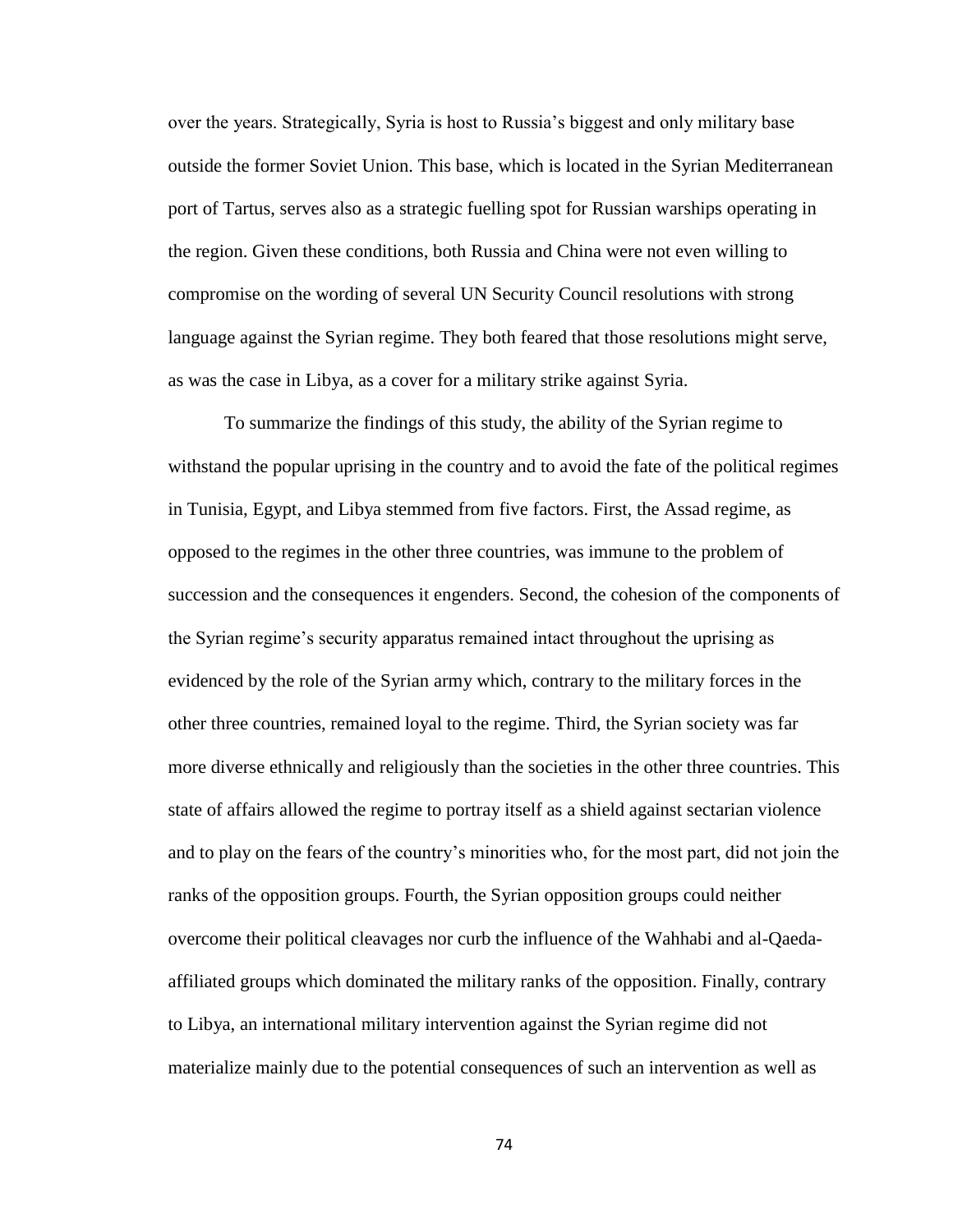the strong support the regime received from its powerful regional and international allies throughout the uprising.

To reiterate a point made in the introductory chapter, these five explanations are not intended to be final or complete. This low level of scrutiny was dictated by the recent occurrence of the popular uprisings in MENA and the ongoing nature of the Syrian conflict. Thus, it is incumbent on future scholarship to assess these explanations and to determine which ones were necessary or sufficient conditions for the outcome of the Syrian uprising in particular and those of the other uprisings in general.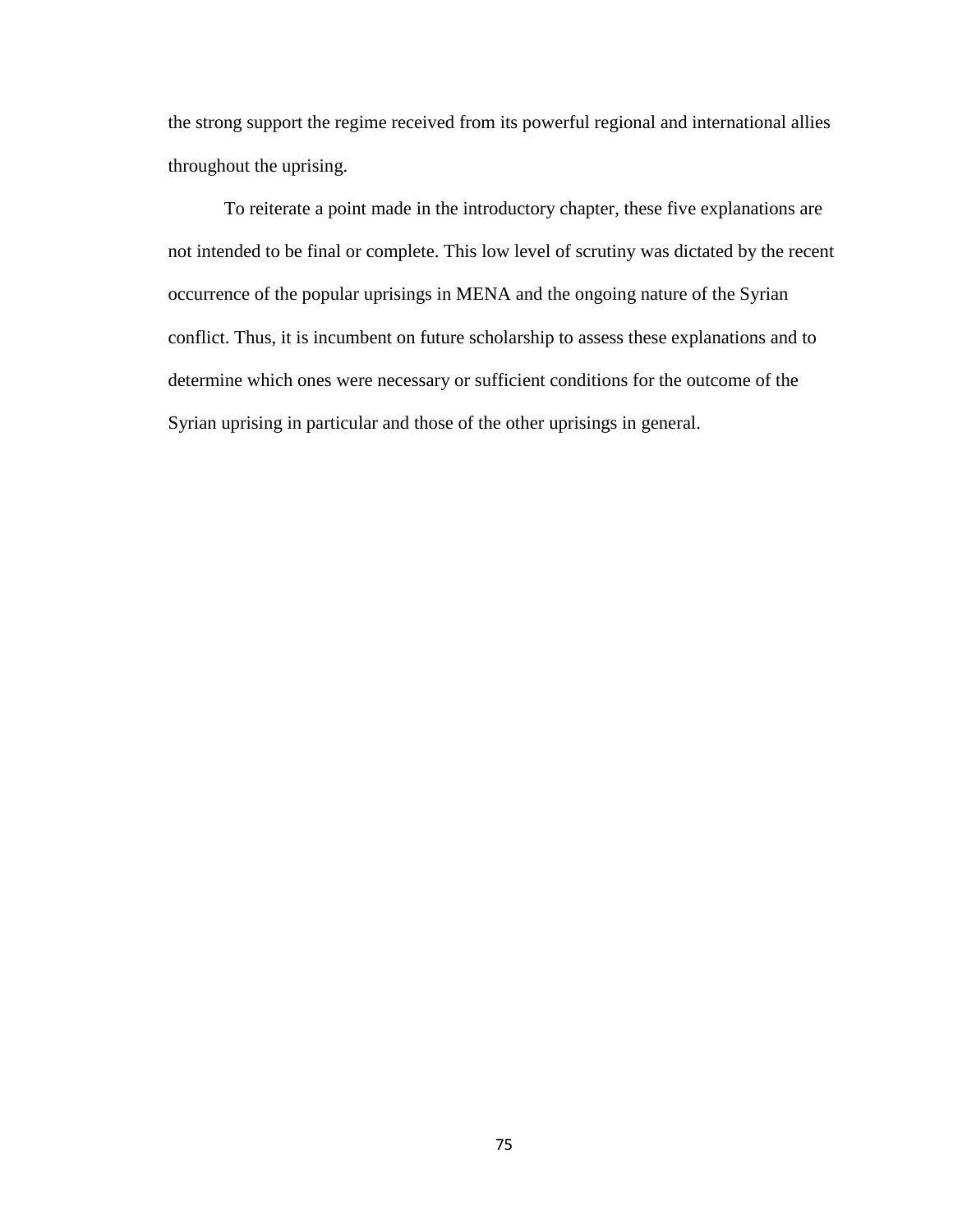## **REFERENCES**

- Aarts, Paul and Francesco Cavatorta. *Civil Society in Syria and Iran: Activism in Authoritarian Contexts*. Boulder: Lynne Rienner, 2013.
- Abdul Aziz, Muhammad and Youssef Hussein. "The President, the Son, and the Military: The Question of Succession in Egypt." *The Arab Studies Journal* 9/10 (2002): 73- 88.
- Ajami, Fouad. *The Syrian Rebellion*. Stanford: Hoover Institution Press Publication, 2012.
- Anderson, Lisa. "Tribe and State: Libyan Anomalies." In *Tribes and State Formation in the Middle East*, edited by Philip Khoury and Joseph Kostiner, 288-302. Berkeley: University of California Press, 1990.
- Bellin, Eva. "Coercive Institutions and Coercive Leaders." In *Authoritarianism in the Middle East: Regimes and Resistance*, edited by Marsha Posusney and Michele Angrist, 21-41. Boulder: Lynne Reinner, 2005.
- Bill, James, and Robert Springborg*. Politics in the Middle East*. New York: Harper Collins, 1990.
- Billingsley, Anthony. *Political Succession in the Arab World: Constitutions, Family Loyalties, and Islam*. London: Routledge, 2010.
- Blaydes, Lisa. *Elections and Distributive Politics in Mubarak's Egypt*. Cambridge University Press, 2011.
- Brown. Nathan J. *Constitutions in a Nonconstitutional World: Arab Basic Laws and the Prospects for Accountable Governments*. Albany: SUNY Press, 2002.
- Brown, Nathan J. and Emad Shahin. *The Struggle over Democracy in the Middle East: Regional Politics and External Policies*. New York: Routledge, 2010.
- Brownlee, Jason. "Political Crisis and Restabilization: Iraq, Libya, Syria, and Tunisia." In *Authoritarianism in the Middle East: Regimes and Resistance*, edited by Marsha Posusney and Michele Angrist, 43-62. Boulder: Lynne Reinner, 2005.
- Dabashi, Hamid. *The Arab Spring: The End of Postcolonialism*. New York: Zedbooks, 2012.
- Drysdale, Alasdair. "The Succession Question in Syria." *Middle East Journal* 39 (1985): 246-57.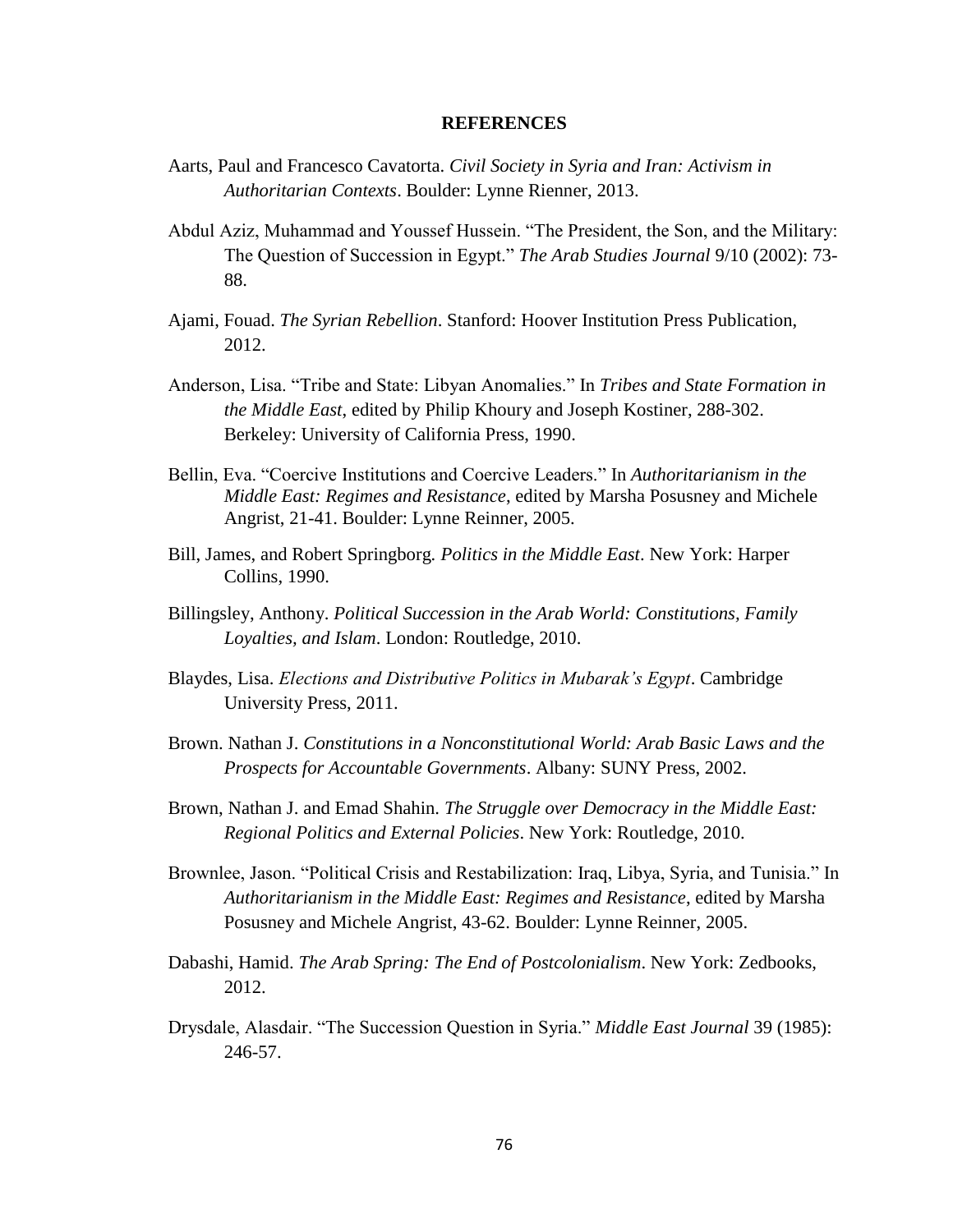- El-Kikhia, Mansour O. *Libya's Qaddafi: The Politics of Contradiction*. Gainesville: University Press of Florida, 1997.
- Filiu, Jean-Pierre. *The Arab Revolution*. New York: Oxford University Press, 2011.
- Gaskell, Stephanie. "Martin Dempsey Cautious on Syria." *Politico*, April 30, 2013. Accessed May 1, 2013, http:/www.politico.com/story/2013/04/martin-dempseycautious-on-syria-90792.html.
- Gelvin, James L. *The Arab Uprisings: What Everyone Needs to Know*. New York: Oxford University Press, 2012.
- Gelvin, James L*. The Modern Middle East: A History*. New York: Oxford University Press, 2008.
- Henry, Clement M. and Robert Springborg. *Globalization and the Politics of Development in the Middle East*. Cambridge: Cambridge University Press, 2001.
- Heydemann, Steven. *Authoritarianism in Syria: Institutions and Social Conflict, 1946 1970*. Ithaca: Cornell University Press, 1999.
- Heydemann, Steven. *Networks of Privilege in the Middle East*. New York: Palgrave Macmillan, 2004.
- Hinnebush, Raymond A. *Authoritarian Power and State Formation in Ba'thist Syria: Army, Party, and Peasant*. Boulder: Westview Press, 1990.
- Hinnebush, Raymond A. *Syria: Revolution from Above.* London: Routledge, 2001.
- Hinnebush, Raymond and Anoushiravan Ehteshami. *The Foreign Policies of Middle East States*. Boulder: Lynne Rienner, 2002.
- Hourani, Albert, Philip S. Khoury and Mary C. Wilson. *The Modern Middle East.* Berkeley: University of California Press, 1993.
- Hudson, Michael. *Arab Politics: The Search for Legitimacy*. New Haven: Yale University Press, 1977.
- Issawi, Charles, trans. *An Arab Philosophy of History: Selections from the Prolegomena of Ibn Khaldun of Tunis (1332-1406)*. London: John Murray Publishers, 1963.
- Khalidi, Rashid. "Consequences of the Suez Crisis in the Arab World." In *The Modern Middle East*, edited by Albert Hourani, Philip Khoury, and Mary Wilson, 535- 549. Berkeley: University of California Press, 1993.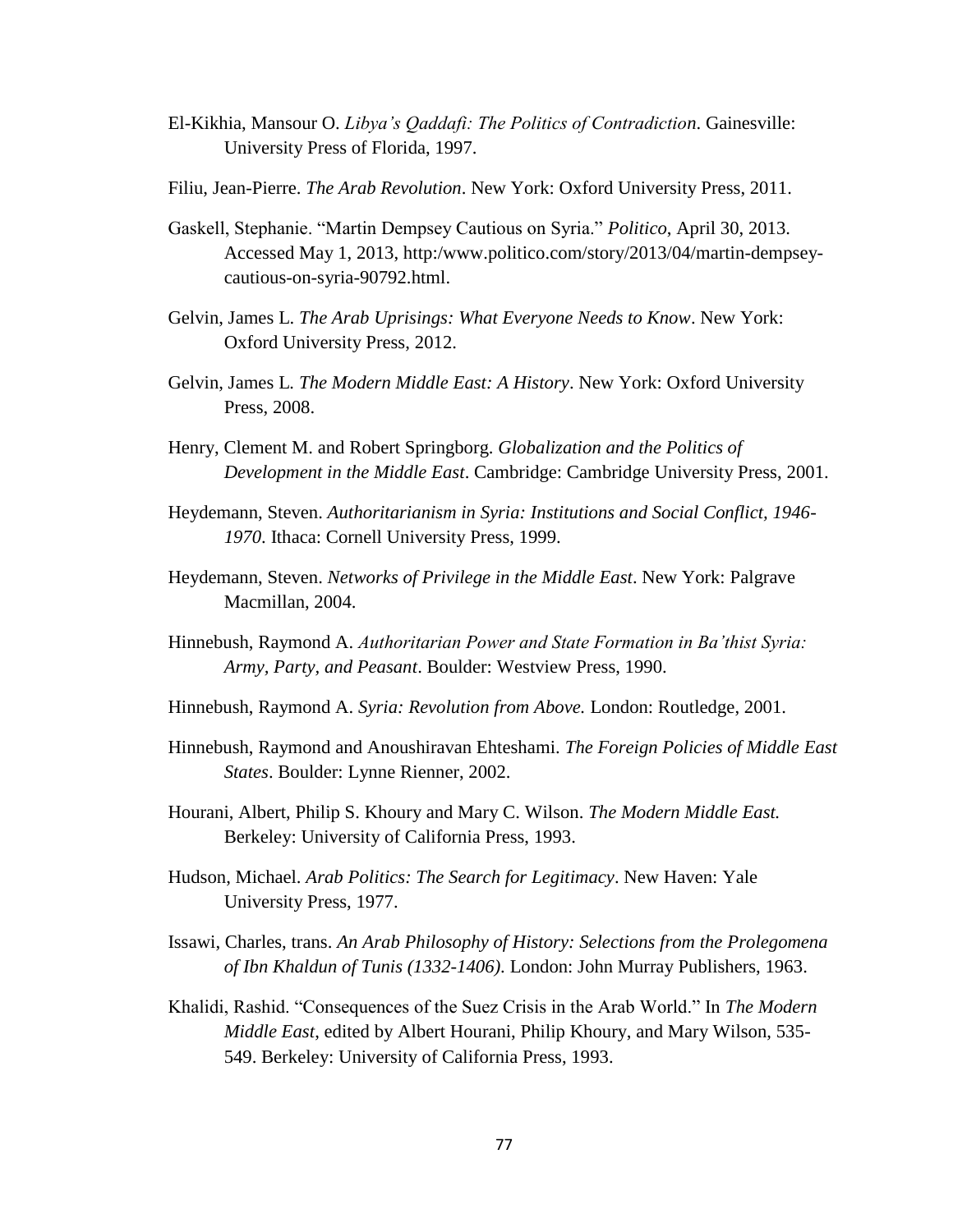- Khalidi, Rashid. *Sowing Crisis: The Cold War and American Dominance in the Middle East*. Boston: Beacon Press, 2009.
- Khoury, Philip S. and Joseph Kostiner. *Tribes and State Formation in the Middle East*. Berkeley: University of California Press, 1990.
- Lesch, David W. *Syria: The Fall of the House of Assad*. New Haven: Yale University Press, 2012.
- Leverett, Flynt. *Inheriting Syria: Bashar's Trial by Fire*. Washington, D.C.: Brookings Institute Press, 2005.
- Lynch, Marc. *The Arab Uprising: The Unfinished Revolutions of the New Middle East*. New York: Public Affairs, 2012.
- Osman, Tarek. *Egypt on the Brink: From Nasser to Mubarak*. New Haven: Yale University Press, 2010.
- Owen, Roger. *State, Power, and Politics in the Making of the Modern Middle East*. London: Routledge, 2004.
- Owen, Roger. *The Rise and Fall of Arab Presidents for Life*. Cambridge: Harvard University Press, 2012.
- Perkins, Kenneth J. *A History of Modern Tunisia*. Cambridge: Cambridge University Press, 2004.
- Perthes, Volker. *Arab Elites: Negotiating the Politics of Change*. Boulder: Lynne Rienner, 2004.
- Perthes, Volker. *Syria under Bashar al-Asad: Modernization and the Limits of Change*. Oxford: Oxford University Press, 2004.
- Perthes, Volker. *The Political Economy of Syria under Asad*. New York: I.B. Tauris, 1995.
- Pharos Observatory. "Syrian National Council- National Consensus Charter." Last modified July 3, 2012. Accessed June 1, 2013. http://www.pharosobsevatory.com/c/asia/syria/110915 CNS charte.pdf/view.
- Posusney, Marsha Pripstein and Michele Penner Angrist. *Authoritarianism in the Middle East: Regimes and Resistance*. Boulder: Lynne Rienner, 2005.
- Posusney, Marsha. "Behind the Ballot Box: Electoral Engineering in the Arab World." *Middle East Report*, no. 209 (Winter 1998): 12-15, 42.